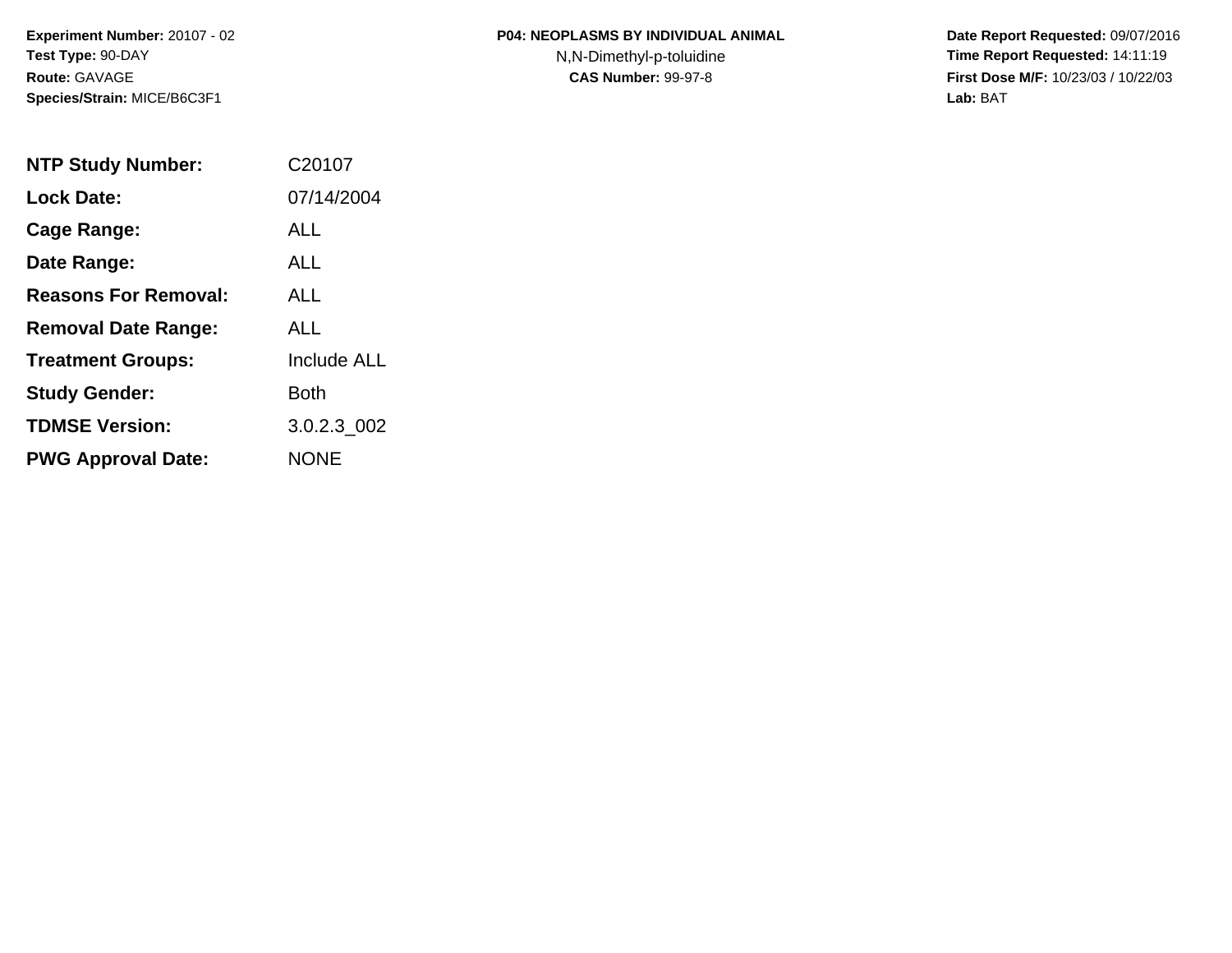### **P04: NEOPLASMS BY INDIVIDUAL ANIMAL**N,N-Dimethyl-p-toluidine

 **Date Report Requested:** 09/07/2016 **Time Report Requested:** 14:11:19 **First Dose M/F:** 10/23/03 / 10/22/03<br>**Lab:** BAT **Lab:** BAT

| <b>B6C3F1 MICE MALE</b>   | DAY ON TEST      | $_{\rm 0}^{\rm 0}$<br>$^9_3$                                                                    | $_{\rm 0}^{\rm 0}$<br>$\frac{9}{3}$                                         | $\pmb{0}$<br>$\mathbf 0$<br>9<br>$\overline{3}$ | $_{\rm 0}^{\rm 0}$<br>$\frac{9}{3}$                             | $_{\rm 0}^{\rm 0}$<br>$\frac{9}{3}$                         | $\begin{smallmatrix} 0\\0 \end{smallmatrix}$<br>$\frac{9}{3}$ | $\begin{smallmatrix} 0\\0 \end{smallmatrix}$<br>$\frac{9}{3}$                | $\pmb{0}$<br>$\mathbf 0$<br>$9\,$<br>$\overline{3}$ | $\pmb{0}$<br>$\mathbf 0$<br>$\boldsymbol{9}$<br>$\mathbf{3}$ | $\pmb{0}$<br>0<br>9<br>$\mathbf{3}$              |              |
|---------------------------|------------------|-------------------------------------------------------------------------------------------------|-----------------------------------------------------------------------------|-------------------------------------------------|-----------------------------------------------------------------|-------------------------------------------------------------|---------------------------------------------------------------|------------------------------------------------------------------------------|-----------------------------------------------------|--------------------------------------------------------------|--------------------------------------------------|--------------|
| 0 MG/KG                   | <b>ANIMAL ID</b> | $\boldsymbol{0}$<br>$\begin{smallmatrix} 0\\0 \end{smallmatrix}$<br>$\mathbf 0$<br>$\mathbf{1}$ | $\pmb{0}$<br>$\overline{0}$<br>$\begin{smallmatrix} 0\\2 \end{smallmatrix}$ | 0<br>$\mathbf 0$<br>$\pmb{0}$<br>$\pmb{0}$<br>3 | $\pmb{0}$<br>$\overline{0}$<br>0<br>$\pmb{0}$<br>$\overline{4}$ | $\mathsf{O}\xspace$<br>$\overline{0}$<br>0<br>$\frac{0}{5}$ | 0<br>$\overline{0}$<br>0<br>$0\over 6$                        | $\begin{smallmatrix}0\\0\\0\end{smallmatrix}$<br>$\pmb{0}$<br>$\overline{7}$ | 0<br>$\mathbf 0$<br>$\mathbf 0$<br>$\mathbf 0$<br>8 | $\pmb{0}$<br>$\mathbf 0$<br>$\mathbf 0$<br>$\mathbf 0$<br>9  | $\pmb{0}$<br>0<br>0<br>$\mathbf{1}$<br>$\pmb{0}$ | * TOTALS     |
| <b>ALIMENTARY SYSTEM</b>  |                  |                                                                                                 |                                                                             |                                                 |                                                                 |                                                             |                                                               |                                                                              |                                                     |                                                              |                                                  |              |
| Esophagus                 |                  |                                                                                                 |                                                                             |                                                 |                                                                 | $\ddot{}$                                                   | $\ddot{}$                                                     | $\ddot{}$                                                                    | +                                                   | $+$                                                          | $+$                                              | 10           |
| Gallbladder               |                  |                                                                                                 |                                                                             |                                                 |                                                                 |                                                             |                                                               |                                                                              |                                                     |                                                              | $\ddot{}$                                        | 10           |
| Intestine Large, Cecum    |                  | $+$                                                                                             |                                                                             |                                                 |                                                                 |                                                             |                                                               |                                                                              |                                                     |                                                              | $\ddot{}$                                        | 10           |
| Intestine Large, Colon    |                  | $\pm$                                                                                           |                                                                             |                                                 |                                                                 |                                                             |                                                               |                                                                              |                                                     |                                                              | $^{+}$                                           | 10           |
| Intestine Large, Rectum   |                  | $\ddot{}$                                                                                       |                                                                             |                                                 |                                                                 |                                                             |                                                               |                                                                              |                                                     |                                                              | $\ddot{}$                                        | 10           |
| Intestine Small, Duodenum |                  |                                                                                                 |                                                                             |                                                 |                                                                 |                                                             |                                                               |                                                                              |                                                     |                                                              | $\ddot{}$                                        | 10           |
| Intestine Small, Ileum    |                  |                                                                                                 |                                                                             |                                                 |                                                                 |                                                             |                                                               |                                                                              |                                                     |                                                              | $\ddot{}$                                        | 10           |
| Intestine Small, Jejunum  |                  |                                                                                                 |                                                                             |                                                 |                                                                 |                                                             |                                                               |                                                                              |                                                     |                                                              | $\ddot{}$                                        | 10           |
| Liver                     |                  |                                                                                                 |                                                                             |                                                 |                                                                 |                                                             | ÷                                                             |                                                                              |                                                     | $\pm$                                                        | $^{+}$                                           | 10           |
| Pancreas                  |                  | $\pm$                                                                                           |                                                                             |                                                 |                                                                 | $\div$                                                      | ÷                                                             |                                                                              |                                                     | $\pm$                                                        | $+$                                              | 10           |
| Salivary Glands           |                  | $+$                                                                                             |                                                                             |                                                 |                                                                 | $\overline{ }$                                              |                                                               |                                                                              |                                                     | $\pm$                                                        | $+$                                              | 10           |
| Stomach, Forestomach      |                  | $+$                                                                                             | $\ddot{}$                                                                   |                                                 |                                                                 | $\ddot{}$                                                   |                                                               |                                                                              |                                                     | $+$                                                          | $+$                                              | 10           |
| Stomach, Glandular        |                  | $\ddot{}$                                                                                       | $\ddot{}$                                                                   |                                                 |                                                                 |                                                             |                                                               |                                                                              |                                                     |                                                              | $\ddot{}$                                        | 10           |
| Tooth                     |                  |                                                                                                 |                                                                             |                                                 |                                                                 |                                                             |                                                               |                                                                              |                                                     | $\ddot{}$                                                    |                                                  | $\mathbf{1}$ |

#### **CARDIOVASCULAR SYSTEM**

\* .. Total animals with tissue examined microscopically; Total animals with tumor

+ .. Tissue examined microscopically

X .. Lesion present

I .. Insufficient tissue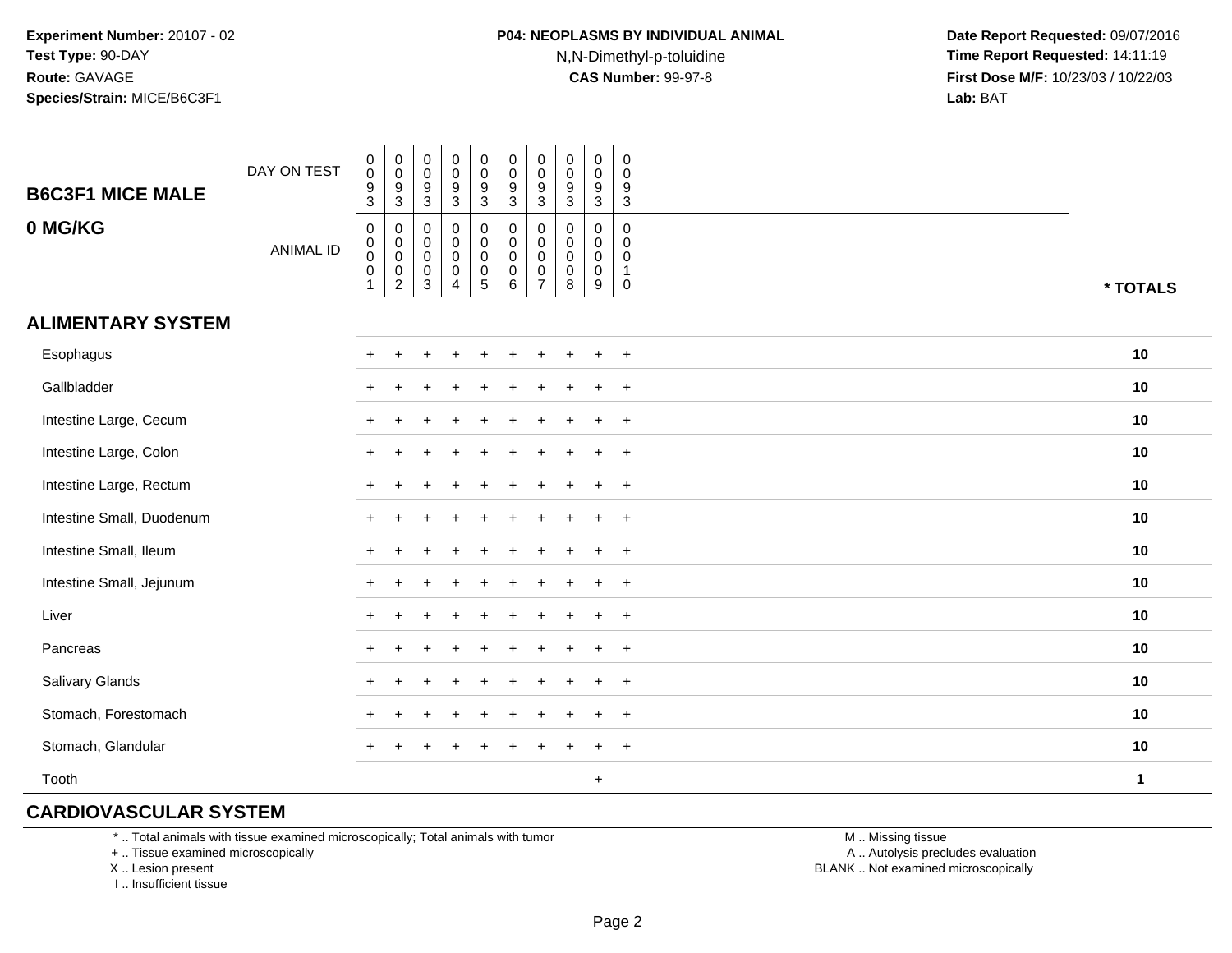## **P04: NEOPLASMS BY INDIVIDUAL ANIMAL**N,N-Dimethyl-p-toluidine

| <b>B6C3F1 MICE MALE</b>                                                          | DAY ON TEST                                                                     | $_{\rm 0}^{\rm 0}$<br>$\boldsymbol{9}$<br>$\mathbf{3}$ | $\begin{smallmatrix} 0\\0 \end{smallmatrix}$<br>$\boldsymbol{9}$<br>$\mathbf{3}$ | 0<br>0<br>9<br>$\mathbf{3}$              | $_{\rm 0}^{\rm 0}$<br>$\boldsymbol{9}$<br>$\mathsf 3$                | 0<br>$\mathbf 0$<br>$\boldsymbol{9}$<br>3                | $\mathbf 0$<br>$\ddot{\mathbf{0}}$<br>9<br>$\ensuremath{\mathsf{3}}$ | $\mathbf 0$<br>$\mathbf 0$<br>9<br>3                          | $\begin{smallmatrix}0\0\0\end{smallmatrix}$<br>$\boldsymbol{9}$<br>$\mathfrak{Z}$ | $\begin{smallmatrix}0\0\0\end{smallmatrix}$<br>$\boldsymbol{9}$<br>3 | $\mathsf{O}\xspace$<br>0<br>9<br>$\mathbf{3}$                 |                                                                                               |          |
|----------------------------------------------------------------------------------|---------------------------------------------------------------------------------|--------------------------------------------------------|----------------------------------------------------------------------------------|------------------------------------------|----------------------------------------------------------------------|----------------------------------------------------------|----------------------------------------------------------------------|---------------------------------------------------------------|-----------------------------------------------------------------------------------|----------------------------------------------------------------------|---------------------------------------------------------------|-----------------------------------------------------------------------------------------------|----------|
| 0 MG/KG                                                                          | <b>ANIMAL ID</b>                                                                | $\pmb{0}$<br>$\overline{0}$<br>$\mathbf 0$<br>1        | $\mathbf 0$<br>$\pmb{0}$<br>$\pmb{0}$<br>$\mathsf{O}\xspace$<br>$\overline{2}$   | $\mathbf{0}$<br>0<br>0<br>$\pmb{0}$<br>3 | $\mathbf 0$<br>$\pmb{0}$<br>$\pmb{0}$<br>$\pmb{0}$<br>$\overline{4}$ | 0<br>$\mathsf{O}\xspace$<br>$\pmb{0}$<br>0<br>$\sqrt{5}$ | $\pmb{0}$<br>$\mathbf 0$<br>$\mathbf 0$<br>$\pmb{0}$<br>$\,6\,$      | $\Omega$<br>0<br>$\mathbf 0$<br>$\mathbf 0$<br>$\overline{7}$ | $\mathbf 0$<br>$\mathbf 0$<br>0<br>$\pmb{0}$<br>8                                 | $\mathbf 0$<br>0<br>$\mathbf 0$<br>$\mathsf{O}\xspace$<br>9          | $\mathbf 0$<br>0<br>$\mathbf 0$<br>$\mathbf 1$<br>$\mathbf 0$ |                                                                                               | * TOTALS |
| <b>Blood Vessel</b>                                                              |                                                                                 |                                                        |                                                                                  |                                          |                                                                      |                                                          |                                                                      |                                                               |                                                                                   | $\ddot{}$                                                            | $+$                                                           |                                                                                               | 10       |
| Heart                                                                            |                                                                                 |                                                        |                                                                                  |                                          |                                                                      |                                                          |                                                                      |                                                               |                                                                                   | $\ddot{}$                                                            | $+$                                                           |                                                                                               | 10       |
| <b>ENDOCRINE SYSTEM</b>                                                          |                                                                                 |                                                        |                                                                                  |                                          |                                                                      |                                                          |                                                                      |                                                               |                                                                                   |                                                                      |                                                               |                                                                                               |          |
| <b>Adrenal Cortex</b>                                                            |                                                                                 |                                                        | $\pm$                                                                            |                                          |                                                                      |                                                          |                                                                      |                                                               |                                                                                   | $\overline{+}$                                                       | $+$                                                           |                                                                                               | 10       |
| Adrenal Medulla                                                                  |                                                                                 |                                                        | ÷                                                                                |                                          |                                                                      | $\div$                                                   |                                                                      |                                                               |                                                                                   | $\ddot{}$                                                            | $+$                                                           |                                                                                               | 10       |
| Islets, Pancreatic                                                               |                                                                                 |                                                        |                                                                                  |                                          |                                                                      |                                                          |                                                                      |                                                               |                                                                                   |                                                                      | $\ddot{}$                                                     |                                                                                               | 10       |
| Parathyroid Gland                                                                |                                                                                 |                                                        |                                                                                  |                                          |                                                                      |                                                          |                                                                      |                                                               |                                                                                   |                                                                      | $\ddot{}$                                                     |                                                                                               | 10       |
| <b>Pituitary Gland</b>                                                           |                                                                                 |                                                        |                                                                                  |                                          |                                                                      |                                                          |                                                                      |                                                               |                                                                                   | $\ddot{}$                                                            | $+$                                                           |                                                                                               | 10       |
| <b>Thyroid Gland</b>                                                             |                                                                                 |                                                        |                                                                                  |                                          |                                                                      |                                                          |                                                                      |                                                               |                                                                                   | $\overline{+}$                                                       | $+$                                                           |                                                                                               | 10       |
| <b>GENERAL BODY SYSTEM</b>                                                       |                                                                                 |                                                        |                                                                                  |                                          |                                                                      |                                                          |                                                                      |                                                               |                                                                                   |                                                                      |                                                               |                                                                                               |          |
| <b>NONE</b>                                                                      |                                                                                 |                                                        |                                                                                  |                                          |                                                                      |                                                          |                                                                      |                                                               |                                                                                   |                                                                      |                                                               |                                                                                               |          |
| <b>GENITAL SYSTEM</b>                                                            |                                                                                 |                                                        |                                                                                  |                                          |                                                                      |                                                          |                                                                      |                                                               |                                                                                   |                                                                      |                                                               |                                                                                               |          |
| Epididymis                                                                       |                                                                                 |                                                        | ÷                                                                                |                                          |                                                                      | $\div$                                                   |                                                                      |                                                               |                                                                                   | $\ddot{}$                                                            | $\ddot{}$                                                     |                                                                                               | 10       |
| <b>Preputial Gland</b>                                                           |                                                                                 |                                                        |                                                                                  |                                          |                                                                      |                                                          |                                                                      |                                                               |                                                                                   |                                                                      | $\ddot{}$                                                     |                                                                                               | 10       |
| Prostate                                                                         |                                                                                 |                                                        |                                                                                  |                                          |                                                                      |                                                          |                                                                      |                                                               |                                                                                   |                                                                      | $\ddot{}$                                                     |                                                                                               | 10       |
| Seminal Vesicle                                                                  |                                                                                 |                                                        |                                                                                  |                                          |                                                                      |                                                          |                                                                      |                                                               |                                                                                   |                                                                      | $+$                                                           |                                                                                               | 10       |
| +  Tissue examined microscopically<br>X  Lesion present<br>I Insufficient tissue | *  Total animals with tissue examined microscopically; Total animals with tumor |                                                        |                                                                                  |                                          |                                                                      |                                                          |                                                                      |                                                               |                                                                                   |                                                                      |                                                               | M  Missing tissue<br>A  Autolysis precludes evaluation<br>BLANK  Not examined microscopically |          |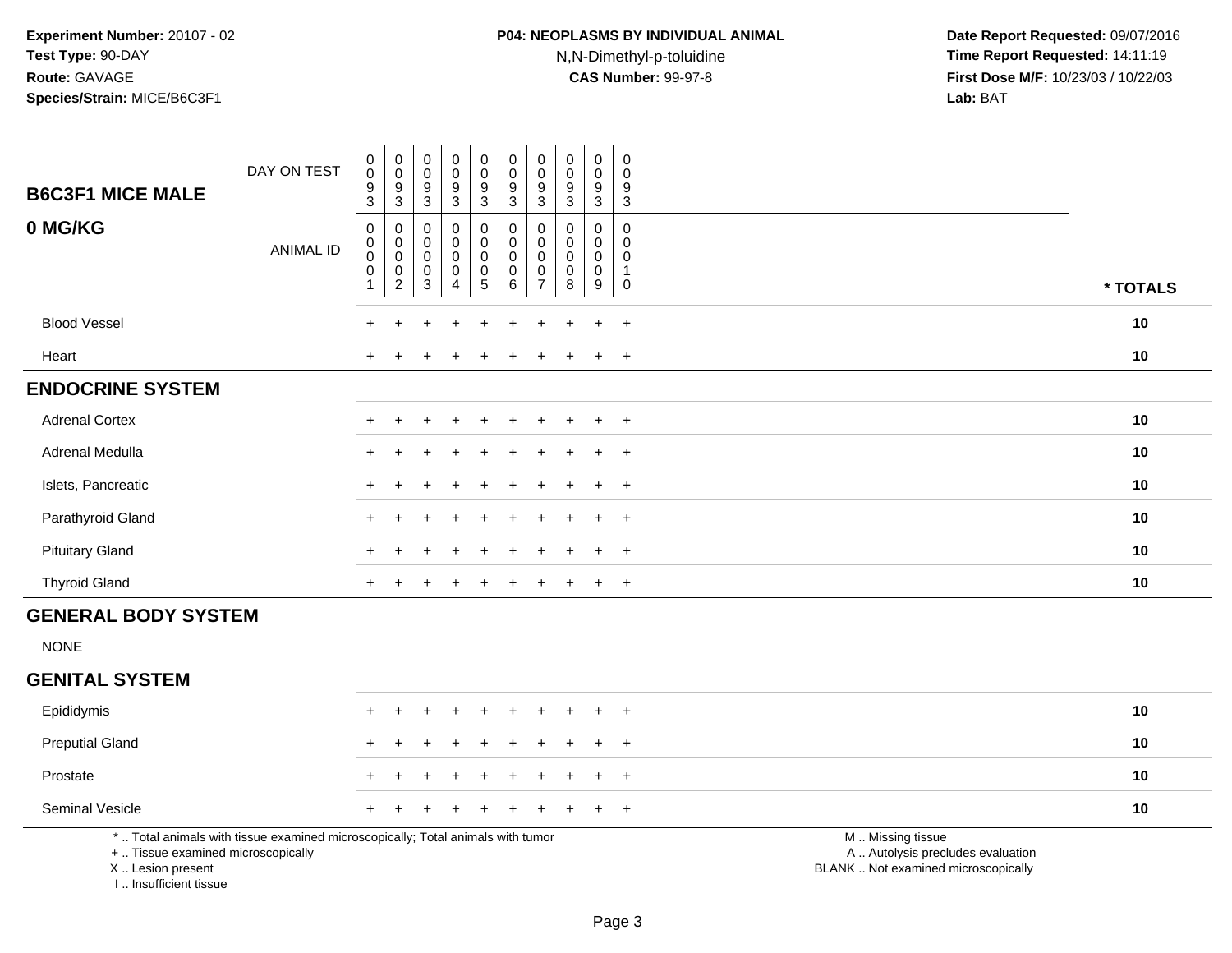## **P04: NEOPLASMS BY INDIVIDUAL ANIMAL**N,N-Dimethyl-p-toluidine

| <b>B6C3F1 MICE MALE</b>                                                            | DAY ON TEST                                                                     | $_{\rm 0}^{\rm 0}$<br>$\frac{9}{3}$                              | $_{\rm 0}^{\rm 0}$<br>$\frac{9}{3}$                                 | $\boldsymbol{0}$<br>$\ddot{\mathbf{0}}$<br>9<br>$\overline{3}$      | $_{\rm 0}^{\rm 0}$<br>$\boldsymbol{9}$<br>$\overline{3}$               | $\pmb{0}$<br>$\ddot{\mathbf{0}}$<br>$\frac{9}{3}$                      | $\pmb{0}$<br>$\ddot{\mathbf{0}}$<br>$\boldsymbol{9}$<br>$\overline{3}$ | $\mathbf 0$<br>$\ddot{\mathbf{0}}$<br>9<br>$\overline{3}$ | $\pmb{0}$<br>$\pmb{0}$<br>$\frac{9}{3}$ | $\begin{smallmatrix} 0\\0 \end{smallmatrix}$<br>$^9_3$                   | 0<br>$\mathbf 0$<br>$\boldsymbol{9}$<br>$\overline{3}$            |                                                                                               |  |
|------------------------------------------------------------------------------------|---------------------------------------------------------------------------------|------------------------------------------------------------------|---------------------------------------------------------------------|---------------------------------------------------------------------|------------------------------------------------------------------------|------------------------------------------------------------------------|------------------------------------------------------------------------|-----------------------------------------------------------|-----------------------------------------|--------------------------------------------------------------------------|-------------------------------------------------------------------|-----------------------------------------------------------------------------------------------|--|
| 0 MG/KG                                                                            | <b>ANIMAL ID</b>                                                                | $\pmb{0}$<br>$\pmb{0}$<br>$\pmb{0}$<br>$\pmb{0}$<br>$\mathbf{1}$ | $\pmb{0}$<br>$\pmb{0}$<br>$\mathsf{O}\xspace$<br>$^{\rm 0}_{\rm 2}$ | 0<br>$\mathbf 0$<br>$\mathbf 0$<br>$\boldsymbol{0}$<br>$\mathbf{3}$ | $\pmb{0}$<br>$\mathbf 0$<br>$\mathbf 0$<br>$\pmb{0}$<br>$\overline{4}$ | $\pmb{0}$<br>$\mathbf 0$<br>$\mathbf 0$<br>$\pmb{0}$<br>$\overline{5}$ | $\pmb{0}$<br>0<br>$\mathbf 0$<br>$\pmb{0}$<br>$\overline{6}$           | 0<br>$\mathbf 0$<br>$\mathbf 0$<br>0<br>$\overline{7}$    | 0<br>$\mathbf 0$<br>0<br>$\pmb{0}$<br>8 | $\mathbf 0$<br>$\mathbf 0$<br>$\mathbf 0$<br>$\pmb{0}$<br>$\overline{9}$ | $\pmb{0}$<br>$\Omega$<br>$\mathbf 0$<br>$\mathbf{1}$<br>$\pmb{0}$ | * TOTALS                                                                                      |  |
| <b>Testes</b>                                                                      |                                                                                 | $+$                                                              |                                                                     |                                                                     |                                                                        |                                                                        |                                                                        |                                                           |                                         | $\ddot{}$                                                                | $\ddot{}$                                                         | 10                                                                                            |  |
| <b>HEMATOPOIETIC SYSTEM</b>                                                        |                                                                                 |                                                                  |                                                                     |                                                                     |                                                                        |                                                                        |                                                                        |                                                           |                                         |                                                                          |                                                                   |                                                                                               |  |
| <b>Bone Marrow</b>                                                                 |                                                                                 | $+$                                                              | $\pm$                                                               | +                                                                   | $\div$                                                                 | $\overline{+}$                                                         | $\pm$                                                                  | $\ddot{}$                                                 | $\ddot{}$                               | $+$                                                                      | $+$                                                               | 10                                                                                            |  |
| Lymph Node, Mandibular                                                             |                                                                                 |                                                                  | $\pm$                                                               |                                                                     |                                                                        | $\ddot{}$                                                              |                                                                        |                                                           |                                         | $\div$                                                                   | $+$                                                               | 10                                                                                            |  |
| Lymph Node, Mesenteric                                                             |                                                                                 |                                                                  |                                                                     |                                                                     |                                                                        |                                                                        |                                                                        |                                                           |                                         | $\overline{ }$                                                           | $+$                                                               | 10                                                                                            |  |
| Spleen                                                                             |                                                                                 |                                                                  |                                                                     |                                                                     |                                                                        |                                                                        |                                                                        |                                                           |                                         |                                                                          | $\overline{+}$                                                    | 10                                                                                            |  |
| Thymus                                                                             |                                                                                 | $+$                                                              | $\div$                                                              |                                                                     |                                                                        |                                                                        |                                                                        |                                                           | +                                       | $\ddot{}$                                                                | $^{+}$                                                            | 10                                                                                            |  |
| <b>INTEGUMENTARY SYSTEM</b>                                                        |                                                                                 |                                                                  |                                                                     |                                                                     |                                                                        |                                                                        |                                                                        |                                                           |                                         |                                                                          |                                                                   |                                                                                               |  |
| Mammary Gland                                                                      |                                                                                 | M                                                                | M                                                                   | м                                                                   | M                                                                      | M                                                                      | M                                                                      | M                                                         | M                                       |                                                                          | M M                                                               | $\bf{0}$                                                                                      |  |
| <b>Skin</b>                                                                        |                                                                                 |                                                                  |                                                                     |                                                                     |                                                                        |                                                                        |                                                                        |                                                           |                                         |                                                                          | $\ddot{}$                                                         | 10                                                                                            |  |
| <b>MUSCULOSKELETAL SYSTEM</b>                                                      |                                                                                 |                                                                  |                                                                     |                                                                     |                                                                        |                                                                        |                                                                        |                                                           |                                         |                                                                          |                                                                   |                                                                                               |  |
| Bone                                                                               |                                                                                 | $+$                                                              | $\ddot{}$                                                           | $+$                                                                 | $\ddot{}$                                                              | $+$                                                                    | $\ddot{}$                                                              | $+$                                                       | $+$                                     | $+$                                                                      | $+$                                                               | 10                                                                                            |  |
| <b>NERVOUS SYSTEM</b>                                                              |                                                                                 |                                                                  |                                                                     |                                                                     |                                                                        |                                                                        |                                                                        |                                                           |                                         |                                                                          |                                                                   |                                                                                               |  |
| <b>Brain</b>                                                                       |                                                                                 | $+$                                                              | $\ddot{}$                                                           |                                                                     |                                                                        | $\ddot{}$                                                              | $\div$                                                                 | $\ddot{}$                                                 | $\pm$                                   | $\ddot{}$                                                                | $^{+}$                                                            | 10                                                                                            |  |
| <b>RESPIRATORY SYSTEM</b>                                                          |                                                                                 |                                                                  |                                                                     |                                                                     |                                                                        |                                                                        |                                                                        |                                                           |                                         |                                                                          |                                                                   |                                                                                               |  |
| Lung                                                                               |                                                                                 |                                                                  |                                                                     |                                                                     |                                                                        |                                                                        |                                                                        |                                                           |                                         |                                                                          | $\overline{+}$                                                    | 10                                                                                            |  |
| +  Tissue examined microscopically<br>X  Lesion present<br>L., Insufficient tissue | *  Total animals with tissue examined microscopically; Total animals with tumor |                                                                  |                                                                     |                                                                     |                                                                        |                                                                        |                                                                        |                                                           |                                         |                                                                          |                                                                   | M  Missing tissue<br>A  Autolysis precludes evaluation<br>BLANK  Not examined microscopically |  |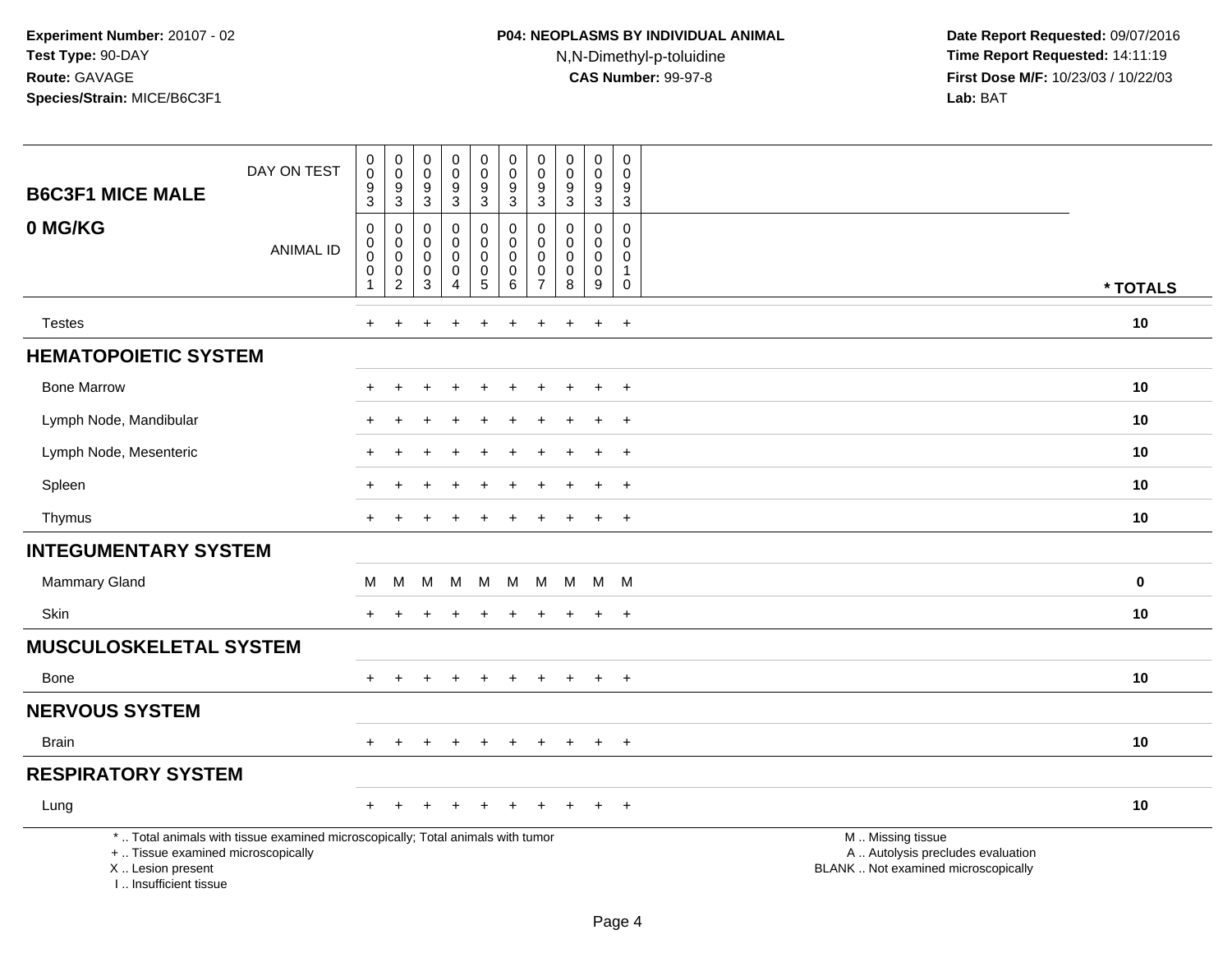### **P04: NEOPLASMS BY INDIVIDUAL ANIMAL**N,N-Dimethyl-p-toluidine

 **Date Report Requested:** 09/07/2016 **Time Report Requested:** 14:11:19 **First Dose M/F:** 10/23/03 / 10/22/03<br>**Lab:** BAT **Lab:** BAT

| <b>B6C3F1 MICE MALE</b>      | DAY ON TEST      | $\pmb{0}$<br>$\pmb{0}$<br>$\overline{9}$<br>$\sqrt{3}$ | $\begin{smallmatrix} 0\\0 \end{smallmatrix}$<br>$\boldsymbol{9}$<br>$\ensuremath{\mathsf{3}}$ | $_{\rm 0}^{\rm 0}$<br>$^9_3$            | $\begin{smallmatrix} 0\\0 \end{smallmatrix}$<br>$\frac{9}{3}$ | $\begin{matrix} 0 \\ 0 \\ 9 \\ 3 \end{matrix}$ | $\begin{smallmatrix}0\\0\end{smallmatrix}$<br>$\frac{9}{3}$   | $\begin{smallmatrix}0\0\0\end{smallmatrix}$<br>9<br>$\ensuremath{\mathsf{3}}$ | $_{\rm 0}^{\rm 0}$<br>9<br>3     | $_{\rm 0}^{\rm 0}$<br>$\boldsymbol{9}$<br>$\sqrt{3}$ | 0<br>$\mathsf{O}\xspace$<br>$\boldsymbol{9}$<br>$\mathsf 3$ |          |
|------------------------------|------------------|--------------------------------------------------------|-----------------------------------------------------------------------------------------------|-----------------------------------------|---------------------------------------------------------------|------------------------------------------------|---------------------------------------------------------------|-------------------------------------------------------------------------------|----------------------------------|------------------------------------------------------|-------------------------------------------------------------|----------|
| 0 MG/KG                      | <b>ANIMAL ID</b> | $\mathbf 0$<br>$_{\rm 0}^{\rm 0}$<br>$\pmb{0}$<br>1    | 0<br>$\,0\,$<br>$\mathbf 0$<br>$\pmb{0}$<br>$\overline{c}$                                    | 0<br>0<br>$\mathsf 0$<br>$\pmb{0}$<br>3 | $\mathbf 0$<br>$\mathbf 0$<br>$\pmb{0}$<br>$\pmb{0}$<br>4     | 0<br>0<br>0<br>5<br>5                          | $\boldsymbol{0}$<br>$\,0\,$<br>$\overline{0}$<br>0<br>$\,6\,$ | 0<br>0<br>$\mathbf 0$<br>$\pmb{0}$<br>$\overline{ }$                          | 0<br>$\pmb{0}$<br>$\pmb{0}$<br>8 | 0<br>0<br>$\pmb{0}$<br>$\pmb{0}$<br>9                | 0<br>0<br>$\pmb{0}$<br>1<br>$\mathbf 0$                     | * TOTALS |
| Nose                         |                  | $+$                                                    |                                                                                               | ÷                                       | $\div$                                                        | $\ddot{}$                                      | $\div$                                                        | $\div$                                                                        | $+$                              | $+$                                                  | $+$                                                         | 10       |
| Trachea                      |                  | $\pm$                                                  |                                                                                               |                                         |                                                               |                                                |                                                               |                                                                               |                                  | $+$                                                  | $+$                                                         | 10       |
| <b>SPECIAL SENSES SYSTEM</b> |                  |                                                        |                                                                                               |                                         |                                                               |                                                |                                                               |                                                                               |                                  |                                                      |                                                             |          |
| Eye                          |                  |                                                        |                                                                                               |                                         | $\div$                                                        | $\ddot{}$                                      | $\pm$                                                         | $\pm$                                                                         | $+$                              | $+$                                                  | $+$                                                         | 10       |
| Harderian Gland              |                  | $+$                                                    |                                                                                               |                                         | $\pm$                                                         | $\pm$                                          | $\ddot{}$                                                     | $\div$                                                                        | $\pm$                            | $+$                                                  | $+$                                                         | 10       |
| <b>URINARY SYSTEM</b>        |                  |                                                        |                                                                                               |                                         |                                                               |                                                |                                                               |                                                                               |                                  |                                                      |                                                             |          |
| Kidney                       |                  | $+$                                                    |                                                                                               |                                         | $\ddot{}$                                                     | $\div$                                         | $\pm$                                                         | ÷                                                                             |                                  | $+$                                                  | $+$                                                         | 10       |
| <b>Urinary Bladder</b>       |                  | $+$                                                    |                                                                                               |                                         |                                                               |                                                |                                                               |                                                                               |                                  | $+$                                                  | $+$                                                         | 10       |
| <b>SYSTEMIC LESIONS</b>      |                  |                                                        |                                                                                               |                                         |                                                               |                                                |                                                               |                                                                               |                                  |                                                      |                                                             |          |
| Multiple Organ               |                  |                                                        |                                                                                               |                                         | $\div$                                                        |                                                |                                                               |                                                                               |                                  | $+$                                                  | $+$                                                         | 10       |

\* .. Total animals with tissue examined microscopically; Total animals with tumor

+ .. Tissue examined microscopically

X .. Lesion present

I .. Insufficient tissue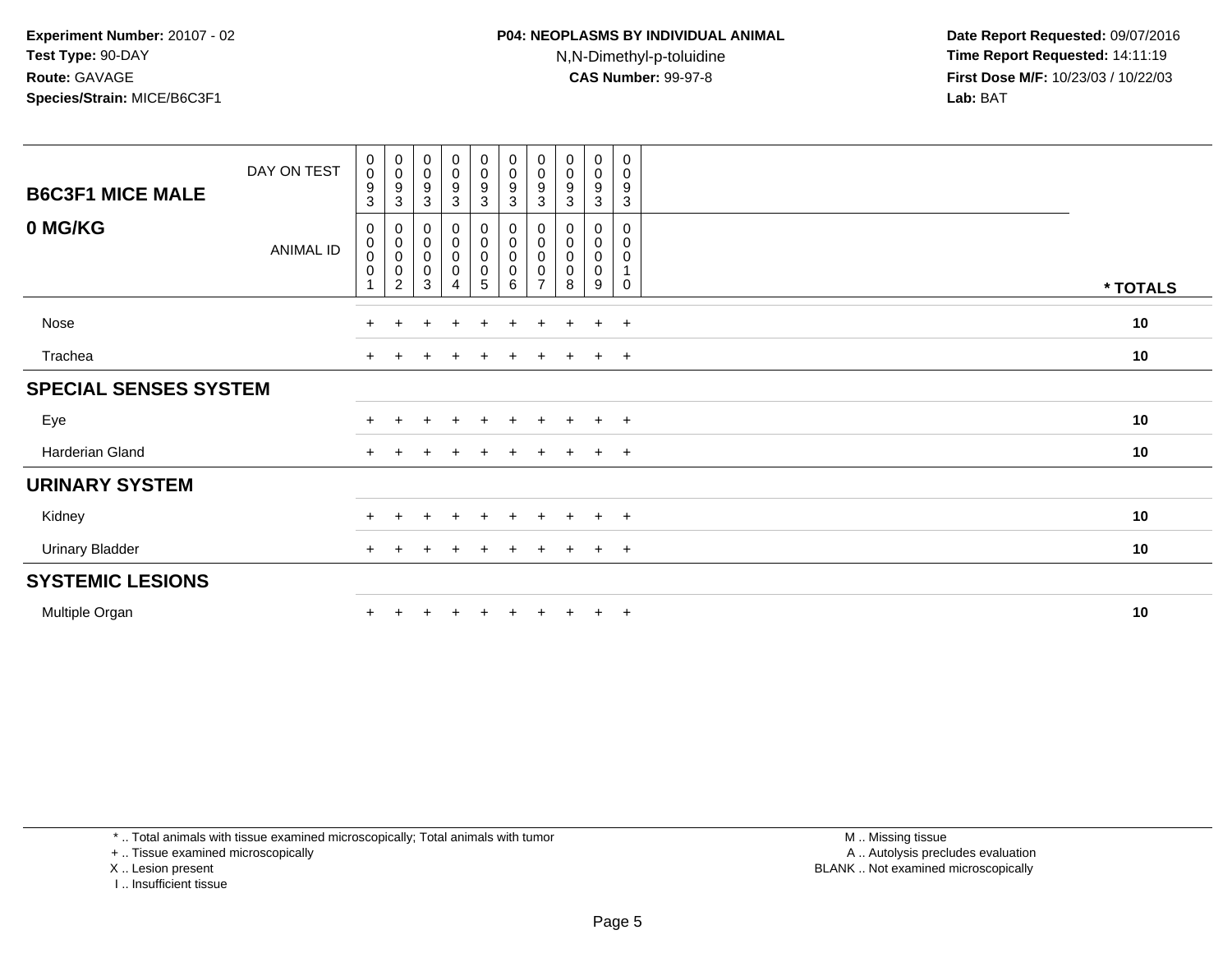| <b>B6C3F1 MICE MALE</b>                                 | DAY ON TEST                                                                     | 0<br>$\mathbf 0$<br>9<br>$\overline{3}$                        | $\pmb{0}$<br>$\ddot{\mathbf{0}}$<br>$\frac{9}{3}$                            | 0<br>$\mathsf 0$<br>$\frac{9}{3}$        | $\mathbf 0$<br>$\mathbf 0$<br>$\frac{9}{3}$               | 0<br>$\mathbf 0$<br>9<br>$\overline{3}$                       | $\pmb{0}$<br>$\pmb{0}$<br>$^9_3$                 | $\mathbf 0$<br>$\mathbf 0$<br>9<br>$\mathbf{3}$                   | $\mathbf 0$<br>$\mathsf{O}\xspace$<br>9<br>$\overline{3}$ | $\pmb{0}$<br>0<br>$\frac{9}{3}$  | $\pmb{0}$<br>$\mathbf 0$<br>9<br>3                               |                                                                                               |
|---------------------------------------------------------|---------------------------------------------------------------------------------|----------------------------------------------------------------|------------------------------------------------------------------------------|------------------------------------------|-----------------------------------------------------------|---------------------------------------------------------------|--------------------------------------------------|-------------------------------------------------------------------|-----------------------------------------------------------|----------------------------------|------------------------------------------------------------------|-----------------------------------------------------------------------------------------------|
| 15 MG/KG                                                | <b>ANIMAL ID</b>                                                                | $\mathbf 0$<br>0<br>$\mathbf 0$<br>$\mathbf{1}$<br>$\mathbf 1$ | $\mathbf 0$<br>$\mathsf{O}$<br>$\mathbf 0$<br>$\mathbf{1}$<br>$\overline{c}$ | $\mathbf 0$<br>0<br>0<br>1<br>$\sqrt{3}$ | $\mathbf 0$<br>0<br>0<br>$\overline{1}$<br>$\overline{4}$ | $\mathbf 0$<br>$\mathbf 0$<br>0<br>$\mathbf{1}$<br>$\sqrt{5}$ | 0<br>$\mathbf 0$<br>0<br>$\mathbf{1}$<br>$\,6\,$ | $\mathbf 0$<br>$\mathbf 0$<br>0<br>$\mathbf{1}$<br>$\overline{7}$ | $\mathbf 0$<br>$\mathbf 0$<br>0<br>1<br>8                 | 0<br>0<br>0<br>$\mathbf{1}$<br>9 | $\mathbf 0$<br>$\mathbf 0$<br>0<br>$\overline{c}$<br>$\mathbf 0$ | * TOTALS                                                                                      |
| <b>ALIMENTARY SYSTEM</b>                                |                                                                                 |                                                                |                                                                              |                                          |                                                           |                                                               |                                                  |                                                                   |                                                           |                                  |                                                                  |                                                                                               |
| Liver                                                   |                                                                                 | $+$                                                            | $+$                                                                          | $+$                                      | $\ddot{}$                                                 | $+$                                                           | $+$                                              | $+$                                                               | $+$                                                       |                                  | $+$ $+$                                                          | 10                                                                                            |
| <b>CARDIOVASCULAR SYSTEM</b>                            |                                                                                 |                                                                |                                                                              |                                          |                                                           |                                                               |                                                  |                                                                   |                                                           |                                  |                                                                  |                                                                                               |
| <b>NONE</b>                                             |                                                                                 |                                                                |                                                                              |                                          |                                                           |                                                               |                                                  |                                                                   |                                                           |                                  |                                                                  |                                                                                               |
| <b>ENDOCRINE SYSTEM</b>                                 |                                                                                 |                                                                |                                                                              |                                          |                                                           |                                                               |                                                  |                                                                   |                                                           |                                  |                                                                  |                                                                                               |
| <b>NONE</b>                                             |                                                                                 |                                                                |                                                                              |                                          |                                                           |                                                               |                                                  |                                                                   |                                                           |                                  |                                                                  |                                                                                               |
| <b>GENERAL BODY SYSTEM</b>                              |                                                                                 |                                                                |                                                                              |                                          |                                                           |                                                               |                                                  |                                                                   |                                                           |                                  |                                                                  |                                                                                               |
| <b>NONE</b>                                             |                                                                                 |                                                                |                                                                              |                                          |                                                           |                                                               |                                                  |                                                                   |                                                           |                                  |                                                                  |                                                                                               |
| <b>GENITAL SYSTEM</b>                                   |                                                                                 |                                                                |                                                                              |                                          |                                                           |                                                               |                                                  |                                                                   |                                                           |                                  |                                                                  |                                                                                               |
| <b>NONE</b>                                             |                                                                                 |                                                                |                                                                              |                                          |                                                           |                                                               |                                                  |                                                                   |                                                           |                                  |                                                                  |                                                                                               |
| <b>HEMATOPOIETIC SYSTEM</b>                             |                                                                                 |                                                                |                                                                              |                                          |                                                           |                                                               |                                                  |                                                                   |                                                           |                                  |                                                                  |                                                                                               |
| <b>Bone Marrow</b>                                      |                                                                                 |                                                                |                                                                              |                                          |                                                           |                                                               |                                                  |                                                                   |                                                           |                                  | $\overline{1}$                                                   | 10                                                                                            |
| Lymph Node, Mandibular                                  |                                                                                 |                                                                |                                                                              |                                          |                                                           |                                                               |                                                  |                                                                   |                                                           |                                  | $\overline{1}$                                                   | 10                                                                                            |
| Lymph Node, Mesenteric                                  |                                                                                 |                                                                |                                                                              |                                          |                                                           |                                                               |                                                  |                                                                   |                                                           |                                  | $\overline{+}$                                                   | 10                                                                                            |
| Spleen                                                  |                                                                                 |                                                                |                                                                              |                                          |                                                           |                                                               |                                                  |                                                                   |                                                           |                                  | $\overline{1}$                                                   | 10                                                                                            |
| Thymus                                                  |                                                                                 |                                                                |                                                                              |                                          |                                                           |                                                               |                                                  |                                                                   |                                                           |                                  | $\pm$                                                            | 10                                                                                            |
| +  Tissue examined microscopically<br>X  Lesion present | *  Total animals with tissue examined microscopically; Total animals with tumor |                                                                |                                                                              |                                          |                                                           |                                                               |                                                  |                                                                   |                                                           |                                  |                                                                  | M  Missing tissue<br>A  Autolysis precludes evaluation<br>BLANK  Not examined microscopically |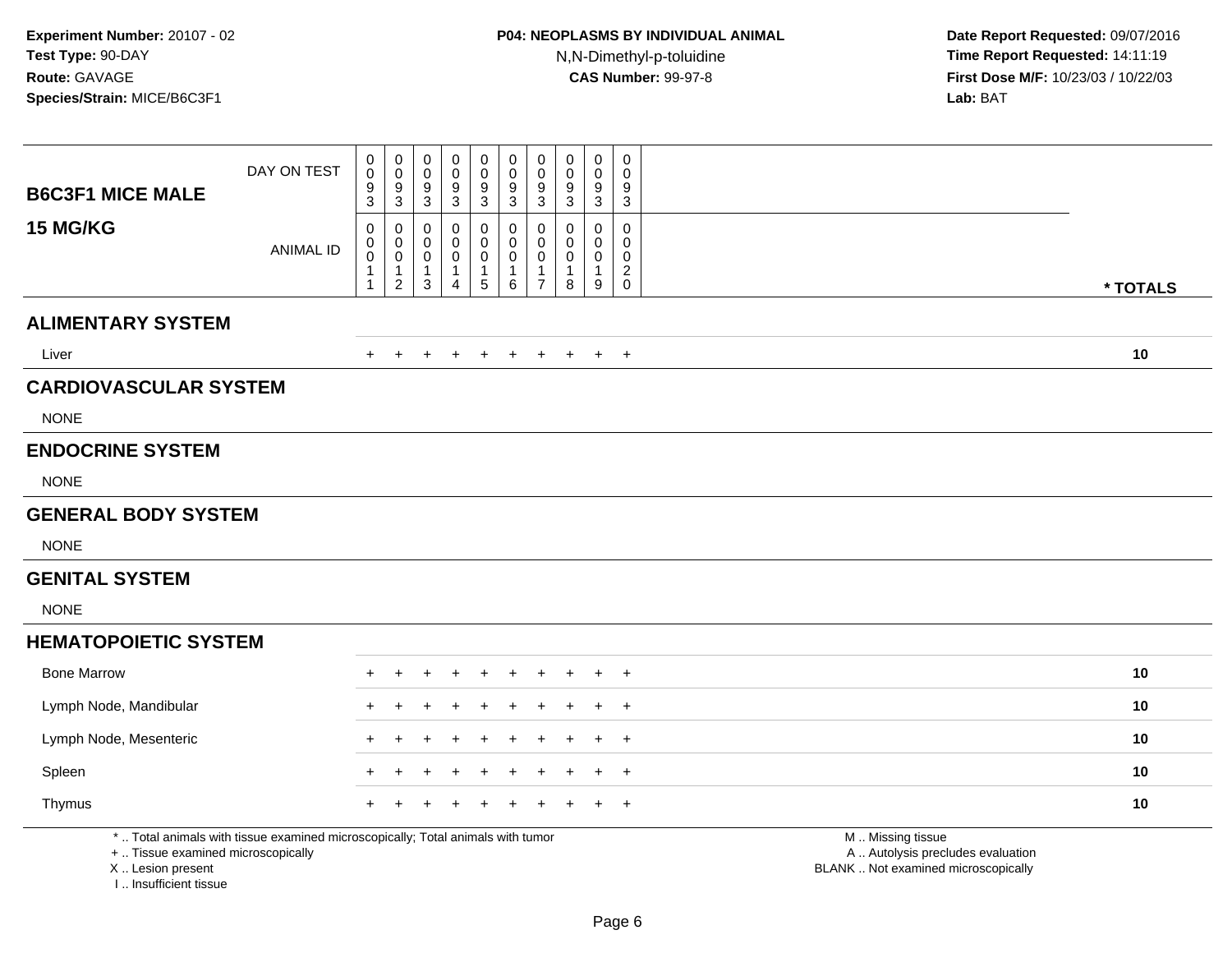| <b>B6C3F1 MICE MALE</b>                                                         | DAY ON TEST                                                                     | 0<br>$\pmb{0}$<br>9<br>$\overline{3}$                           | $_{\rm 0}^{\rm 0}$<br>$\frac{9}{3}$                                         | $\mathbf 0$<br>$\mathbf 0$<br>$\frac{9}{3}$                   | $\mathbf 0$<br>0<br>9<br>$\overline{3}$   | $\begin{smallmatrix} 0\\0 \end{smallmatrix}$<br>$\frac{9}{3}$     | 0<br>$\ddot{\mathbf{0}}$<br>$\boldsymbol{9}$<br>$\overline{3}$ | $\pmb{0}$<br>$\overline{0}$<br>$9\,$<br>$\sqrt{3}$                | 0<br>$\mathbf 0$<br>9<br>3      | $\mathbf 0$<br>$\mathsf{O}\xspace$<br>$\boldsymbol{9}$<br>$\mathbf{3}$     | $\mathbf 0$<br>$\Omega$<br>9<br>$\mathbf{3}$                           |                                                                                               |
|---------------------------------------------------------------------------------|---------------------------------------------------------------------------------|-----------------------------------------------------------------|-----------------------------------------------------------------------------|---------------------------------------------------------------|-------------------------------------------|-------------------------------------------------------------------|----------------------------------------------------------------|-------------------------------------------------------------------|---------------------------------|----------------------------------------------------------------------------|------------------------------------------------------------------------|-----------------------------------------------------------------------------------------------|
| 15 MG/KG                                                                        | <b>ANIMAL ID</b>                                                                | $\mathbf 0$<br>0<br>$\mathsf 0$<br>$\mathbf{1}$<br>$\mathbf{1}$ | $\mathbf 0$<br>$\mathbf 0$<br>$\mathbf 0$<br>$\mathbf{1}$<br>$\overline{2}$ | 0<br>$\mathbf 0$<br>$\mathbf 0$<br>$\mathbf{1}$<br>$\sqrt{3}$ | 0<br>0<br>$\mathbf 0$<br>$\mathbf 1$<br>4 | $\mathbf 0$<br>0<br>$\mathbf 0$<br>$\mathbf{1}$<br>$\overline{5}$ | 0<br>0<br>0<br>$\mathbf{1}$<br>$\,6\,$                         | $\mathbf 0$<br>0<br>$\mathbf 0$<br>$\mathbf{1}$<br>$\overline{7}$ | 0<br>$\mathbf 0$<br>0<br>1<br>8 | $\mathbf 0$<br>$\mathbf 0$<br>$\mathsf{O}\xspace$<br>1<br>$\boldsymbol{9}$ | 0<br>$\mathbf 0$<br>$\mathbf 0$<br>$\mathbf{2}$<br>$\mathsf{O}\xspace$ | * TOTALS                                                                                      |
| <b>INTEGUMENTARY SYSTEM</b>                                                     |                                                                                 |                                                                 |                                                                             |                                                               |                                           |                                                                   |                                                                |                                                                   |                                 |                                                                            |                                                                        |                                                                                               |
| <b>NONE</b>                                                                     |                                                                                 |                                                                 |                                                                             |                                                               |                                           |                                                                   |                                                                |                                                                   |                                 |                                                                            |                                                                        |                                                                                               |
| <b>MUSCULOSKELETAL SYSTEM</b>                                                   |                                                                                 |                                                                 |                                                                             |                                                               |                                           |                                                                   |                                                                |                                                                   |                                 |                                                                            |                                                                        |                                                                                               |
| <b>NONE</b>                                                                     |                                                                                 |                                                                 |                                                                             |                                                               |                                           |                                                                   |                                                                |                                                                   |                                 |                                                                            |                                                                        |                                                                                               |
| <b>NERVOUS SYSTEM</b>                                                           |                                                                                 |                                                                 |                                                                             |                                                               |                                           |                                                                   |                                                                |                                                                   |                                 |                                                                            |                                                                        |                                                                                               |
| <b>NONE</b>                                                                     |                                                                                 |                                                                 |                                                                             |                                                               |                                           |                                                                   |                                                                |                                                                   |                                 |                                                                            |                                                                        |                                                                                               |
| <b>RESPIRATORY SYSTEM</b>                                                       |                                                                                 |                                                                 |                                                                             |                                                               |                                           |                                                                   |                                                                |                                                                   |                                 |                                                                            |                                                                        |                                                                                               |
| Lung                                                                            |                                                                                 |                                                                 |                                                                             |                                                               |                                           |                                                                   |                                                                |                                                                   |                                 |                                                                            | $\overline{ }$                                                         | 10                                                                                            |
| Nose                                                                            |                                                                                 |                                                                 |                                                                             |                                                               |                                           |                                                                   |                                                                |                                                                   |                                 |                                                                            | $+$                                                                    | 10                                                                                            |
| Trachea                                                                         |                                                                                 | $\pm$                                                           |                                                                             | +                                                             | ٠                                         | $\pm$                                                             | $+$                                                            | $\pm$                                                             | $\pm$                           | $+$                                                                        | $+$                                                                    | 10                                                                                            |
| <b>SPECIAL SENSES SYSTEM</b>                                                    |                                                                                 |                                                                 |                                                                             |                                                               |                                           |                                                                   |                                                                |                                                                   |                                 |                                                                            |                                                                        |                                                                                               |
| <b>NONE</b>                                                                     |                                                                                 |                                                                 |                                                                             |                                                               |                                           |                                                                   |                                                                |                                                                   |                                 |                                                                            |                                                                        |                                                                                               |
| <b>URINARY SYSTEM</b>                                                           |                                                                                 |                                                                 |                                                                             |                                                               |                                           |                                                                   |                                                                |                                                                   |                                 |                                                                            |                                                                        |                                                                                               |
| Kidney                                                                          |                                                                                 | $+$                                                             | $+$                                                                         | $+$                                                           | $+$                                       | $+$                                                               |                                                                |                                                                   | + + + + +                       |                                                                            |                                                                        | 10                                                                                            |
| <b>SYSTEMIC LESIONS</b>                                                         |                                                                                 |                                                                 |                                                                             |                                                               |                                           |                                                                   |                                                                |                                                                   |                                 |                                                                            |                                                                        |                                                                                               |
| Multiple Organ                                                                  |                                                                                 |                                                                 |                                                                             |                                                               |                                           |                                                                   |                                                                |                                                                   |                                 |                                                                            | $+$                                                                    | 10                                                                                            |
| +  Tissue examined microscopically<br>X Lesion present<br>I Insufficient tissue | *  Total animals with tissue examined microscopically; Total animals with tumor |                                                                 |                                                                             |                                                               |                                           |                                                                   |                                                                |                                                                   |                                 |                                                                            |                                                                        | M  Missing tissue<br>A  Autolysis precludes evaluation<br>BLANK  Not examined microscopically |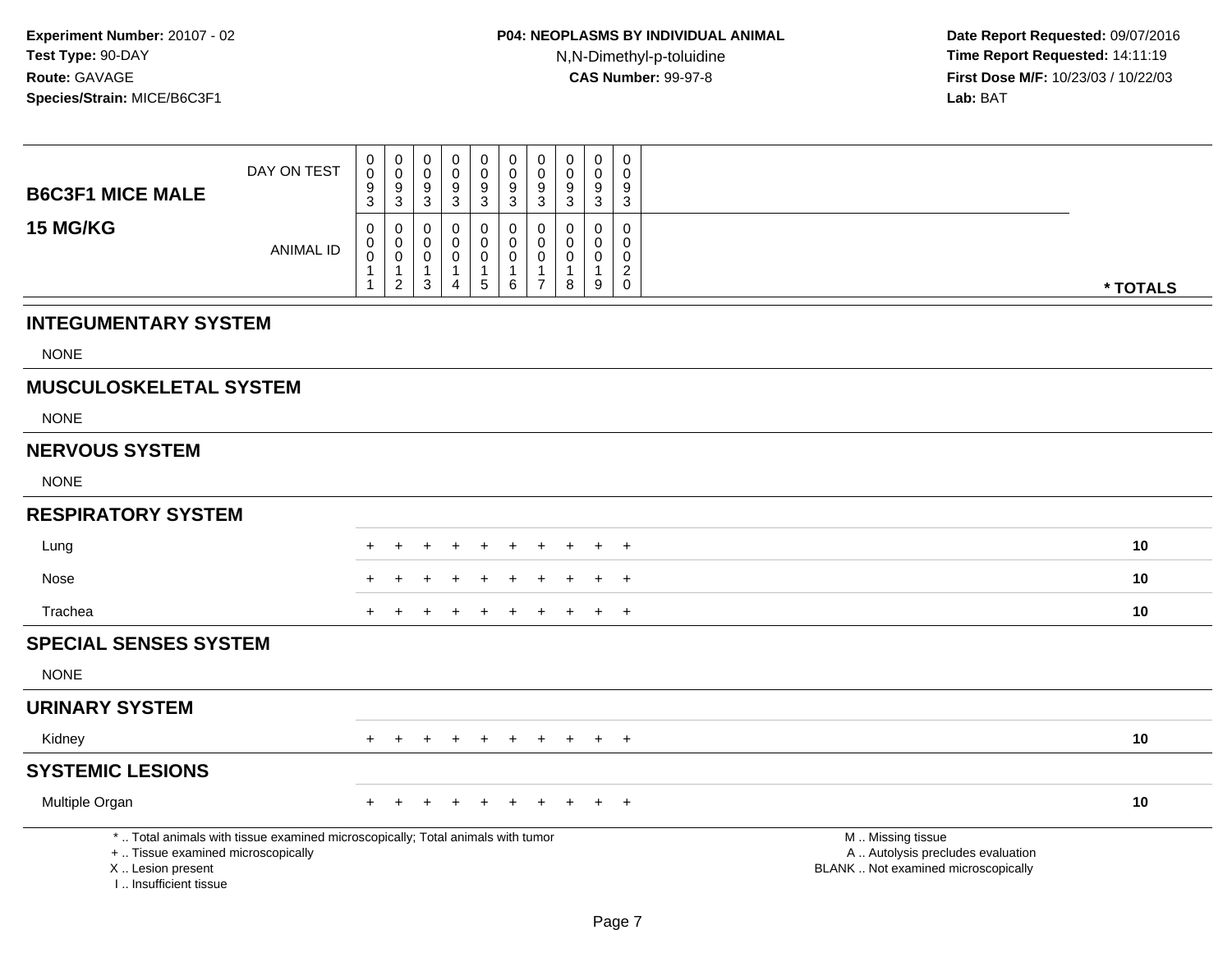| <b>B6C3F1 MICE MALE</b>                                 | DAY ON TEST                                                                     | 0<br>$\Omega$<br>9<br>3                           | $_{\rm 0}^{\rm 0}$<br>$\frac{9}{3}$            | $\mathbf 0$<br>$\mathbf 0$<br>9<br>$\mathbf{3}$ | $\mathbf 0$<br>$\mathbf 0$<br>$\frac{9}{3}$ | $\mathsf 0$<br>$\Omega$<br>9<br>$\mathbf{3}$            | $\pmb{0}$<br>$\ddot{\mathbf{0}}$<br>$\frac{9}{3}$            | $\mathbf 0$<br>$\overline{0}$<br>9<br>$\mathbf{3}$ | $\mathbf 0$<br>$\Omega$<br>9<br>3        | $\pmb{0}$<br>0<br>$\frac{9}{3}$        | $\mathsf 0$<br>$\mathbf{0}$<br>9<br>$\sqrt{3}$               |                                                                                               |
|---------------------------------------------------------|---------------------------------------------------------------------------------|---------------------------------------------------|------------------------------------------------|-------------------------------------------------|---------------------------------------------|---------------------------------------------------------|--------------------------------------------------------------|----------------------------------------------------|------------------------------------------|----------------------------------------|--------------------------------------------------------------|-----------------------------------------------------------------------------------------------|
| 30 MG/KG                                                | <b>ANIMAL ID</b>                                                                | $\mathbf 0$<br>$\mathbf 0$<br>0<br>$\overline{a}$ | 0<br>$\mathbf 0$<br>$\pmb{0}$<br>$\frac{2}{2}$ | 0<br>0<br>$\mathbf 0$<br>$\frac{2}{3}$          | 0<br>0<br>$\mathbf 0$<br>$\frac{2}{4}$      | $\mathbf 0$<br>$\Omega$<br>$\mathbf 0$<br>$\frac{2}{5}$ | 0<br>0<br>$\pmb{0}$<br>$\begin{array}{c} 2 \\ 6 \end{array}$ | 0<br>$\mathbf 0$<br>$\pmb{0}$<br>$rac{2}{7}$       | 0<br>$\Omega$<br>$\mathbf 0$<br>$_{8}^2$ | 0<br>0<br>$\mathbf 0$<br>$\frac{2}{9}$ | $\mathbf 0$<br>$\mathbf 0$<br>0<br>$\sqrt{3}$<br>$\mathbf 0$ | * TOTALS                                                                                      |
| <b>ALIMENTARY SYSTEM</b>                                |                                                                                 |                                                   |                                                |                                                 |                                             |                                                         |                                                              |                                                    |                                          |                                        |                                                              |                                                                                               |
| Liver                                                   |                                                                                 | $+$                                               | $+$                                            | $\ddot{}$                                       | $\ddot{}$                                   | $+$                                                     | $+$                                                          | $+$                                                | $+$                                      | $+$                                    | $+$                                                          | 10                                                                                            |
| <b>CARDIOVASCULAR SYSTEM</b>                            |                                                                                 |                                                   |                                                |                                                 |                                             |                                                         |                                                              |                                                    |                                          |                                        |                                                              |                                                                                               |
| <b>NONE</b>                                             |                                                                                 |                                                   |                                                |                                                 |                                             |                                                         |                                                              |                                                    |                                          |                                        |                                                              |                                                                                               |
| <b>ENDOCRINE SYSTEM</b>                                 |                                                                                 |                                                   |                                                |                                                 |                                             |                                                         |                                                              |                                                    |                                          |                                        |                                                              |                                                                                               |
| <b>NONE</b>                                             |                                                                                 |                                                   |                                                |                                                 |                                             |                                                         |                                                              |                                                    |                                          |                                        |                                                              |                                                                                               |
| <b>GENERAL BODY SYSTEM</b>                              |                                                                                 |                                                   |                                                |                                                 |                                             |                                                         |                                                              |                                                    |                                          |                                        |                                                              |                                                                                               |
| <b>NONE</b>                                             |                                                                                 |                                                   |                                                |                                                 |                                             |                                                         |                                                              |                                                    |                                          |                                        |                                                              |                                                                                               |
| <b>GENITAL SYSTEM</b>                                   |                                                                                 |                                                   |                                                |                                                 |                                             |                                                         |                                                              |                                                    |                                          |                                        |                                                              |                                                                                               |
| <b>NONE</b>                                             |                                                                                 |                                                   |                                                |                                                 |                                             |                                                         |                                                              |                                                    |                                          |                                        |                                                              |                                                                                               |
| <b>HEMATOPOIETIC SYSTEM</b>                             |                                                                                 |                                                   |                                                |                                                 |                                             |                                                         |                                                              |                                                    |                                          |                                        |                                                              |                                                                                               |
| <b>Bone Marrow</b>                                      |                                                                                 |                                                   |                                                |                                                 |                                             |                                                         |                                                              |                                                    |                                          |                                        | $\overline{1}$                                               | 10                                                                                            |
| Lymph Node, Mandibular                                  |                                                                                 |                                                   |                                                |                                                 |                                             |                                                         |                                                              |                                                    |                                          |                                        | $\overline{+}$                                               | 10                                                                                            |
| Lymph Node, Mesenteric                                  |                                                                                 |                                                   |                                                |                                                 |                                             |                                                         |                                                              |                                                    |                                          |                                        | $\overline{1}$                                               | 10                                                                                            |
| Spleen                                                  |                                                                                 |                                                   |                                                |                                                 |                                             |                                                         |                                                              |                                                    |                                          |                                        | $\overline{1}$                                               | 10                                                                                            |
| Thymus                                                  |                                                                                 |                                                   |                                                |                                                 |                                             |                                                         |                                                              |                                                    |                                          |                                        | $\overline{+}$                                               | 10                                                                                            |
| +  Tissue examined microscopically<br>X  Lesion present | *  Total animals with tissue examined microscopically; Total animals with tumor |                                                   |                                                |                                                 |                                             |                                                         |                                                              |                                                    |                                          |                                        |                                                              | M  Missing tissue<br>A  Autolysis precludes evaluation<br>BLANK  Not examined microscopically |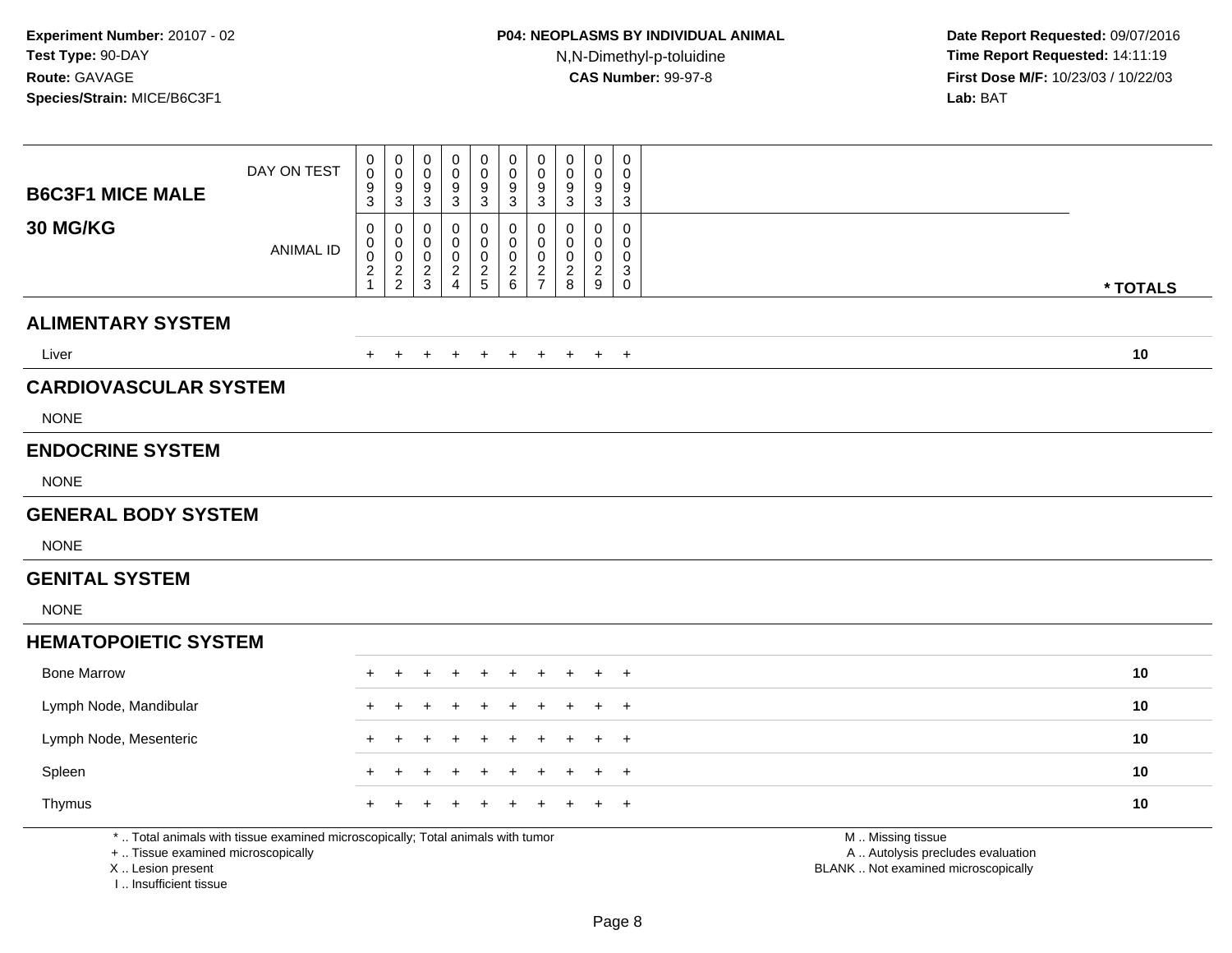|                                            |                                                                                 | $\mathbf 0$                   |                                            | 0                | $\mathbf 0$      | $\mathbf 0$                     | 0                | 0                               | $\mathbf 0$      | $\mathbf 0$      | 0                               |                                                        |  |
|--------------------------------------------|---------------------------------------------------------------------------------|-------------------------------|--------------------------------------------|------------------|------------------|---------------------------------|------------------|---------------------------------|------------------|------------------|---------------------------------|--------------------------------------------------------|--|
|                                            | DAY ON TEST                                                                     | $\overline{0}$                | $\begin{smallmatrix}0\\0\end{smallmatrix}$ | $\mathbf 0$      | 0                | $\mathbf 0$<br>$\boldsymbol{9}$ | $\overline{0}$   | $\mathbf 0$<br>$\boldsymbol{9}$ | $\pmb{0}$<br>9   | 0                | $\mathbf 0$<br>$\boldsymbol{9}$ |                                                        |  |
| <b>B6C3F1 MICE MALE</b>                    |                                                                                 | $\frac{9}{3}$                 | $\frac{9}{3}$                              | $\frac{9}{3}$    | $\frac{9}{3}$    | $\mathbf{3}$                    | $^9_3$           | 3                               | 3                | $\frac{9}{3}$    | 3                               |                                                        |  |
| 30 MG/KG                                   |                                                                                 | 0<br>0                        | $\mathbf 0$<br>$\mathbf 0$                 | $\mathbf 0$<br>0 | $\mathbf 0$<br>0 | $\mathbf 0$<br>$\mathbf 0$      | 0<br>$\mathbf 0$ | $\mathbf 0$<br>$\mathbf 0$      | 0<br>$\mathbf 0$ | $\mathbf 0$<br>0 | $\mathbf 0$<br>0                |                                                        |  |
|                                            | <b>ANIMAL ID</b>                                                                | $\mathbf 0$<br>$\overline{c}$ | $\mathbf 0$                                | $\pmb{0}$        | 0                | 0                               | $\mathbf 0$      | $\mathbf 0$                     | 0                | 0                | 0<br>$\sqrt{3}$                 |                                                        |  |
|                                            |                                                                                 | $\mathbf{1}$                  | $\frac{2}{2}$                              | $\frac{2}{3}$    | $\frac{2}{4}$    | $\frac{2}{5}$                   | $\frac{2}{6}$    | $rac{2}{7}$                     | $\frac{2}{8}$    | $\frac{2}{9}$    | $\mathbf 0$                     | * TOTALS                                               |  |
| <b>INTEGUMENTARY SYSTEM</b>                |                                                                                 |                               |                                            |                  |                  |                                 |                  |                                 |                  |                  |                                 |                                                        |  |
| <b>NONE</b>                                |                                                                                 |                               |                                            |                  |                  |                                 |                  |                                 |                  |                  |                                 |                                                        |  |
| <b>MUSCULOSKELETAL SYSTEM</b>              |                                                                                 |                               |                                            |                  |                  |                                 |                  |                                 |                  |                  |                                 |                                                        |  |
| <b>NONE</b>                                |                                                                                 |                               |                                            |                  |                  |                                 |                  |                                 |                  |                  |                                 |                                                        |  |
| <b>NERVOUS SYSTEM</b>                      |                                                                                 |                               |                                            |                  |                  |                                 |                  |                                 |                  |                  |                                 |                                                        |  |
| <b>NONE</b>                                |                                                                                 |                               |                                            |                  |                  |                                 |                  |                                 |                  |                  |                                 |                                                        |  |
| <b>RESPIRATORY SYSTEM</b>                  |                                                                                 |                               |                                            |                  |                  |                                 |                  |                                 |                  |                  |                                 |                                                        |  |
| Lung                                       |                                                                                 |                               |                                            |                  |                  |                                 |                  |                                 |                  |                  | $\overline{1}$                  | 10                                                     |  |
| Nose                                       |                                                                                 |                               |                                            |                  |                  |                                 |                  |                                 |                  |                  | $\overline{+}$                  | 10                                                     |  |
| Trachea                                    |                                                                                 | ÷                             |                                            |                  |                  |                                 |                  |                                 |                  | $+$              | $\overline{+}$                  | 10                                                     |  |
| <b>SPECIAL SENSES SYSTEM</b>               |                                                                                 |                               |                                            |                  |                  |                                 |                  |                                 |                  |                  |                                 |                                                        |  |
| <b>NONE</b>                                |                                                                                 |                               |                                            |                  |                  |                                 |                  |                                 |                  |                  |                                 |                                                        |  |
| <b>URINARY SYSTEM</b>                      |                                                                                 |                               |                                            |                  |                  |                                 |                  |                                 |                  |                  |                                 |                                                        |  |
| Kidney                                     |                                                                                 | $+$                           | $+$                                        | $+$              |                  | $\div$                          | $+$              | $\pm$                           | $+$              | $+$              | $+$                             | 10                                                     |  |
| <b>SYSTEMIC LESIONS</b>                    |                                                                                 |                               |                                            |                  |                  |                                 |                  |                                 |                  |                  |                                 |                                                        |  |
| Multiple Organ                             |                                                                                 |                               |                                            |                  |                  |                                 |                  |                                 |                  |                  | $\overline{+}$                  | 10                                                     |  |
| +  Tissue examined microscopically         | *  Total animals with tissue examined microscopically; Total animals with tumor |                               |                                            |                  |                  |                                 |                  |                                 |                  |                  |                                 | M  Missing tissue<br>A  Autolysis precludes evaluation |  |
| X  Lesion present<br>I Insufficient tissue |                                                                                 |                               |                                            |                  |                  |                                 |                  |                                 |                  |                  |                                 | BLANK  Not examined microscopically                    |  |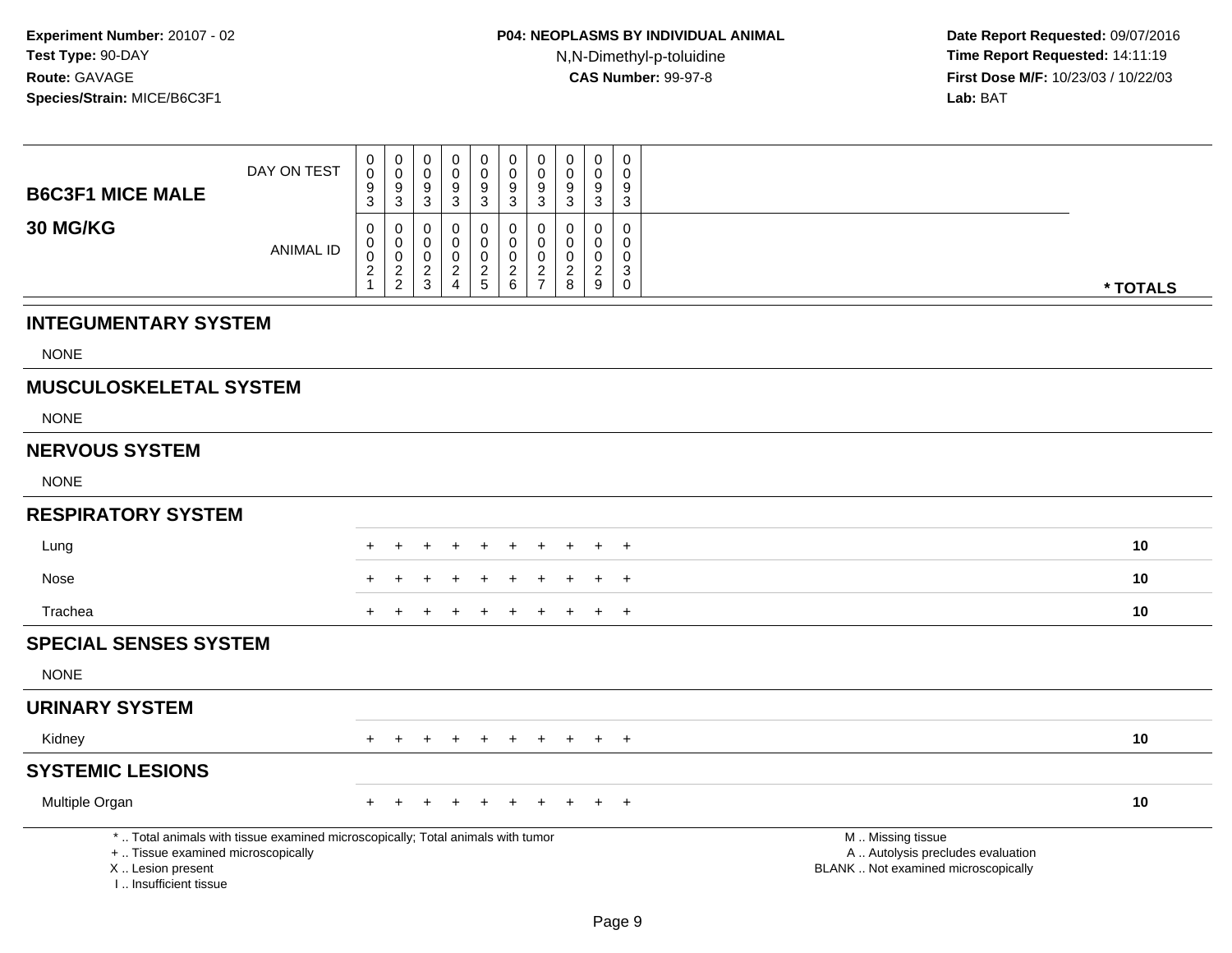| <b>B6C3F1 MICE MALE</b>                                 | DAY ON TEST                                                                     | 0<br>$\Omega$<br>9<br>3    | $_{\rm 0}^{\rm 0}$<br>$\frac{9}{3}$            | $\mathbf 0$<br>$\mathbf 0$<br>9<br>$\mathbf{3}$ | $\mathbf 0$<br>$\mathbf 0$<br>$\frac{9}{3}$           | $\mathsf 0$<br>$\Omega$<br>9<br>$\mathbf{3}$            | $\pmb{0}$<br>$\ddot{\mathbf{0}}$<br>$\frac{9}{3}$ | $\mathbf 0$<br>$\overline{0}$<br>9<br>$\mathbf{3}$ | $\mathbf 0$<br>$\Omega$<br>9<br>3                              | $\pmb{0}$<br>0<br>$\frac{9}{3}$ | $\mathsf 0$<br>$\mathbf 0$<br>9<br>$\sqrt{3}$ |                                                                                               |
|---------------------------------------------------------|---------------------------------------------------------------------------------|----------------------------|------------------------------------------------|-------------------------------------------------|-------------------------------------------------------|---------------------------------------------------------|---------------------------------------------------|----------------------------------------------------|----------------------------------------------------------------|---------------------------------|-----------------------------------------------|-----------------------------------------------------------------------------------------------|
| 60 MG/KG                                                | <b>ANIMAL ID</b>                                                                | 0<br>$\mathbf 0$<br>0<br>3 | 0<br>$\mathbf 0$<br>$\pmb{0}$<br>$\frac{3}{2}$ | 0<br>0<br>$\mathbf 0$<br>$\frac{3}{3}$          | 0<br>0<br>$\mathbf 0$<br>$\sqrt{3}$<br>$\overline{4}$ | $\mathbf 0$<br>$\Omega$<br>$\mathbf 0$<br>$\frac{3}{5}$ | 0<br>0<br>$\pmb{0}$<br>$^3$ 6                     | 0<br>$\mathbf 0$<br>$\pmb{0}$<br>$\frac{3}{7}$     | 0<br>$\Omega$<br>$\mathbf 0$<br>$\ensuremath{\mathsf{3}}$<br>8 | 0<br>0<br>$\mathbf 0$<br>$_9^3$ | 0<br>$\mathbf 0$<br>0<br>4<br>$\mathbf 0$     | * TOTALS                                                                                      |
| <b>ALIMENTARY SYSTEM</b>                                |                                                                                 |                            |                                                |                                                 |                                                       |                                                         |                                                   |                                                    |                                                                |                                 |                                               |                                                                                               |
| Liver                                                   |                                                                                 | $+$                        | $+$                                            | $\ddot{}$                                       | $\ddot{}$                                             | $+$                                                     | $+$                                               | $+$                                                | $+$                                                            | $+$                             | $+$                                           | 10                                                                                            |
| <b>CARDIOVASCULAR SYSTEM</b>                            |                                                                                 |                            |                                                |                                                 |                                                       |                                                         |                                                   |                                                    |                                                                |                                 |                                               |                                                                                               |
| <b>NONE</b>                                             |                                                                                 |                            |                                                |                                                 |                                                       |                                                         |                                                   |                                                    |                                                                |                                 |                                               |                                                                                               |
| <b>ENDOCRINE SYSTEM</b>                                 |                                                                                 |                            |                                                |                                                 |                                                       |                                                         |                                                   |                                                    |                                                                |                                 |                                               |                                                                                               |
| <b>NONE</b>                                             |                                                                                 |                            |                                                |                                                 |                                                       |                                                         |                                                   |                                                    |                                                                |                                 |                                               |                                                                                               |
| <b>GENERAL BODY SYSTEM</b>                              |                                                                                 |                            |                                                |                                                 |                                                       |                                                         |                                                   |                                                    |                                                                |                                 |                                               |                                                                                               |
| <b>NONE</b>                                             |                                                                                 |                            |                                                |                                                 |                                                       |                                                         |                                                   |                                                    |                                                                |                                 |                                               |                                                                                               |
| <b>GENITAL SYSTEM</b>                                   |                                                                                 |                            |                                                |                                                 |                                                       |                                                         |                                                   |                                                    |                                                                |                                 |                                               |                                                                                               |
| <b>NONE</b>                                             |                                                                                 |                            |                                                |                                                 |                                                       |                                                         |                                                   |                                                    |                                                                |                                 |                                               |                                                                                               |
| <b>HEMATOPOIETIC SYSTEM</b>                             |                                                                                 |                            |                                                |                                                 |                                                       |                                                         |                                                   |                                                    |                                                                |                                 |                                               |                                                                                               |
| <b>Bone Marrow</b>                                      |                                                                                 |                            |                                                |                                                 |                                                       |                                                         |                                                   |                                                    |                                                                |                                 | $\overline{1}$                                | 10                                                                                            |
| Lymph Node, Mandibular                                  |                                                                                 |                            |                                                |                                                 |                                                       |                                                         |                                                   |                                                    |                                                                |                                 | $\overline{+}$                                | 10                                                                                            |
| Lymph Node, Mesenteric                                  |                                                                                 |                            |                                                |                                                 |                                                       |                                                         |                                                   |                                                    |                                                                |                                 | $\overline{1}$                                | 10                                                                                            |
| Spleen                                                  |                                                                                 |                            |                                                |                                                 |                                                       |                                                         |                                                   |                                                    |                                                                |                                 | $\overline{1}$                                | 10                                                                                            |
| Thymus                                                  |                                                                                 |                            |                                                |                                                 |                                                       |                                                         |                                                   |                                                    |                                                                |                                 | $\overline{+}$                                | 10                                                                                            |
| +  Tissue examined microscopically<br>X  Lesion present | *  Total animals with tissue examined microscopically; Total animals with tumor |                            |                                                |                                                 |                                                       |                                                         |                                                   |                                                    |                                                                |                                 |                                               | M  Missing tissue<br>A  Autolysis precludes evaluation<br>BLANK  Not examined microscopically |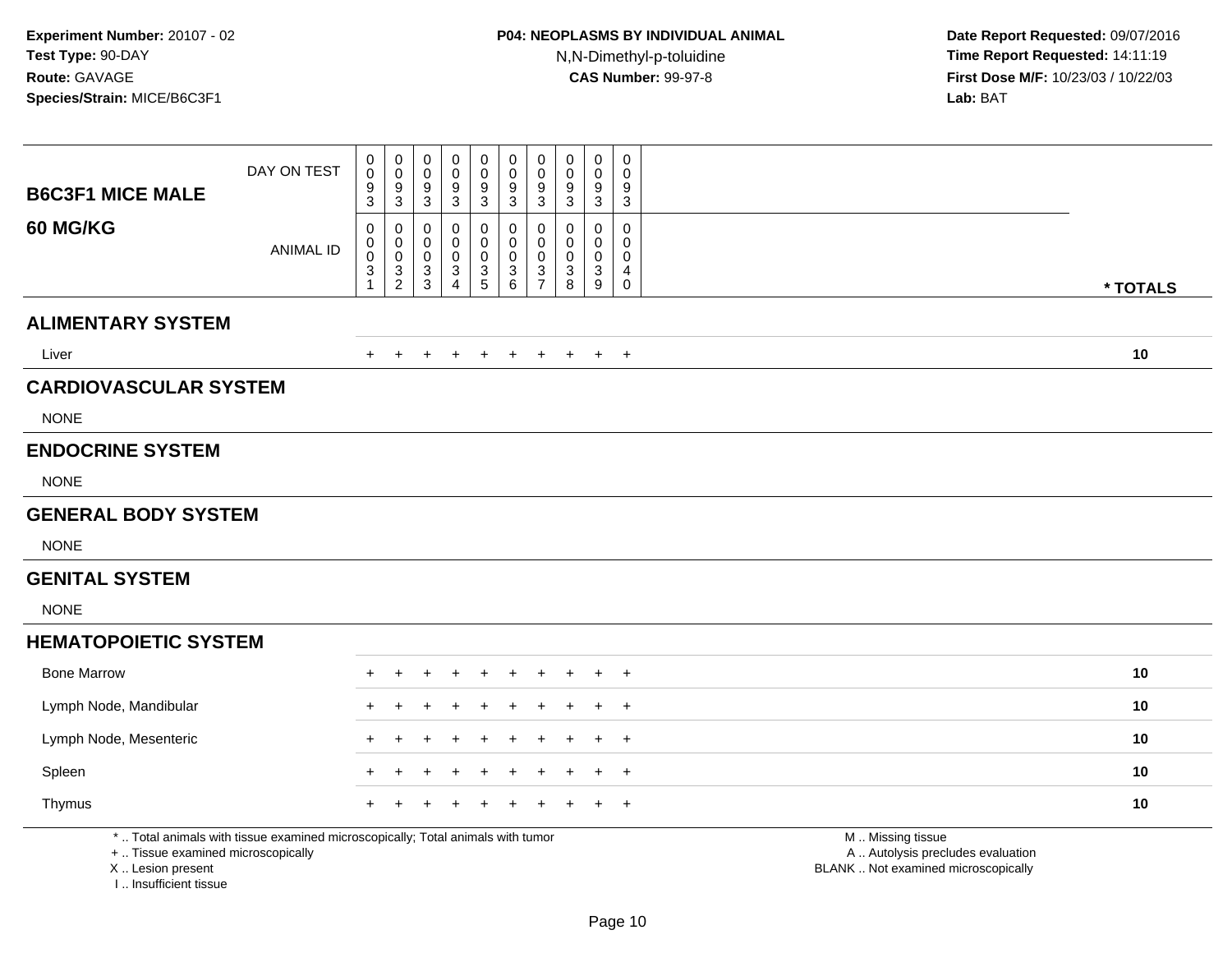| <b>B6C3F1 MICE MALE</b>                                                          | DAY ON TEST                                                                     | 0<br>0<br>$\boldsymbol{9}$<br>3                                            | $\pmb{0}$<br>$\mathbf 0$<br>$\boldsymbol{9}$<br>3 | $\pmb{0}$<br>$\mathbf 0$<br>$\frac{9}{3}$ | $\mathbf 0$<br>0<br>$\boldsymbol{9}$<br>$\mathbf{3}$                           | 0<br>$\mathbf 0$<br>$\boldsymbol{9}$<br>3        | $\pmb{0}$<br>$\pmb{0}$<br>$\frac{9}{3}$                                | $\mathbf 0$<br>$\mathbf 0$<br>$\boldsymbol{9}$<br>$\mathbf{3}$ | $\pmb{0}$<br>0<br>9<br>3                                          | $\mathbf 0$<br>0<br>$\boldsymbol{9}$<br>3 | $\mathsf 0$<br>$\mathbf 0$<br>$\boldsymbol{9}$<br>$\mathbf{3}$ |                                                                                               |          |
|----------------------------------------------------------------------------------|---------------------------------------------------------------------------------|----------------------------------------------------------------------------|---------------------------------------------------|-------------------------------------------|--------------------------------------------------------------------------------|--------------------------------------------------|------------------------------------------------------------------------|----------------------------------------------------------------|-------------------------------------------------------------------|-------------------------------------------|----------------------------------------------------------------|-----------------------------------------------------------------------------------------------|----------|
| 60 MG/KG                                                                         | <b>ANIMAL ID</b>                                                                | $\mathbf 0$<br>0<br>$\pmb{0}$<br>$\ensuremath{\mathsf{3}}$<br>$\mathbf{1}$ | 0<br>0<br>$\mathbf 0$<br>$\frac{3}{2}$            | 0<br>$\pmb{0}$<br>$\pmb{0}$<br>$_3^3$     | $\mathbf 0$<br>0<br>$\mathbf 0$<br>$\ensuremath{\mathsf{3}}$<br>$\overline{4}$ | $\mathbf 0$<br>$\mathbf 0$<br>0<br>$\frac{3}{5}$ | 0<br>$\mathbf 0$<br>$\pmb{0}$<br>$\begin{array}{c} 3 \\ 6 \end{array}$ | $\mathbf 0$<br>$\mathbf 0$<br>$\mathbf 0$<br>$\frac{3}{7}$     | $\mathbf 0$<br>0<br>$\mathbf 0$<br>$\ensuremath{\mathsf{3}}$<br>8 | 0<br>0<br>0<br>$_9^3$                     | $\mathbf 0$<br>$\mathbf 0$<br>$\pmb{0}$<br>4<br>$\mathbf 0$    |                                                                                               | * TOTALS |
| <b>INTEGUMENTARY SYSTEM</b>                                                      |                                                                                 |                                                                            |                                                   |                                           |                                                                                |                                                  |                                                                        |                                                                |                                                                   |                                           |                                                                |                                                                                               |          |
| <b>NONE</b>                                                                      |                                                                                 |                                                                            |                                                   |                                           |                                                                                |                                                  |                                                                        |                                                                |                                                                   |                                           |                                                                |                                                                                               |          |
| <b>MUSCULOSKELETAL SYSTEM</b>                                                    |                                                                                 |                                                                            |                                                   |                                           |                                                                                |                                                  |                                                                        |                                                                |                                                                   |                                           |                                                                |                                                                                               |          |
| <b>NONE</b>                                                                      |                                                                                 |                                                                            |                                                   |                                           |                                                                                |                                                  |                                                                        |                                                                |                                                                   |                                           |                                                                |                                                                                               |          |
| <b>NERVOUS SYSTEM</b>                                                            |                                                                                 |                                                                            |                                                   |                                           |                                                                                |                                                  |                                                                        |                                                                |                                                                   |                                           |                                                                |                                                                                               |          |
| <b>NONE</b>                                                                      |                                                                                 |                                                                            |                                                   |                                           |                                                                                |                                                  |                                                                        |                                                                |                                                                   |                                           |                                                                |                                                                                               |          |
| <b>RESPIRATORY SYSTEM</b>                                                        |                                                                                 |                                                                            |                                                   |                                           |                                                                                |                                                  |                                                                        |                                                                |                                                                   |                                           |                                                                |                                                                                               |          |
| Lung                                                                             |                                                                                 |                                                                            |                                                   |                                           |                                                                                |                                                  |                                                                        |                                                                |                                                                   |                                           | $\overline{1}$                                                 |                                                                                               | 10       |
| Nose                                                                             |                                                                                 |                                                                            |                                                   |                                           |                                                                                |                                                  |                                                                        |                                                                |                                                                   |                                           | $\overline{1}$                                                 |                                                                                               | 10       |
| Trachea                                                                          |                                                                                 |                                                                            |                                                   |                                           |                                                                                |                                                  |                                                                        |                                                                |                                                                   | $+$                                       | $\overline{+}$                                                 |                                                                                               | 10       |
| <b>SPECIAL SENSES SYSTEM</b>                                                     |                                                                                 |                                                                            |                                                   |                                           |                                                                                |                                                  |                                                                        |                                                                |                                                                   |                                           |                                                                |                                                                                               |          |
| <b>NONE</b>                                                                      |                                                                                 |                                                                            |                                                   |                                           |                                                                                |                                                  |                                                                        |                                                                |                                                                   |                                           |                                                                |                                                                                               |          |
| <b>URINARY SYSTEM</b>                                                            |                                                                                 |                                                                            |                                                   |                                           |                                                                                |                                                  |                                                                        |                                                                |                                                                   |                                           |                                                                |                                                                                               |          |
| Kidney                                                                           |                                                                                 | $+$                                                                        | $+$                                               | $+$                                       | $+$                                                                            | $+$                                              | $+$                                                                    | $+$                                                            | $+$                                                               |                                           | $+$ $+$                                                        |                                                                                               | 10       |
| <b>SYSTEMIC LESIONS</b>                                                          |                                                                                 |                                                                            |                                                   |                                           |                                                                                |                                                  |                                                                        |                                                                |                                                                   |                                           |                                                                |                                                                                               |          |
| Multiple Organ                                                                   |                                                                                 |                                                                            |                                                   |                                           |                                                                                |                                                  |                                                                        |                                                                |                                                                   |                                           | $\overline{+}$                                                 |                                                                                               | 10       |
| +  Tissue examined microscopically<br>X  Lesion present<br>I Insufficient tissue | *  Total animals with tissue examined microscopically; Total animals with tumor |                                                                            |                                                   |                                           |                                                                                |                                                  |                                                                        |                                                                |                                                                   |                                           |                                                                | M  Missing tissue<br>A  Autolysis precludes evaluation<br>BLANK  Not examined microscopically |          |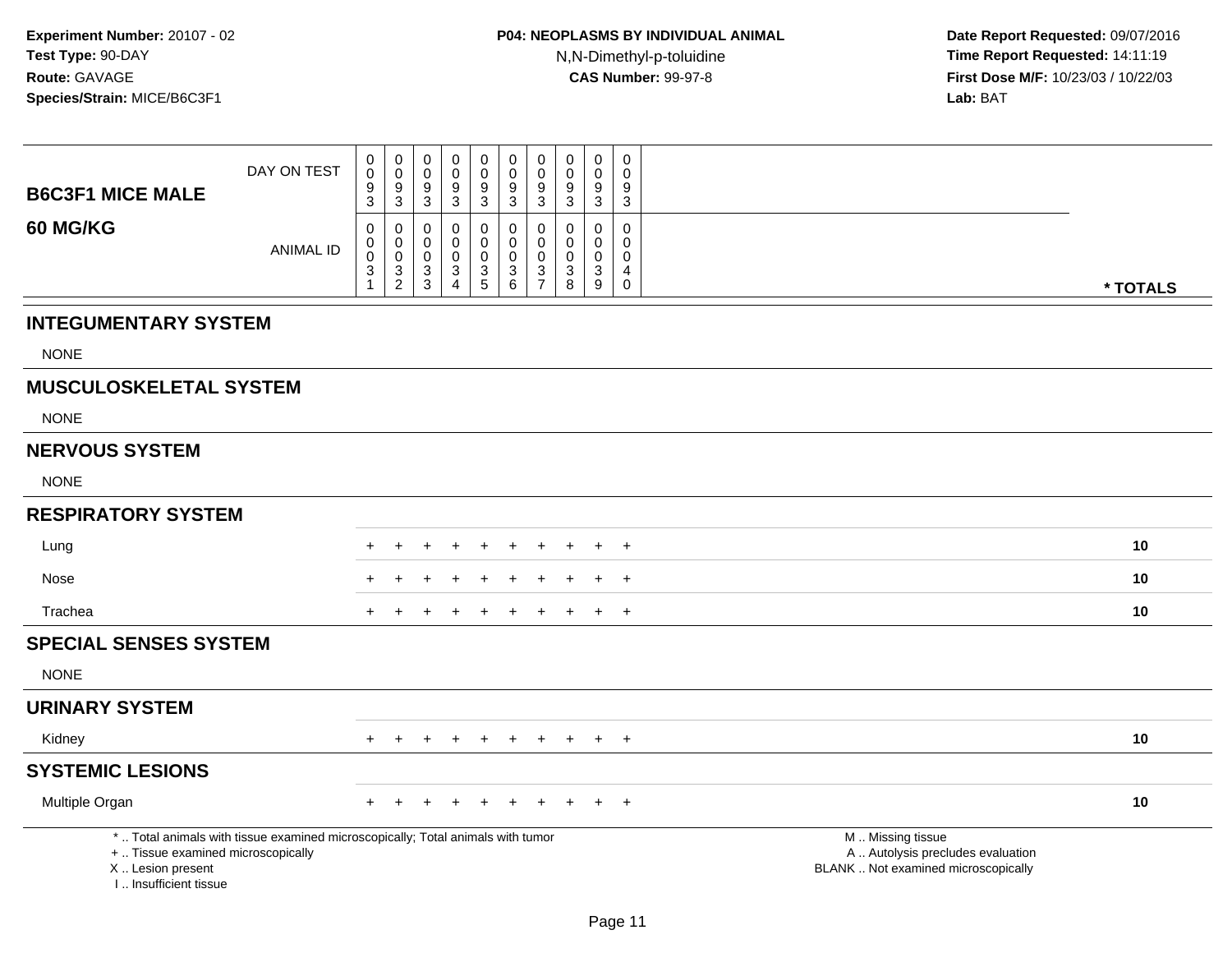| <b>B6C3F1 MICE MALE</b>   | DAY ON TEST      | $\begin{smallmatrix} 0\\0 \end{smallmatrix}$<br>$\frac{9}{3}$             | $_{\rm 0}^{\rm 0}$<br>$^9_3$                     | $\begin{smallmatrix} 0\\0 \end{smallmatrix}$<br>$\frac{7}{7}$ | $\begin{smallmatrix}0\0\0\end{smallmatrix}$<br>$\frac{9}{3}$ | $\begin{smallmatrix}0\\0\end{smallmatrix}$<br>$\pmb{0}$<br>8 | $\begin{smallmatrix} 0\\0 \end{smallmatrix}$<br>$\frac{9}{3}$          | $\pmb{0}$<br>$\boldsymbol{0}$<br>$\boldsymbol{9}$<br>3              | $\pmb{0}$<br>$\mathbf 0$<br>$\boldsymbol{9}$<br>$\mathbf{3}$ | $\pmb{0}$<br>$\mathbf 0$<br>$\mathbf 0$<br>9                     | $_{\rm 0}^{\rm 0}$<br>$\frac{9}{3}$                            |              |
|---------------------------|------------------|---------------------------------------------------------------------------|--------------------------------------------------|---------------------------------------------------------------|--------------------------------------------------------------|--------------------------------------------------------------|------------------------------------------------------------------------|---------------------------------------------------------------------|--------------------------------------------------------------|------------------------------------------------------------------|----------------------------------------------------------------|--------------|
| <b>125 MG/KG</b>          | <b>ANIMAL ID</b> | $\mathsf 0$<br>$\mathbf 0$<br>$\pmb{0}$<br>$\overline{4}$<br>$\mathbf{1}$ | $\pmb{0}$<br>$_{\rm 0}^{\rm 0}$<br>$\frac{4}{2}$ | $\pmb{0}$<br>$_{\rm 0}^{\rm 0}$<br>$\frac{4}{3}$              | 0<br>$\overline{0}$<br>0<br>$\overline{4}$<br>4              | $\pmb{0}$<br>$\begin{array}{c} 0 \\ 0 \\ 4 \\ 5 \end{array}$ | $\mathbf 0$<br>$\overline{0}$<br>$\begin{array}{c} 4 \\ 6 \end{array}$ | 0<br>$\boldsymbol{0}$<br>$\mathsf{O}\xspace$<br>4<br>$\overline{7}$ | $\mathbf 0$<br>$\pmb{0}$<br>$\pmb{0}$<br>$\overline{4}$<br>8 | $\mathbf 0$<br>$\mathsf 0$<br>$\mathsf 0$<br>$\overline{4}$<br>9 | 0<br>$\pmb{0}$<br>$\mathbf 0$<br>$\overline{5}$<br>$\mathbf 0$ | * TOTALS     |
| <b>ALIMENTARY SYSTEM</b>  |                  |                                                                           |                                                  |                                                               |                                                              |                                                              |                                                                        |                                                                     |                                                              |                                                                  |                                                                |              |
| Esophagus                 |                  |                                                                           |                                                  |                                                               | $\ddot{}$                                                    | $\ddot{}$                                                    |                                                                        |                                                                     |                                                              | ÷                                                                | $\overline{+}$                                                 | 10           |
| Gallbladder               |                  | $^+$                                                                      |                                                  |                                                               |                                                              |                                                              |                                                                        |                                                                     |                                                              |                                                                  | $\ddot{}$                                                      | 10           |
| Intestine Large, Cecum    |                  | $\ddot{}$                                                                 |                                                  |                                                               |                                                              |                                                              |                                                                        |                                                                     |                                                              |                                                                  | $\overline{+}$                                                 | 10           |
| Intestine Large, Colon    |                  | $\ddot{}$                                                                 |                                                  |                                                               |                                                              |                                                              |                                                                        |                                                                     |                                                              | ٠                                                                | $\overline{+}$                                                 | 10           |
| Intestine Large, Rectum   |                  |                                                                           |                                                  |                                                               |                                                              |                                                              |                                                                        |                                                                     |                                                              |                                                                  | $\ddot{}$                                                      | 10           |
| Intestine Small, Duodenum |                  |                                                                           |                                                  |                                                               |                                                              |                                                              |                                                                        |                                                                     |                                                              |                                                                  | $\ddot{}$                                                      | 10           |
| Intestine Small, Ileum    |                  |                                                                           |                                                  |                                                               |                                                              |                                                              |                                                                        |                                                                     |                                                              |                                                                  | $\overline{+}$                                                 | 10           |
| Intestine Small, Jejunum  |                  |                                                                           |                                                  |                                                               |                                                              |                                                              |                                                                        |                                                                     |                                                              | $\div$                                                           | $+$                                                            | 10           |
| Liver                     |                  | $\ddot{}$                                                                 |                                                  |                                                               |                                                              |                                                              |                                                                        |                                                                     |                                                              | $\ddot{}$                                                        | $^{+}$                                                         | 10           |
| Mesentery                 |                  |                                                                           |                                                  | $+$                                                           |                                                              |                                                              |                                                                        |                                                                     |                                                              |                                                                  |                                                                | $\mathbf{1}$ |
| Pancreas                  |                  | $\pm$                                                                     | ÷                                                |                                                               |                                                              |                                                              |                                                                        |                                                                     |                                                              | ٠                                                                | $\overline{+}$                                                 | 10           |
| Salivary Glands           |                  | $+$                                                                       | ÷                                                |                                                               |                                                              |                                                              |                                                                        |                                                                     |                                                              | $\ddot{}$                                                        | $+$                                                            | 10           |
| Stomach, Forestomach      |                  |                                                                           |                                                  |                                                               |                                                              |                                                              |                                                                        |                                                                     |                                                              |                                                                  | $\overline{+}$                                                 | 10           |
| Stomach, Glandular        |                  |                                                                           |                                                  |                                                               |                                                              |                                                              |                                                                        |                                                                     |                                                              |                                                                  | $\ddot{}$                                                      | 10           |

#### **CARDIOVASCULAR SYSTEM**

\* .. Total animals with tissue examined microscopically; Total animals with tumor

+ .. Tissue examined microscopically

X .. Lesion present

I .. Insufficient tissue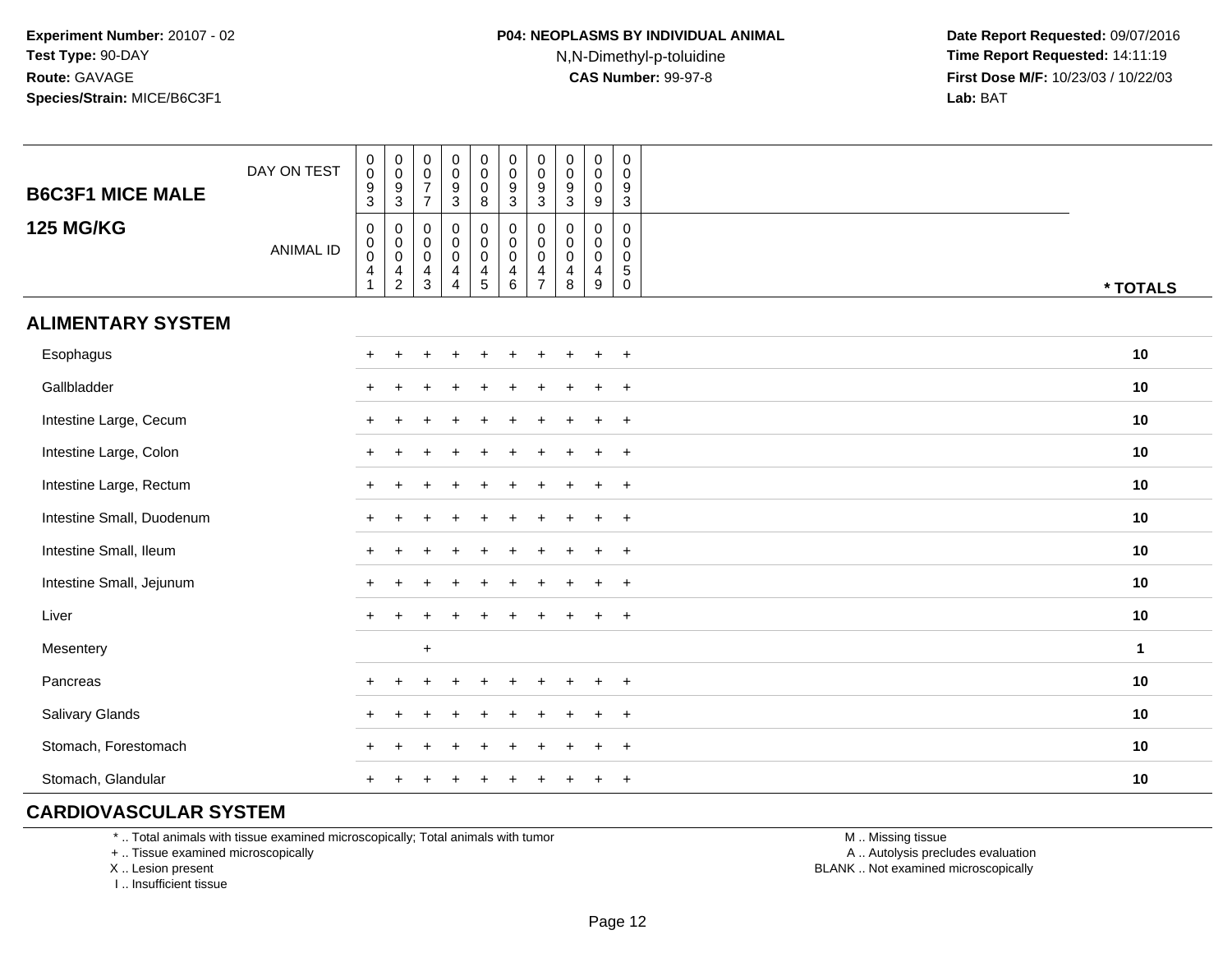## **P04: NEOPLASMS BY INDIVIDUAL ANIMAL**N,N-Dimethyl-p-toluidine

 **Date Report Requested:** 09/07/2016 **Time Report Requested:** 14:11:19 **First Dose M/F:** 10/23/03 / 10/22/03<br>**Lab:** BAT **Lab:** BAT

| <b>B6C3F1 MICE MALE</b>                                | DAY ON TEST                                                                     | $\,0\,$<br>$\mathbf 0$<br>$\boldsymbol{9}$<br>$\mathbf{3}$        | $_{\rm 0}^{\rm 0}$<br>9<br>$\mathbf{3}$ | 0<br>0<br>$\overline{7}$<br>$\overline{7}$   | $_{\rm 0}^{\rm 0}$<br>$\boldsymbol{9}$<br>$\mathfrak{Z}$                    | $\begin{smallmatrix} 0\\0 \end{smallmatrix}$<br>$\mathbf 0$<br>8          | $\pmb{0}$<br>$\mathbf 0$<br>9<br>$\sqrt{3}$                            | $\mathbf 0$<br>$\mathbf 0$<br>9<br>3                             | $\pmb{0}$<br>$\pmb{0}$<br>$\boldsymbol{9}$<br>$\sqrt{3}$      | $\pmb{0}$<br>$\overline{0}$<br>$\mathbf 0$<br>9  | $\pmb{0}$<br>$\Omega$<br>9<br>$\mathfrak{S}$                  |                                                                                               |                |
|--------------------------------------------------------|---------------------------------------------------------------------------------|-------------------------------------------------------------------|-----------------------------------------|----------------------------------------------|-----------------------------------------------------------------------------|---------------------------------------------------------------------------|------------------------------------------------------------------------|------------------------------------------------------------------|---------------------------------------------------------------|--------------------------------------------------|---------------------------------------------------------------|-----------------------------------------------------------------------------------------------|----------------|
| <b>125 MG/KG</b>                                       | <b>ANIMAL ID</b>                                                                | $\mathbf 0$<br>$\mathbf 0$<br>$\overline{0}$<br>4<br>$\mathbf{1}$ | 0<br>0<br>$\pmb{0}$<br>4<br>$\sqrt{2}$  | 0<br>0<br>$\mathbf 0$<br>$\overline{4}$<br>3 | $\mathbf 0$<br>$\mathbf 0$<br>$\pmb{0}$<br>$\overline{4}$<br>$\overline{4}$ | $\mathbf 0$<br>$\mathbf 0$<br>$\mathbf 0$<br>$\overline{4}$<br>$\sqrt{5}$ | $\mathbf 0$<br>$\mathbf 0$<br>$\mathbf 0$<br>$\overline{4}$<br>$\,6\,$ | $\mathbf 0$<br>$\mathbf 0$<br>$\mathbf 0$<br>4<br>$\overline{7}$ | $\mathbf 0$<br>0<br>$\pmb{0}$<br>$\overline{\mathbf{4}}$<br>8 | 0<br>0<br>$\mathbf 0$<br>$\overline{4}$<br>$9\,$ | 0<br>$\mathbf 0$<br>$\mathbf 0$<br>$\,$ 5 $\,$<br>$\mathbf 0$ |                                                                                               | * TOTALS       |
| <b>Blood Vessel</b>                                    |                                                                                 |                                                                   |                                         |                                              |                                                                             |                                                                           |                                                                        |                                                                  |                                                               |                                                  | $\overline{+}$                                                |                                                                                               | 10             |
| Heart                                                  |                                                                                 |                                                                   |                                         |                                              |                                                                             |                                                                           |                                                                        |                                                                  |                                                               | $\ddot{}$                                        | $\overline{+}$                                                |                                                                                               | 10             |
| <b>ENDOCRINE SYSTEM</b>                                |                                                                                 |                                                                   |                                         |                                              |                                                                             |                                                                           |                                                                        |                                                                  |                                                               |                                                  |                                                               |                                                                                               |                |
| <b>Adrenal Cortex</b>                                  |                                                                                 |                                                                   |                                         |                                              |                                                                             |                                                                           |                                                                        |                                                                  |                                                               | $\ddot{}$                                        | $+$                                                           |                                                                                               | 10             |
| Adrenal Medulla                                        |                                                                                 |                                                                   |                                         |                                              |                                                                             |                                                                           |                                                                        |                                                                  |                                                               | $\div$                                           | $\overline{+}$                                                |                                                                                               | 10             |
| Islets, Pancreatic                                     |                                                                                 |                                                                   |                                         |                                              |                                                                             |                                                                           |                                                                        |                                                                  |                                                               | $\ddot{}$                                        | $+$                                                           |                                                                                               | 10             |
| Parathyroid Gland                                      |                                                                                 |                                                                   |                                         |                                              |                                                                             |                                                                           | м                                                                      | M                                                                |                                                               | $\ddot{}$                                        | M                                                             |                                                                                               | $\overline{7}$ |
| <b>Pituitary Gland</b>                                 |                                                                                 |                                                                   |                                         |                                              |                                                                             |                                                                           |                                                                        |                                                                  |                                                               |                                                  | $\overline{+}$                                                |                                                                                               | 10             |
| <b>Thyroid Gland</b>                                   |                                                                                 | +                                                                 | $\ddot{}$                               | $\ddot{}$                                    | $\overline{+}$                                                              | $\pm$                                                                     | $\pm$                                                                  | $\pm$                                                            |                                                               | $\ddot{}$                                        | $+$                                                           |                                                                                               | 10             |
| <b>GENERAL BODY SYSTEM</b>                             |                                                                                 |                                                                   |                                         |                                              |                                                                             |                                                                           |                                                                        |                                                                  |                                                               |                                                  |                                                               |                                                                                               |                |
| <b>NONE</b>                                            |                                                                                 |                                                                   |                                         |                                              |                                                                             |                                                                           |                                                                        |                                                                  |                                                               |                                                  |                                                               |                                                                                               |                |
| <b>GENITAL SYSTEM</b>                                  |                                                                                 |                                                                   |                                         |                                              |                                                                             |                                                                           |                                                                        |                                                                  |                                                               |                                                  |                                                               |                                                                                               |                |
| <b>Coagulating Gland</b>                               |                                                                                 |                                                                   |                                         | $\ddot{}$                                    |                                                                             |                                                                           |                                                                        |                                                                  |                                                               |                                                  |                                                               |                                                                                               | $\mathbf{1}$   |
| Epididymis                                             |                                                                                 |                                                                   |                                         |                                              |                                                                             |                                                                           |                                                                        |                                                                  |                                                               |                                                  | $\ddot{}$                                                     |                                                                                               | 10             |
| <b>Preputial Gland</b>                                 |                                                                                 |                                                                   |                                         |                                              |                                                                             |                                                                           |                                                                        |                                                                  |                                                               | $\ddot{}$                                        | $\ddot{}$                                                     |                                                                                               | 10             |
| Prostate                                               |                                                                                 |                                                                   |                                         |                                              |                                                                             |                                                                           |                                                                        |                                                                  |                                                               |                                                  | $\ddot{}$                                                     |                                                                                               | $10$           |
| +  Tissue examined microscopically<br>X Lesion present | *  Total animals with tissue examined microscopically; Total animals with tumor |                                                                   |                                         |                                              |                                                                             |                                                                           |                                                                        |                                                                  |                                                               |                                                  |                                                               | M  Missing tissue<br>A  Autolysis precludes evaluation<br>BLANK  Not examined microscopically |                |

Page 13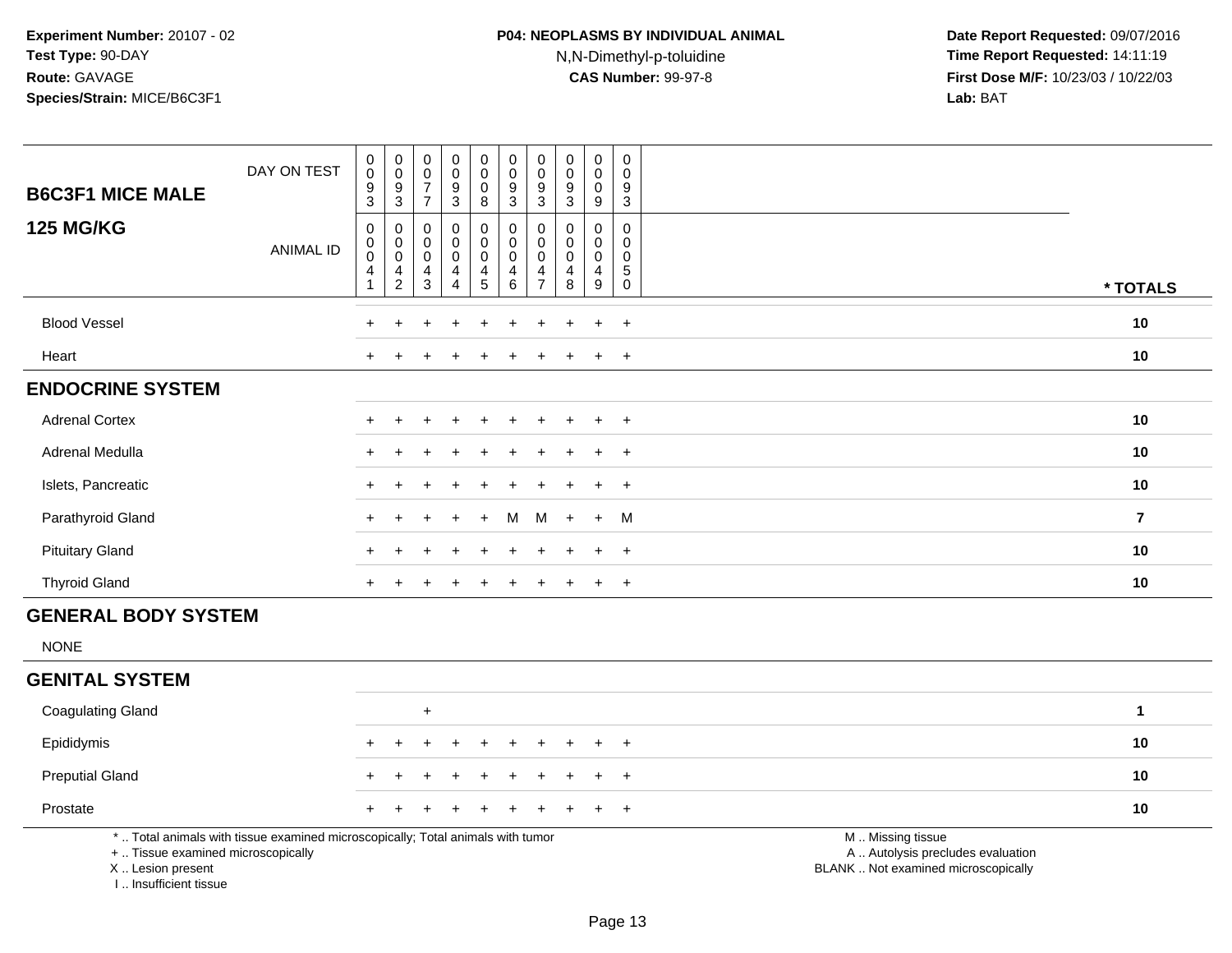## **P04: NEOPLASMS BY INDIVIDUAL ANIMAL**N,N-Dimethyl-p-toluidine

| <b>B6C3F1 MICE MALE</b>                                                         | DAY ON TEST                                                                     | $\pmb{0}$<br>$\mathsf{O}\xspace$<br>$\boldsymbol{9}$ | $\pmb{0}$<br>$\mathsf 0$<br>$\boldsymbol{9}$ | $\mathbf 0$<br>$\mathbf 0$<br>$\overline{7}$ | $\pmb{0}$<br>$\mathbf 0$<br>$9\,$          | $\pmb{0}$<br>$\mathbf 0$<br>$\mathbf 0$    | $\pmb{0}$<br>$\mathbf 0$<br>9                | $\pmb{0}$<br>$\mathbf 0$<br>9        | $\pmb{0}$<br>0<br>9        | $\pmb{0}$<br>$\mathbf 0$<br>$\mathbf 0$                     | 0<br>$\mathbf 0$<br>9                         |                                                                                               |          |
|---------------------------------------------------------------------------------|---------------------------------------------------------------------------------|------------------------------------------------------|----------------------------------------------|----------------------------------------------|--------------------------------------------|--------------------------------------------|----------------------------------------------|--------------------------------------|----------------------------|-------------------------------------------------------------|-----------------------------------------------|-----------------------------------------------------------------------------------------------|----------|
|                                                                                 |                                                                                 | 3                                                    | $\mathfrak{S}$                               | $\overline{7}$                               | $\mathbf{3}$                               | 8                                          | $\mathbf{3}$                                 | 3                                    | $\mathfrak{Z}$             | 9                                                           | $\mathbf{3}$                                  |                                                                                               |          |
| <b>125 MG/KG</b>                                                                | <b>ANIMAL ID</b>                                                                | $\pmb{0}$<br>$\pmb{0}$<br>$\ddot{\mathbf{0}}$<br>4   | $\pmb{0}$<br>$\mathsf 0$<br>$\mathbf 0$<br>4 | $\mathbf 0$<br>0<br>$\mathbf 0$<br>4         | $\pmb{0}$<br>$\mathbf 0$<br>$\pmb{0}$<br>4 | 0<br>$\pmb{0}$<br>$\mathsf{O}\xspace$<br>4 | $\mathsf 0$<br>$\pmb{0}$<br>$\mathbf 0$<br>4 | $\mathbf 0$<br>$\mathbf 0$<br>0<br>4 | 0<br>0<br>$\mathbf 0$<br>4 | $\mathbf 0$<br>$\mathbf 0$<br>$\mathbf 0$<br>$\overline{4}$ | 0<br>$\mathbf 0$<br>$\mathbf 0$<br>$\sqrt{5}$ |                                                                                               |          |
|                                                                                 |                                                                                 | $\mathbf{1}$                                         | $\overline{2}$                               | $\mathbf{3}$                                 | $\overline{4}$                             | $5\,$                                      | 6                                            | $\overline{7}$                       | 8                          | $\boldsymbol{9}$                                            | $\pmb{0}$                                     |                                                                                               | * TOTALS |
| <b>Seminal Vesicle</b>                                                          |                                                                                 |                                                      |                                              |                                              |                                            |                                            |                                              |                                      |                            |                                                             | $\overline{+}$                                |                                                                                               | 10       |
| Testes                                                                          |                                                                                 |                                                      |                                              |                                              |                                            |                                            |                                              |                                      |                            |                                                             | $\ddot{}$                                     |                                                                                               | 10       |
| <b>HEMATOPOIETIC SYSTEM</b>                                                     |                                                                                 |                                                      |                                              |                                              |                                            |                                            |                                              |                                      |                            |                                                             |                                               |                                                                                               |          |
| <b>Bone Marrow</b>                                                              |                                                                                 |                                                      |                                              |                                              |                                            |                                            |                                              |                                      |                            |                                                             | $+$                                           |                                                                                               | 10       |
| Lymph Node, Mandibular                                                          |                                                                                 |                                                      |                                              |                                              |                                            |                                            |                                              |                                      |                            |                                                             | $\ddot{}$                                     |                                                                                               | 10       |
| Lymph Node, Mesenteric                                                          |                                                                                 |                                                      |                                              |                                              |                                            |                                            |                                              |                                      |                            |                                                             | $\overline{ }$                                |                                                                                               | 10       |
| Spleen                                                                          |                                                                                 |                                                      |                                              |                                              |                                            |                                            |                                              |                                      |                            |                                                             | $\overline{+}$                                |                                                                                               | 10       |
| Thymus                                                                          |                                                                                 | $+$                                                  | $\pm$                                        |                                              |                                            |                                            |                                              |                                      |                            | $\ddot{}$                                                   | $+$                                           |                                                                                               | 10       |
| <b>INTEGUMENTARY SYSTEM</b>                                                     |                                                                                 |                                                      |                                              |                                              |                                            |                                            |                                              |                                      |                            |                                                             |                                               |                                                                                               |          |
| <b>Mammary Gland</b>                                                            |                                                                                 | М                                                    | M                                            | м                                            | M                                          | M                                          | M                                            | M                                    | M                          | M M                                                         |                                               |                                                                                               | $\bf{0}$ |
| Skin                                                                            |                                                                                 |                                                      |                                              |                                              |                                            |                                            |                                              |                                      |                            | $\pm$                                                       | $\overline{+}$                                |                                                                                               | 10       |
| <b>MUSCULOSKELETAL SYSTEM</b>                                                   |                                                                                 |                                                      |                                              |                                              |                                            |                                            |                                              |                                      |                            |                                                             |                                               |                                                                                               |          |
| Bone                                                                            |                                                                                 |                                                      | $\ddot{}$                                    | +                                            | $\ddot{}$                                  | $+$                                        | $\ddot{}$                                    | $+$                                  | $+$                        | $+$                                                         | $+$                                           |                                                                                               | 10       |
| <b>NERVOUS SYSTEM</b>                                                           |                                                                                 |                                                      |                                              |                                              |                                            |                                            |                                              |                                      |                            |                                                             |                                               |                                                                                               |          |
| <b>Brain</b>                                                                    |                                                                                 | $+$                                                  | $\ddot{}$                                    |                                              |                                            |                                            |                                              | ÷                                    |                            | $+$                                                         | $+$                                           |                                                                                               | 10       |
| <b>RESPIRATORY SYSTEM</b>                                                       |                                                                                 |                                                      |                                              |                                              |                                            |                                            |                                              |                                      |                            |                                                             |                                               |                                                                                               |          |
| +  Tissue examined microscopically<br>X Lesion present<br>I Insufficient tissue | *  Total animals with tissue examined microscopically; Total animals with tumor |                                                      |                                              |                                              |                                            |                                            |                                              |                                      |                            |                                                             |                                               | M  Missing tissue<br>A  Autolysis precludes evaluation<br>BLANK  Not examined microscopically |          |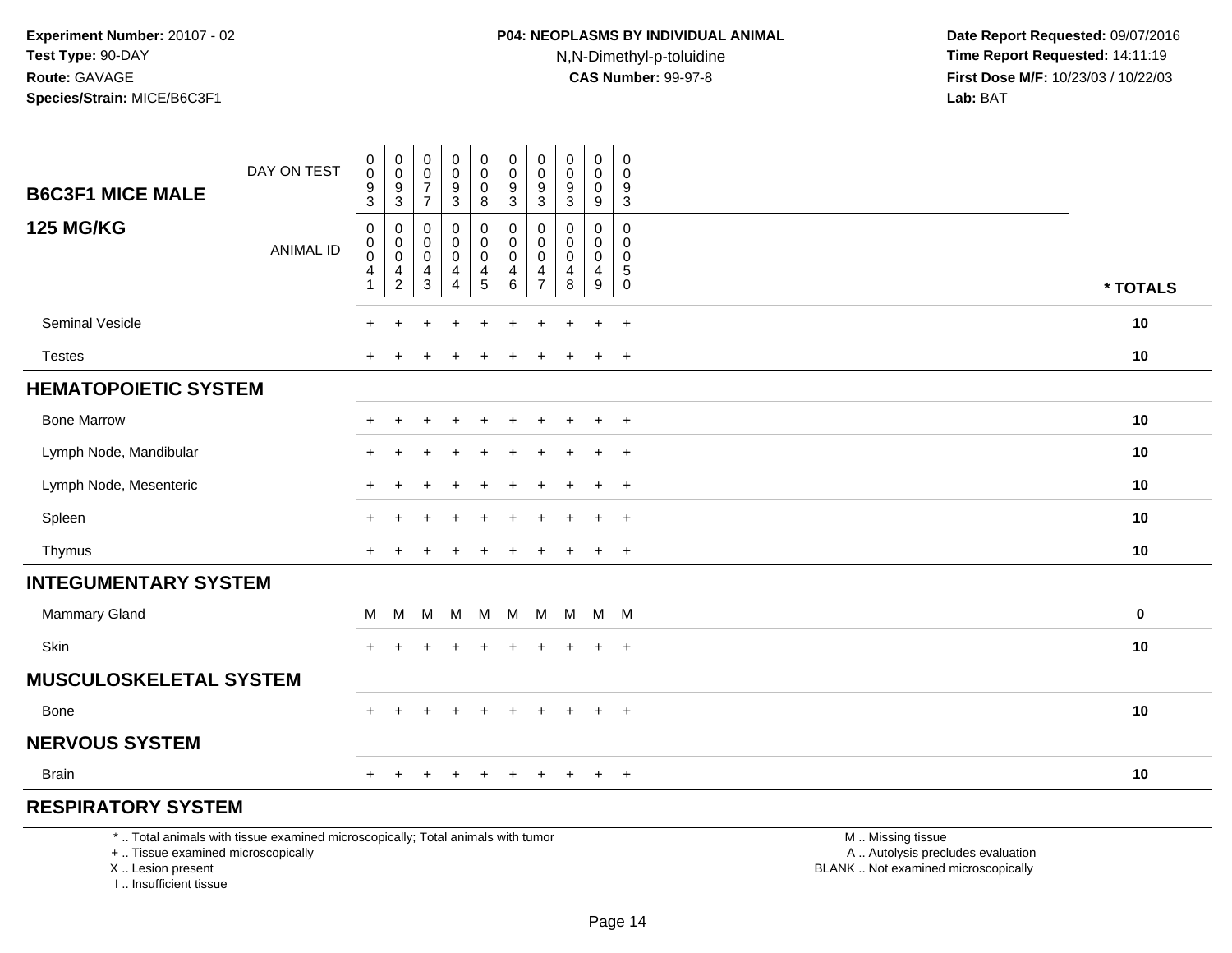| <b>B6C3F1 MICE MALE</b>      | DAY ON TEST      | 0<br>$\pmb{0}$<br>9      | $\boldsymbol{0}$<br>$\pmb{0}$<br>9                                                           | $\begin{smallmatrix} 0\\0 \end{smallmatrix}$<br>$\overline{7}$ | $_{\rm 0}^{\rm 0}$<br>9                                                  | $\begin{smallmatrix} 0\\0 \end{smallmatrix}$<br>$\pmb{0}$ | 0<br>$\mathbf 0$<br>9                   | $\pmb{0}$<br>0<br>9 | $\pmb{0}$<br>$\pmb{0}$<br>9   | $\mathbf 0$<br>$\mathbf 0$<br>$\mathbf 0$              | 0<br>$\mathbf 0$<br>$9\,$                                            |          |
|------------------------------|------------------|--------------------------|----------------------------------------------------------------------------------------------|----------------------------------------------------------------|--------------------------------------------------------------------------|-----------------------------------------------------------|-----------------------------------------|---------------------|-------------------------------|--------------------------------------------------------|----------------------------------------------------------------------|----------|
|                              |                  | 3                        | $\sqrt{3}$                                                                                   | $\overline{7}$                                                 | $\sqrt{3}$                                                               | $\,8\,$                                                   | 3                                       | 3                   | 3                             | 9                                                      | $\mathbf{3}$                                                         |          |
| <b>125 MG/KG</b>             | <b>ANIMAL ID</b> | 0<br>$\pmb{0}$<br>0<br>4 | 0<br>$\begin{smallmatrix}0\\0\end{smallmatrix}$<br>$\overline{\mathbf{4}}$<br>$\overline{c}$ | $\begin{smallmatrix}0\\0\\0\end{smallmatrix}$<br>4<br>3        | $\begin{smallmatrix} 0\\0 \end{smallmatrix}$<br>$\overline{0}$<br>4<br>4 | $_{\rm 0}^{\rm 0}$<br>$\pmb{0}$<br>$\overline{4}$<br>5    | 0<br>$\pmb{0}$<br>$\mathbf 0$<br>4<br>6 | 0<br>0<br>$\Omega$  | 0<br>0<br>$\pmb{0}$<br>4<br>8 | $\mathbf 0$<br>0<br>$\mathbf 0$<br>$\overline{4}$<br>9 | $\mathbf 0$<br>$\mathbf 0$<br>$\pmb{0}$<br>$\sqrt{5}$<br>$\mathbf 0$ | * TOTALS |
| Lung                         |                  | $\ddot{}$                | $\pm$                                                                                        | $\ddot{}$                                                      | $\pm$                                                                    | $\ddot{}$                                                 | $\pm$                                   | $\pm$               | $\overline{+}$                | $\ddot{}$                                              | $+$                                                                  | 10       |
| Nose                         |                  | $+$                      | $+$                                                                                          | $\overline{+}$                                                 | $\ddot{}$                                                                | $+$                                                       | $\ddot{}$                               | $+$                 | $+$                           | $+$                                                    | $+$                                                                  | 10       |
| Trachea                      |                  | $\ddot{}$                | $\pm$                                                                                        | $\pm$                                                          | $\ddot{}$                                                                | $\pm$                                                     | $\ddot{}$                               | $+$                 | $\ddot{}$                     | $+$                                                    | $+$                                                                  | 10       |
| <b>SPECIAL SENSES SYSTEM</b> |                  |                          |                                                                                              |                                                                |                                                                          |                                                           |                                         |                     |                               |                                                        |                                                                      |          |
| Eye                          |                  | $\pm$                    | $\pm$                                                                                        | $\div$                                                         | $+$                                                                      | $\ddot{}$                                                 | $\pm$                                   | $+$                 | $\pm$                         | $+$                                                    | $+$                                                                  | 10       |
| Harderian Gland              |                  | $+$                      | $+$                                                                                          | $\pm$                                                          | $\overline{+}$                                                           | $\overline{+}$                                            | $\ddot{}$                               | $+$                 | $+$                           | $+$                                                    | $+$                                                                  | 10       |
| <b>URINARY SYSTEM</b>        |                  |                          |                                                                                              |                                                                |                                                                          |                                                           |                                         |                     |                               |                                                        |                                                                      |          |
| Kidney                       |                  | $\ddot{}$                | $+$                                                                                          | $\pm$                                                          | $\pm$                                                                    | $\pm$                                                     | $\pm$                                   | $\pm$               | $\overline{+}$                | $+$                                                    | $+$                                                                  | 10       |
| <b>Urinary Bladder</b>       |                  | $+$                      | $\pm$                                                                                        | $\ddot{}$                                                      | $+$                                                                      | $\ddot{}$                                                 | $\ddot{}$                               | $+$                 | $+$                           | $+$                                                    | $+$                                                                  | 10       |
| <b>SYSTEMIC LESIONS</b>      |                  |                          |                                                                                              |                                                                |                                                                          |                                                           |                                         |                     |                               |                                                        |                                                                      |          |
| Multiple Organ               |                  | $\ddot{}$                |                                                                                              |                                                                | $\ddot{}$                                                                |                                                           |                                         |                     | $+$                           | $+$                                                    | $+$                                                                  | 10       |

\* .. Total animals with tissue examined microscopically; Total animals with tumor

+ .. Tissue examined microscopically

X .. Lesion present

I .. Insufficient tissue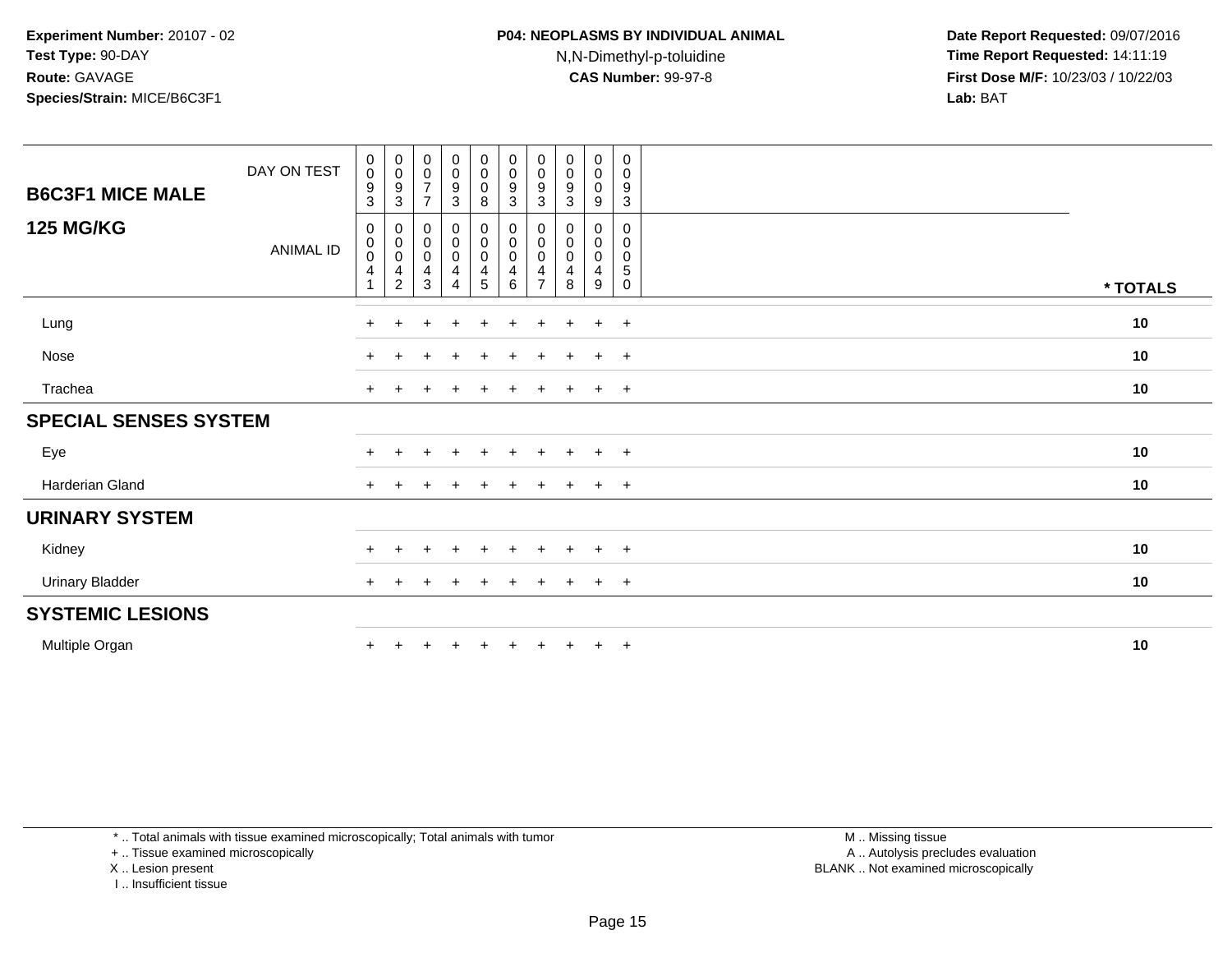# **P04: NEOPLASMS BY INDIVIDUAL ANIMAL**N,N-Dimethyl-p-toluidine

| <b>B6C3F1 MICE MALE</b>                                                          | DAY ON TEST                                                                     | $\pmb{0}$<br>$\pmb{0}$<br>$\pmb{0}$<br>$\mathbf{3}$       | $\pmb{0}$<br>$\pmb{0}$<br>$\mathbf 0$<br>$\mathbf{3}$                 | $\pmb{0}$<br>$\mathbf 0$<br>0<br>$9\,$                                  | $\pmb{0}$<br>$\mathbf 0$<br>0<br>3                                             | $\pmb{0}$<br>$\pmb{0}$<br>$\pmb{0}$<br>3                 | $\pmb{0}$<br>$\pmb{0}$<br>$\mathbf 0$<br>$\sqrt{3}$                            | $\pmb{0}$<br>$\mathbf 0$<br>0<br>$\sqrt{5}$                | $\mathbf 0$<br>$\mathbf 0$<br>0<br>3             | $\pmb{0}$<br>$\pmb{0}$<br>$\boldsymbol{9}$<br>$\mathbf{3}$              | $\mathbf 0$<br>$\Omega$<br>0<br>$\sqrt{5}$                 |                                                                                               |
|----------------------------------------------------------------------------------|---------------------------------------------------------------------------------|-----------------------------------------------------------|-----------------------------------------------------------------------|-------------------------------------------------------------------------|--------------------------------------------------------------------------------|----------------------------------------------------------|--------------------------------------------------------------------------------|------------------------------------------------------------|--------------------------------------------------|-------------------------------------------------------------------------|------------------------------------------------------------|-----------------------------------------------------------------------------------------------|
| <b>250 MG/KG</b>                                                                 | <b>ANIMAL ID</b>                                                                | 0<br>$\pmb{0}$<br>$\pmb{0}$<br>$\sqrt{5}$<br>$\mathbf{1}$ | $\mathbf 0$<br>$\pmb{0}$<br>$\pmb{0}$<br>$\sqrt{5}$<br>$\overline{2}$ | 0<br>$\mathbf 0$<br>$\mathsf{O}\xspace$<br>$\sqrt{5}$<br>$\overline{3}$ | $\mathbf 0$<br>$\mathbf 0$<br>$\mathbf 0$<br>$5\phantom{.0}$<br>$\overline{4}$ | $\mathbf 0$<br>$\mathbf 0$<br>$\pmb{0}$<br>$\frac{5}{5}$ | $\mathbf 0$<br>$\pmb{0}$<br>$\pmb{0}$<br>$\begin{array}{c} 5 \\ 6 \end{array}$ | $\mathbf 0$<br>$\mathbf 0$<br>$\mathbf 0$<br>$\frac{5}{7}$ | 0<br>$\mathbf 0$<br>$\pmb{0}$<br>$\sqrt{5}$<br>8 | $\mathbf 0$<br>$\mathbf 0$<br>$\pmb{0}$<br>$\sqrt{5}$<br>$\overline{9}$ | $\mathbf 0$<br>$\Omega$<br>$\mathbf 0$<br>6<br>$\mathbf 0$ | * TOTALS                                                                                      |
| <b>ALIMENTARY SYSTEM</b>                                                         |                                                                                 |                                                           |                                                                       |                                                                         |                                                                                |                                                          |                                                                                |                                                            |                                                  |                                                                         |                                                            |                                                                                               |
| Esophagus                                                                        |                                                                                 | +                                                         |                                                                       |                                                                         |                                                                                | $\ddot{}$                                                | $\ddot{}$                                                                      | ÷                                                          | $\div$                                           |                                                                         | $\ddot{}$                                                  | 10                                                                                            |
| Gallbladder                                                                      |                                                                                 |                                                           |                                                                       |                                                                         |                                                                                |                                                          |                                                                                |                                                            |                                                  |                                                                         | $\overline{ }$                                             | 10                                                                                            |
| Intestine Large, Cecum                                                           |                                                                                 |                                                           |                                                                       |                                                                         |                                                                                |                                                          |                                                                                |                                                            |                                                  |                                                                         | $\div$                                                     | 10                                                                                            |
| Intestine Large, Colon                                                           |                                                                                 | $\ddot{}$                                                 |                                                                       |                                                                         |                                                                                |                                                          |                                                                                |                                                            |                                                  |                                                                         | $\overline{+}$                                             | 10                                                                                            |
| Intestine Large, Rectum                                                          |                                                                                 |                                                           |                                                                       |                                                                         |                                                                                |                                                          |                                                                                |                                                            |                                                  |                                                                         | $\overline{1}$                                             | 10                                                                                            |
| Intestine Small, Duodenum                                                        |                                                                                 |                                                           |                                                                       |                                                                         |                                                                                |                                                          |                                                                                |                                                            |                                                  |                                                                         | $\overline{1}$                                             | 10                                                                                            |
| Intestine Small, Ileum                                                           |                                                                                 | $\div$                                                    |                                                                       |                                                                         |                                                                                |                                                          |                                                                                |                                                            |                                                  |                                                                         | $\overline{+}$                                             | 10                                                                                            |
| Intestine Small, Jejunum                                                         |                                                                                 |                                                           |                                                                       |                                                                         |                                                                                |                                                          |                                                                                |                                                            |                                                  |                                                                         | $\div$                                                     | 10                                                                                            |
| Liver                                                                            |                                                                                 |                                                           |                                                                       |                                                                         |                                                                                |                                                          |                                                                                |                                                            |                                                  |                                                                         | $\div$                                                     | 10                                                                                            |
| Pancreas                                                                         |                                                                                 | $\ddot{}$                                                 |                                                                       |                                                                         |                                                                                |                                                          |                                                                                |                                                            |                                                  |                                                                         | $\overline{+}$                                             | 10                                                                                            |
| Salivary Glands                                                                  |                                                                                 |                                                           |                                                                       |                                                                         |                                                                                |                                                          |                                                                                |                                                            |                                                  |                                                                         | $\ddot{}$                                                  | 10                                                                                            |
| Stomach, Forestomach                                                             |                                                                                 |                                                           |                                                                       |                                                                         |                                                                                |                                                          |                                                                                |                                                            |                                                  |                                                                         | $\overline{ }$                                             | 10                                                                                            |
| Stomach, Glandular                                                               |                                                                                 | +                                                         |                                                                       |                                                                         |                                                                                |                                                          |                                                                                |                                                            |                                                  |                                                                         | $\ddot{}$                                                  | 10                                                                                            |
| <b>CARDIOVASCULAR SYSTEM</b>                                                     |                                                                                 |                                                           |                                                                       |                                                                         |                                                                                |                                                          |                                                                                |                                                            |                                                  |                                                                         |                                                            |                                                                                               |
| <b>Blood Vessel</b>                                                              |                                                                                 | $+$                                                       | $\ddot{}$                                                             | $\ddot{}$                                                               | $\ddot{}$                                                                      | $\ddot{}$                                                | $\ddot{}$                                                                      | $\pm$                                                      | $\pm$                                            |                                                                         | $+$                                                        | 10                                                                                            |
| +  Tissue examined microscopically<br>X  Lesion present<br>I Insufficient tissue | *  Total animals with tissue examined microscopically; Total animals with tumor |                                                           |                                                                       |                                                                         |                                                                                |                                                          |                                                                                |                                                            |                                                  |                                                                         |                                                            | M  Missing tissue<br>A  Autolysis precludes evaluation<br>BLANK  Not examined microscopically |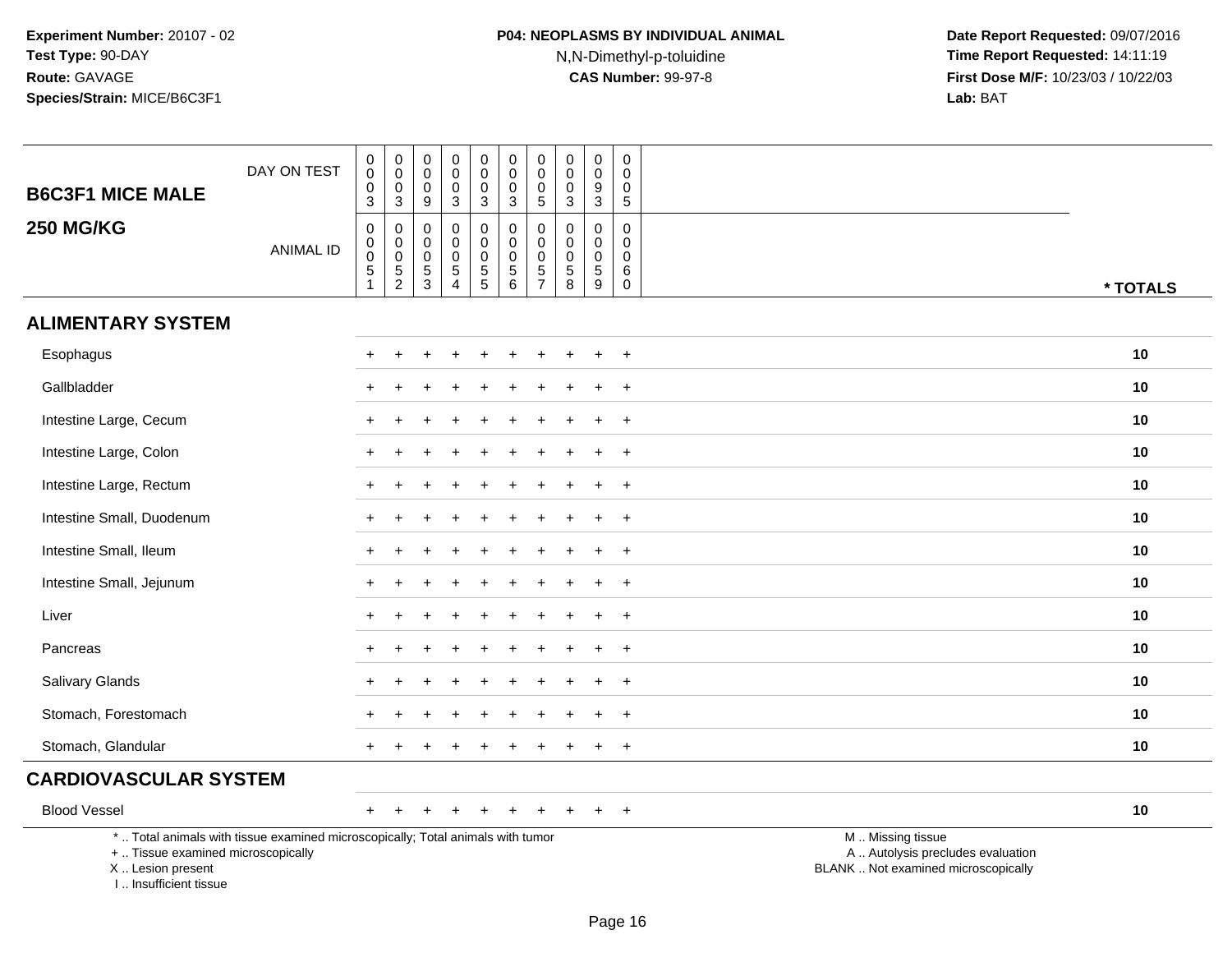### **P04: NEOPLASMS BY INDIVIDUAL ANIMAL**N,N-Dimethyl-p-toluidine

 **Date Report Requested:** 09/07/2016 **Time Report Requested:** 14:11:19 **First Dose M/F:** 10/23/03 / 10/22/03<br>**Lab:** BAT **Lab:** BAT

| <b>B6C3F1 MICE MALE</b><br><b>250 MG/KG</b> | DAY ON TEST<br>ANIMAL ID | $\pmb{0}$<br>$\mathbf 0$<br>$\pmb{0}$<br>3<br>0<br>$\pmb{0}$<br>$\pmb{0}$<br>$\mathbf 5$ | $\begin{smallmatrix} 0\\0\\0\\0 \end{smallmatrix}$<br>3<br>$\boldsymbol{0}$<br>$\begin{smallmatrix}0\\0\end{smallmatrix}$ | $_{\rm 0}^{\rm 0}$<br>$\pmb{0}$<br>9<br>$\pmb{0}$<br>$\begin{smallmatrix} 0\\0 \end{smallmatrix}$ | $\begin{smallmatrix} 0\\0 \end{smallmatrix}$<br>$\pmb{0}$<br>3<br>$\mathbf 0$<br>$\begin{matrix} 0 \\ 0 \\ 5 \end{matrix}$ | $\begin{matrix} 0 \\ 0 \\ 0 \end{matrix}$<br>$\mathbf{3}$<br>$\pmb{0}$<br>$\begin{smallmatrix} 0\\0 \end{smallmatrix}$ | $_{\rm 0}^{\rm 0}$<br>$\mathsf 0$<br>3<br>0<br>$\mathbf 0$<br>$\mathbf 0$<br>5 | $_{\rm 0}^{\rm 0}$<br>$\pmb{0}$<br>5<br>$\mathbf 0$<br>$\mathbf 0$ | $\begin{smallmatrix}0\0\0\end{smallmatrix}$<br>0<br>3<br>0<br>$\begin{smallmatrix}0\0\0\end{smallmatrix}$ | 0<br>0<br>9<br>$\mathbf{3}$<br>0<br>0<br>0 | $\mathbf 0$<br>$\pmb{0}$<br>$\pmb{0}$<br>5<br>$\mathbf 0$<br>0<br>$\mathbf 0$ |          |
|---------------------------------------------|--------------------------|------------------------------------------------------------------------------------------|---------------------------------------------------------------------------------------------------------------------------|---------------------------------------------------------------------------------------------------|----------------------------------------------------------------------------------------------------------------------------|------------------------------------------------------------------------------------------------------------------------|--------------------------------------------------------------------------------|--------------------------------------------------------------------|-----------------------------------------------------------------------------------------------------------|--------------------------------------------|-------------------------------------------------------------------------------|----------|
|                                             |                          |                                                                                          | $\frac{5}{2}$                                                                                                             | $\frac{5}{3}$                                                                                     | $\overline{4}$                                                                                                             | $\begin{array}{c} 5 \\ 5 \end{array}$                                                                                  | 6                                                                              | 5                                                                  | $\mathbf 5$<br>8                                                                                          | $\,$ 5 $\,$<br>9                           | $6\phantom{1}6$<br>$\mathbf 0$                                                | * TOTALS |
| Heart                                       |                          | $+$                                                                                      | $+$                                                                                                                       | $\ddot{}$                                                                                         | $+$                                                                                                                        | $+$                                                                                                                    | $\ddot{}$                                                                      | $^+$                                                               | $+$                                                                                                       | $+$                                        | $+$                                                                           | 10       |
| <b>ENDOCRINE SYSTEM</b>                     |                          |                                                                                          |                                                                                                                           |                                                                                                   |                                                                                                                            |                                                                                                                        |                                                                                |                                                                    |                                                                                                           |                                            |                                                                               |          |
| <b>Adrenal Cortex</b>                       |                          | M                                                                                        | $+$                                                                                                                       | $+$                                                                                               | $+$                                                                                                                        | $\ddot{}$                                                                                                              | $\ddot{}$                                                                      |                                                                    | $\ddot{}$                                                                                                 | $\pm$                                      | $+$                                                                           | 9        |
| Adrenal Medulla                             |                          | M                                                                                        | $+$                                                                                                                       | $+$                                                                                               | $+$                                                                                                                        | $+$                                                                                                                    | $+$                                                                            | $+$                                                                | $+$                                                                                                       | $+$                                        | $+$                                                                           | 9        |
| Islets, Pancreatic                          |                          | $\div$                                                                                   |                                                                                                                           | $\pm$                                                                                             | $+$                                                                                                                        | $\pm$                                                                                                                  | $+$                                                                            | $+$                                                                | $+$                                                                                                       | $+$                                        | $+$                                                                           | 10       |
| Parathyroid Gland                           |                          | $+$                                                                                      | $+$                                                                                                                       | $+$                                                                                               | M                                                                                                                          | $+$                                                                                                                    | $+$                                                                            | $+$                                                                | $+$                                                                                                       | $+$                                        | $+$                                                                           | 9        |
| <b>Pituitary Gland</b>                      |                          | M                                                                                        | $+$                                                                                                                       | $+$                                                                                               | $+$                                                                                                                        | $\pm$                                                                                                                  | $\ddot{}$                                                                      |                                                                    | $\pm$                                                                                                     | $+$                                        | $+$                                                                           | 9        |
| <b>Thyroid Gland</b>                        |                          | $\ddot{}$                                                                                |                                                                                                                           |                                                                                                   |                                                                                                                            |                                                                                                                        |                                                                                |                                                                    |                                                                                                           | $\pm$                                      | $+$                                                                           | 10       |

#### **GENERAL BODY SYSTEM**

NONE

#### **GENITAL SYSTEM**

| Epididymis             |  | + + + + + + + + + + |  |  |  |  | 10 |
|------------------------|--|---------------------|--|--|--|--|----|
| <b>Preputial Gland</b> |  | + + + + + + + + + + |  |  |  |  | 10 |
| Prostate               |  | + + + + + + + + + + |  |  |  |  | 10 |
| <b>Seminal Vesicle</b> |  | + + + + + + + + + + |  |  |  |  | 10 |
| <b>Testes</b>          |  | + + + + + + + + + + |  |  |  |  | 10 |
|                        |  |                     |  |  |  |  |    |

\* .. Total animals with tissue examined microscopically; Total animals with tumor

+ .. Tissue examined microscopically

X .. Lesion present

I .. Insufficient tissue

M .. Missing tissue

y the contract of the contract of the contract of the contract of the contract of the contract of the contract of  $A$ . Autolysis precludes evaluation

Lesion present BLANK .. Not examined microscopically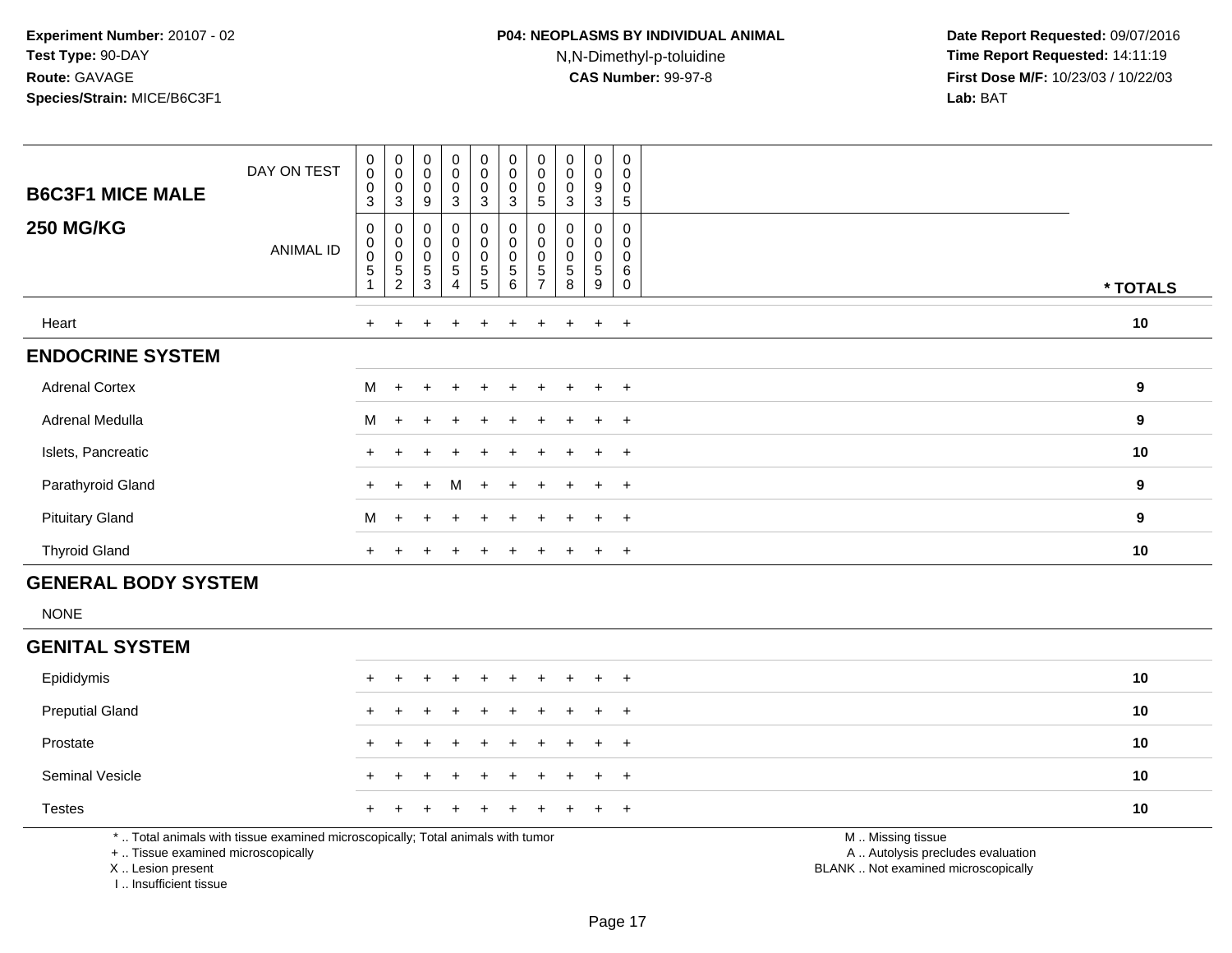# **P04: NEOPLASMS BY INDIVIDUAL ANIMAL**N,N-Dimethyl-p-toluidine

| <b>B6C3F1 MICE MALE</b>                                                          | DAY ON TEST                                                                     | $_{\rm 0}^{\rm 0}$<br>$\pmb{0}$<br>$\overline{3}$ | $\begin{smallmatrix} 0\\0 \end{smallmatrix}$<br>$\frac{0}{3}$  | $\mathbf 0$<br>$\mathsf{O}\xspace$<br>$\mathbf 0$<br>$\boldsymbol{9}$ | $\mathbf 0$<br>$\mathbf 0$<br>$\mathbf 0$<br>$\mathbf{3}$               | $\mathbf 0$<br>$\ddot{\mathbf{0}}$<br>$\mathbf 0$<br>$\overline{3}$ | $\pmb{0}$<br>$\ddot{\mathbf{0}}$<br>$\mathsf 0$<br>$\overline{3}$              | $\mathbf 0$<br>$\overline{0}$<br>$\mathbf 0$<br>$\overline{5}$ | $\mathbf 0$<br>$\mathsf{O}\xspace$<br>0<br>$\mathbf{3}$               | $\boldsymbol{0}$<br>$\ddot{\mathbf{0}}$<br>9<br>$\overline{3}$  | 0<br>$\mathbf 0$<br>0<br>$\sqrt{5}$              |                                                                                               |              |
|----------------------------------------------------------------------------------|---------------------------------------------------------------------------------|---------------------------------------------------|----------------------------------------------------------------|-----------------------------------------------------------------------|-------------------------------------------------------------------------|---------------------------------------------------------------------|--------------------------------------------------------------------------------|----------------------------------------------------------------|-----------------------------------------------------------------------|-----------------------------------------------------------------|--------------------------------------------------|-----------------------------------------------------------------------------------------------|--------------|
| <b>250 MG/KG</b>                                                                 | <b>ANIMAL ID</b>                                                                | $\pmb{0}$<br>0<br>$\pmb{0}$<br>$\,$ 5 $\,$<br>1   | $\pmb{0}$<br>$\pmb{0}$<br>$\ddot{\mathbf{0}}$<br>$\frac{5}{2}$ | $\mathbf 0$<br>$\mathbf 0$<br>$\mathbf 0$<br>$\frac{5}{3}$            | $\pmb{0}$<br>$\mathbf 0$<br>$\mathbf 0$<br>$\sqrt{5}$<br>$\overline{4}$ | 0<br>0<br>$\mathbf 0$<br>$\begin{array}{c} 5 \\ 5 \end{array}$      | $\pmb{0}$<br>$\mathsf 0$<br>$\pmb{0}$<br>$\begin{array}{c} 5 \\ 6 \end{array}$ | 0<br>$\mathbf 0$<br>$\mathbf 0$<br>$\frac{5}{7}$               | $\mathbf 0$<br>$\Omega$<br>0<br>$\begin{array}{c} 5 \\ 8 \end{array}$ | $\boldsymbol{0}$<br>$\mathbf 0$<br>$\mathbf 0$<br>$\frac{5}{9}$ | 0<br>$\Omega$<br>$\mathbf 0$<br>6<br>$\mathbf 0$ |                                                                                               | * TOTALS     |
| <b>HEMATOPOIETIC SYSTEM</b>                                                      |                                                                                 |                                                   |                                                                |                                                                       |                                                                         |                                                                     |                                                                                |                                                                |                                                                       |                                                                 |                                                  |                                                                                               |              |
| <b>Bone Marrow</b>                                                               |                                                                                 |                                                   |                                                                |                                                                       |                                                                         |                                                                     |                                                                                |                                                                |                                                                       |                                                                 | $+$                                              |                                                                                               | 10           |
| Lymph Node                                                                       |                                                                                 | $\ddot{}$                                         |                                                                |                                                                       |                                                                         |                                                                     |                                                                                |                                                                | $+$                                                                   |                                                                 |                                                  |                                                                                               | $\mathbf{2}$ |
| Lymph Node, Mandibular                                                           |                                                                                 | $\pm$                                             | $\ddot{}$                                                      |                                                                       |                                                                         | $\ddot{}$                                                           |                                                                                | $\ddot{}$                                                      | м                                                                     | $+$                                                             | $+$                                              |                                                                                               | 9            |
| Lymph Node, Mesenteric                                                           |                                                                                 |                                                   | ÷                                                              |                                                                       |                                                                         |                                                                     |                                                                                |                                                                |                                                                       | $\div$                                                          | $+$                                              |                                                                                               | 9            |
| Spleen                                                                           |                                                                                 |                                                   |                                                                |                                                                       |                                                                         |                                                                     |                                                                                |                                                                |                                                                       |                                                                 | $\overline{+}$                                   |                                                                                               | 10           |
| Thymus                                                                           |                                                                                 | $+$                                               |                                                                |                                                                       |                                                                         |                                                                     |                                                                                |                                                                |                                                                       | $\ddot{}$                                                       | $+$                                              |                                                                                               | 10           |
| <b>INTEGUMENTARY SYSTEM</b>                                                      |                                                                                 |                                                   |                                                                |                                                                       |                                                                         |                                                                     |                                                                                |                                                                |                                                                       |                                                                 |                                                  |                                                                                               |              |
| <b>Mammary Gland</b>                                                             |                                                                                 | M                                                 | M                                                              | М                                                                     | м                                                                       | M                                                                   | M                                                                              | M                                                              | M                                                                     |                                                                 | M M                                              |                                                                                               | 0            |
| <b>Skin</b>                                                                      |                                                                                 |                                                   |                                                                |                                                                       |                                                                         |                                                                     |                                                                                |                                                                |                                                                       | $\pm$                                                           | $\overline{+}$                                   |                                                                                               | 10           |
| <b>MUSCULOSKELETAL SYSTEM</b>                                                    |                                                                                 |                                                   |                                                                |                                                                       |                                                                         |                                                                     |                                                                                |                                                                |                                                                       |                                                                 |                                                  |                                                                                               |              |
| <b>Bone</b>                                                                      |                                                                                 | $+$                                               | $\pm$                                                          | +                                                                     | $\div$                                                                  | $\ddot{}$                                                           | $\ddot{}$                                                                      | $+$                                                            | $\ddot{}$                                                             | $+$                                                             | $+$                                              |                                                                                               | 10           |
| <b>NERVOUS SYSTEM</b>                                                            |                                                                                 |                                                   |                                                                |                                                                       |                                                                         |                                                                     |                                                                                |                                                                |                                                                       |                                                                 |                                                  |                                                                                               |              |
| <b>Brain</b>                                                                     |                                                                                 |                                                   | $\div$                                                         |                                                                       |                                                                         |                                                                     |                                                                                | $\div$                                                         | $\ddot{}$                                                             | $\pm$                                                           | $+$                                              |                                                                                               | 10           |
| <b>RESPIRATORY SYSTEM</b>                                                        |                                                                                 |                                                   |                                                                |                                                                       |                                                                         |                                                                     |                                                                                |                                                                |                                                                       |                                                                 |                                                  |                                                                                               |              |
| Lung                                                                             |                                                                                 |                                                   |                                                                |                                                                       |                                                                         |                                                                     |                                                                                |                                                                |                                                                       |                                                                 | $+$                                              |                                                                                               | 10           |
| +  Tissue examined microscopically<br>X  Lesion present<br>I Insufficient tissue | *  Total animals with tissue examined microscopically; Total animals with tumor |                                                   |                                                                |                                                                       |                                                                         |                                                                     |                                                                                |                                                                |                                                                       |                                                                 |                                                  | M  Missing tissue<br>A  Autolysis precludes evaluation<br>BLANK  Not examined microscopically |              |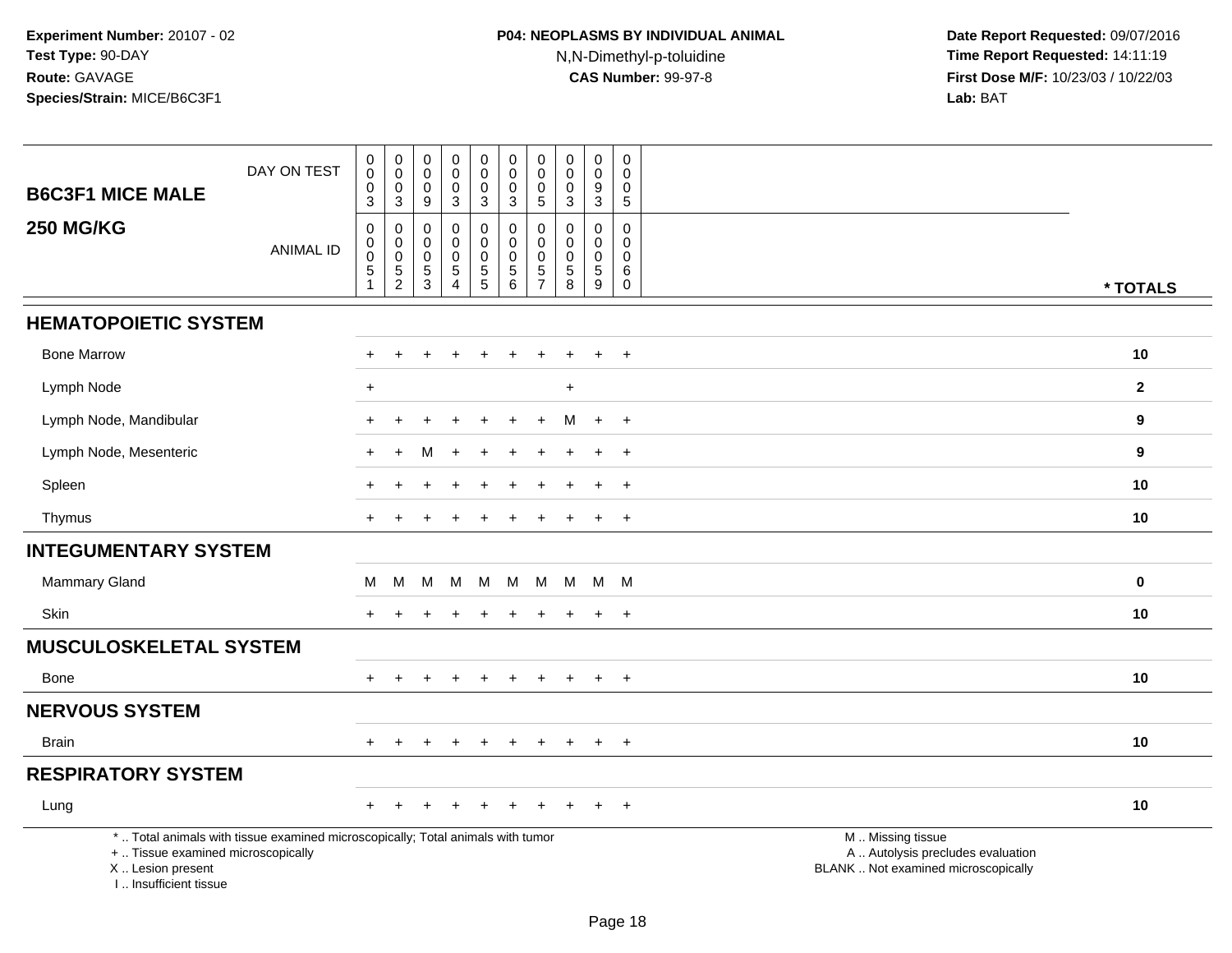| <b>B6C3F1 MICE MALE</b><br><b>250 MG/KG</b> | DAY ON TEST      | $\begin{smallmatrix} 0\\0 \end{smallmatrix}$<br>$\boldsymbol{0}$<br>$\ensuremath{\mathsf{3}}$<br>0 | $\pmb{0}$<br>$\pmb{0}$<br>$\pmb{0}$<br>$\ensuremath{\mathsf{3}}$<br>0 | $\begin{smallmatrix}0\\0\end{smallmatrix}$<br>$\pmb{0}$<br>$\boldsymbol{9}$<br>0 | $\begin{smallmatrix}0\0\0\end{smallmatrix}$<br>$\overline{0}$<br>$\sqrt{3}$<br>$\mathbf 0$ | $_0^0$<br>0<br>3<br>0 | $_{\rm 0}^{\rm 0}$<br>$\pmb{0}$<br>$\mathbf{3}$<br>$\pmb{0}$ | $\begin{smallmatrix} 0\\0 \end{smallmatrix}$<br>0<br>5<br>0 | $\begin{smallmatrix}0\\0\end{smallmatrix}$<br>$\pmb{0}$<br>3<br>0 | $\begin{smallmatrix}0\0\0\end{smallmatrix}$<br>9<br>$\ensuremath{\mathsf{3}}$<br>0 | 0<br>0<br>0<br>5<br>0 |          |
|---------------------------------------------|------------------|----------------------------------------------------------------------------------------------------|-----------------------------------------------------------------------|----------------------------------------------------------------------------------|--------------------------------------------------------------------------------------------|-----------------------|--------------------------------------------------------------|-------------------------------------------------------------|-------------------------------------------------------------------|------------------------------------------------------------------------------------|-----------------------|----------|
|                                             | <b>ANIMAL ID</b> | $\boldsymbol{0}$<br>$\pmb{0}$<br>$\sqrt{5}$                                                        | $\overline{0}$<br>$\mathbf 5$<br>$\overline{2}$                       | $\,0\,$<br>$\mathbf 0$<br>$\mathbf 5$<br>3                                       | $\begin{matrix} 0 \\ 0 \end{matrix}$<br>$\sqrt{5}$<br>4                                    | 0<br>$\frac{0}{5}$    | $\begin{matrix} 0 \\ 0 \\ 5 \end{matrix}$<br>6               | $\pmb{0}$<br>$\pmb{0}$<br>5<br>$\overline{7}$               | $\pmb{0}$<br>$\pmb{0}$<br>5<br>8                                  | $\mathbf 0$<br>$\pmb{0}$<br>5<br>9                                                 | 0<br>0<br>6<br>0      | * TOTALS |
| Nose                                        |                  | $+$                                                                                                | $\div$                                                                |                                                                                  | $\div$                                                                                     | $\pm$                 | $\div$                                                       | $\div$                                                      |                                                                   | $+$                                                                                | $+$                   | 10       |
| Trachea                                     |                  |                                                                                                    |                                                                       |                                                                                  |                                                                                            | $\pm$                 |                                                              |                                                             |                                                                   | $\pm$                                                                              | $+$                   | 10       |
| <b>SPECIAL SENSES SYSTEM</b>                |                  |                                                                                                    |                                                                       |                                                                                  |                                                                                            |                       |                                                              |                                                             |                                                                   |                                                                                    |                       |          |
| Eye                                         |                  |                                                                                                    |                                                                       |                                                                                  | $\ddot{}$                                                                                  | $+$                   | $\ddot{}$                                                    | $\ddot{}$                                                   | $\pm$                                                             | $+$                                                                                | $+$                   | 10       |
| Harderian Gland                             |                  | $+$                                                                                                |                                                                       |                                                                                  | $\div$                                                                                     | $\pm$                 |                                                              | $\div$                                                      |                                                                   | $\pm$                                                                              | $+$                   | 10       |
| <b>URINARY SYSTEM</b>                       |                  |                                                                                                    |                                                                       |                                                                                  |                                                                                            |                       |                                                              |                                                             |                                                                   |                                                                                    |                       |          |
| Kidney                                      |                  |                                                                                                    |                                                                       |                                                                                  | $\pm$                                                                                      | $\ddot{}$             |                                                              | $\pm$                                                       |                                                                   | $\pm$                                                                              | $+$                   | 10       |
| <b>Urinary Bladder</b>                      |                  | $+$                                                                                                |                                                                       |                                                                                  |                                                                                            |                       |                                                              |                                                             |                                                                   | $\pm$                                                                              | $+$                   | 10       |
| <b>SYSTEMIC LESIONS</b>                     |                  |                                                                                                    |                                                                       |                                                                                  |                                                                                            |                       |                                                              |                                                             |                                                                   |                                                                                    |                       |          |
| Multiple Organ                              |                  |                                                                                                    |                                                                       |                                                                                  |                                                                                            |                       |                                                              |                                                             |                                                                   | $+$                                                                                | $+$                   | 10       |

\*\*\* END OF MALE DATA \*\*\*

\* .. Total animals with tissue examined microscopically; Total animals with tumor

+ .. Tissue examined microscopically

X .. Lesion present

I .. Insufficient tissue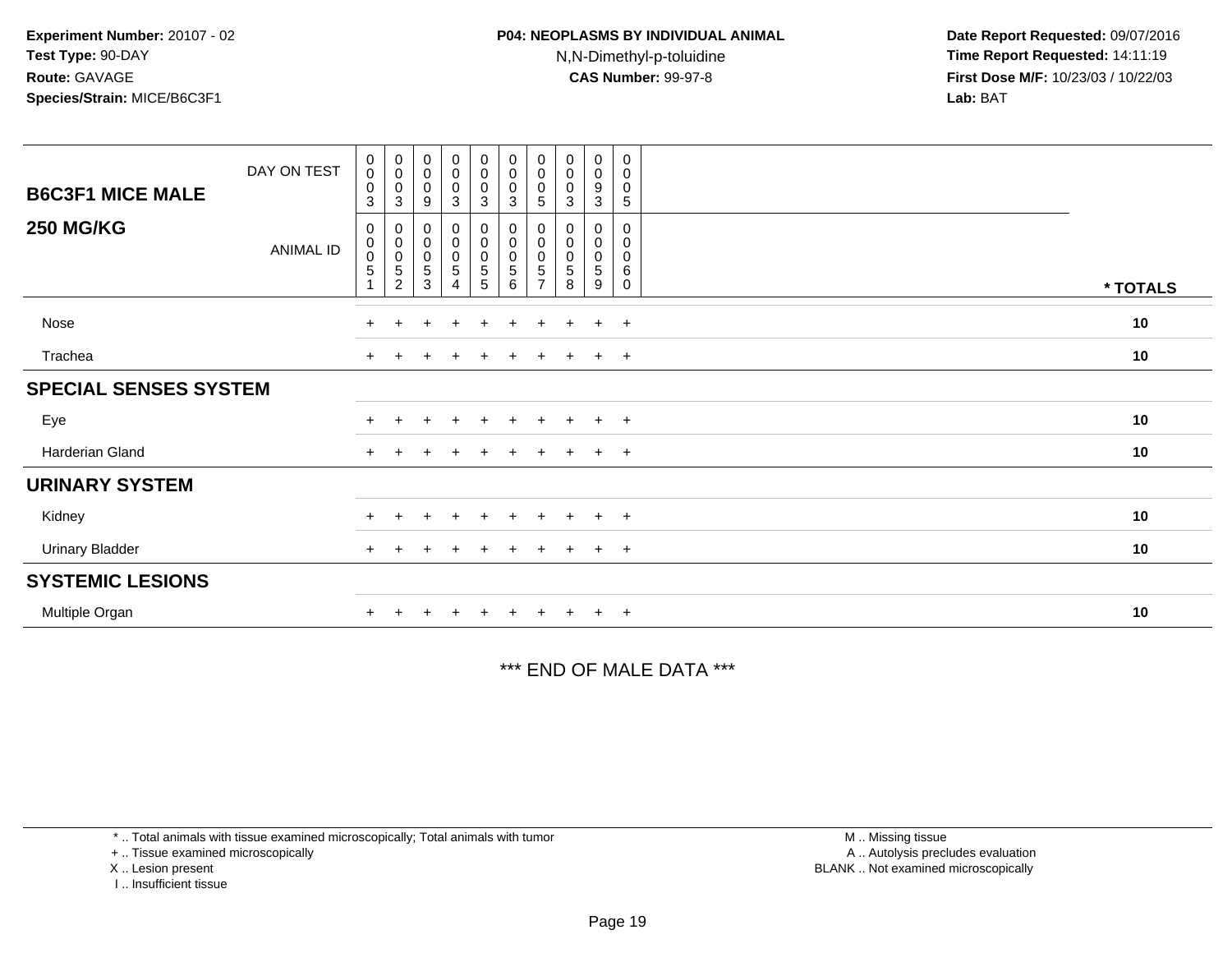# **P04: NEOPLASMS BY INDIVIDUAL ANIMAL**N,N-Dimethyl-p-toluidine

| <b>B6C3F1 MICE FEMALE</b>                                                                                                                                           | DAY ON TEST      | $\boldsymbol{0}$<br>$\ddot{\mathbf{0}}$<br>$^9_3$        | $\pmb{0}$<br>$\mathsf 0$<br>9<br>$\overline{3}$            | $\pmb{0}$<br>$\boldsymbol{0}$<br>$9\,$<br>$\sqrt{3}$           | $\pmb{0}$<br>$\mathsf{O}\xspace$<br>9<br>$\overline{3}$                  | $\mathbf 0$<br>$\frac{0}{9}$<br>$\overline{3}$           | $\pmb{0}$<br>$\frac{0}{9}$<br>$\overline{3}$        | $\pmb{0}$<br>$\mathbf 0$<br>$\boldsymbol{9}$<br>$\overline{3}$         | 0<br>$\mathsf{O}\xspace$<br>9<br>$\sqrt{3}$               | $\pmb{0}$<br>$\pmb{0}$<br>9<br>$\sqrt{3}$               | 0<br>$\mathbf 0$<br>9<br>$\sqrt{3}$                                        |                                                                                               |
|---------------------------------------------------------------------------------------------------------------------------------------------------------------------|------------------|----------------------------------------------------------|------------------------------------------------------------|----------------------------------------------------------------|--------------------------------------------------------------------------|----------------------------------------------------------|-----------------------------------------------------|------------------------------------------------------------------------|-----------------------------------------------------------|---------------------------------------------------------|----------------------------------------------------------------------------|-----------------------------------------------------------------------------------------------|
| 0 MG/KG                                                                                                                                                             | <b>ANIMAL ID</b> | $\mathbf 0$<br>$\overline{0}$<br>$\,6\,$<br>$\mathbf{1}$ | 0<br>$\mathbf 0$<br>$\mathbf 0$<br>$\,6$<br>$\overline{2}$ | $\mathbf 0$<br>$\mathbf 0$<br>$\boldsymbol{0}$<br>$\,6\,$<br>3 | $\mathbf 0$<br>$\mathbf 0$<br>$\mathsf{O}\xspace$<br>6<br>$\overline{4}$ | $\mathsf 0$<br>$\pmb{0}$<br>$\mathbf 0$<br>$\frac{6}{5}$ | $\mathbf 0$<br>$\mathbf 0$<br>$\mathbf 0$<br>$^6_6$ | $\mathbf 0$<br>$\mathbf 0$<br>$\mathbf 0$<br>$\,6\,$<br>$\overline{7}$ | $\mathbf 0$<br>$\mathbf 0$<br>$\mathbf 0$<br>$\,6\,$<br>8 | $\mathbf 0$<br>$\mathbf 0$<br>$\mathbf 0$<br>$\,6$<br>9 | $\mathbf 0$<br>$\mathbf 0$<br>$\mathbf 0$<br>$\overline{7}$<br>$\mathbf 0$ | * TOTALS                                                                                      |
| <b>ALIMENTARY SYSTEM</b>                                                                                                                                            |                  |                                                          |                                                            |                                                                |                                                                          |                                                          |                                                     |                                                                        |                                                           |                                                         |                                                                            |                                                                                               |
| Esophagus                                                                                                                                                           |                  | $\pm$                                                    | $\div$                                                     | ÷                                                              |                                                                          | $\ddot{}$                                                | $\ddot{}$                                           | $\ddot{}$                                                              | $\pm$                                                     | ÷                                                       | $+$                                                                        | 10                                                                                            |
| Gallbladder                                                                                                                                                         |                  |                                                          |                                                            |                                                                |                                                                          |                                                          |                                                     |                                                                        |                                                           |                                                         | $\overline{1}$                                                             | 10                                                                                            |
| Intestine Large, Cecum                                                                                                                                              |                  |                                                          |                                                            |                                                                |                                                                          |                                                          |                                                     |                                                                        |                                                           |                                                         | $\ddot{}$                                                                  | 10                                                                                            |
| Intestine Large, Colon                                                                                                                                              |                  | $+$                                                      |                                                            |                                                                |                                                                          |                                                          |                                                     |                                                                        |                                                           |                                                         | $\overline{ }$                                                             | 10                                                                                            |
| Intestine Large, Rectum                                                                                                                                             |                  |                                                          |                                                            |                                                                |                                                                          |                                                          |                                                     |                                                                        |                                                           |                                                         | $\overline{1}$                                                             | 10                                                                                            |
| Intestine Small, Duodenum                                                                                                                                           |                  |                                                          |                                                            |                                                                |                                                                          |                                                          |                                                     |                                                                        |                                                           |                                                         | $\overline{1}$                                                             | 10                                                                                            |
| Intestine Small, Ileum                                                                                                                                              |                  | $\ddot{}$                                                |                                                            |                                                                |                                                                          |                                                          |                                                     |                                                                        |                                                           | ÷                                                       | $+$                                                                        | 10                                                                                            |
| Intestine Small, Jejunum                                                                                                                                            |                  |                                                          |                                                            |                                                                |                                                                          |                                                          |                                                     |                                                                        |                                                           |                                                         | $\ddot{}$                                                                  | 10                                                                                            |
| Liver                                                                                                                                                               |                  |                                                          |                                                            |                                                                |                                                                          |                                                          |                                                     |                                                                        |                                                           |                                                         | $\ddot{}$                                                                  | 10                                                                                            |
| Pancreas                                                                                                                                                            |                  |                                                          |                                                            |                                                                |                                                                          |                                                          |                                                     |                                                                        |                                                           |                                                         | $\div$                                                                     | 10                                                                                            |
| Salivary Glands                                                                                                                                                     |                  |                                                          |                                                            |                                                                |                                                                          |                                                          |                                                     |                                                                        |                                                           |                                                         | $\overline{ }$                                                             | 10                                                                                            |
| Stomach, Forestomach                                                                                                                                                |                  |                                                          |                                                            |                                                                |                                                                          |                                                          |                                                     |                                                                        |                                                           |                                                         | $\overline{ }$                                                             | 10                                                                                            |
| Stomach, Glandular                                                                                                                                                  |                  |                                                          |                                                            |                                                                |                                                                          |                                                          |                                                     |                                                                        |                                                           |                                                         | $\overline{1}$                                                             | 10                                                                                            |
| <b>CARDIOVASCULAR SYSTEM</b>                                                                                                                                        |                  |                                                          |                                                            |                                                                |                                                                          |                                                          |                                                     |                                                                        |                                                           |                                                         |                                                                            |                                                                                               |
| <b>Blood Vessel</b>                                                                                                                                                 |                  | $+$                                                      |                                                            |                                                                |                                                                          |                                                          |                                                     |                                                                        |                                                           |                                                         | $+$                                                                        | 10                                                                                            |
| *  Total animals with tissue examined microscopically; Total animals with tumor<br>+  Tissue examined microscopically<br>X  Lesion present<br>I Insufficient tissue |                  |                                                          |                                                            |                                                                |                                                                          |                                                          |                                                     |                                                                        |                                                           |                                                         |                                                                            | M  Missing tissue<br>A  Autolysis precludes evaluation<br>BLANK  Not examined microscopically |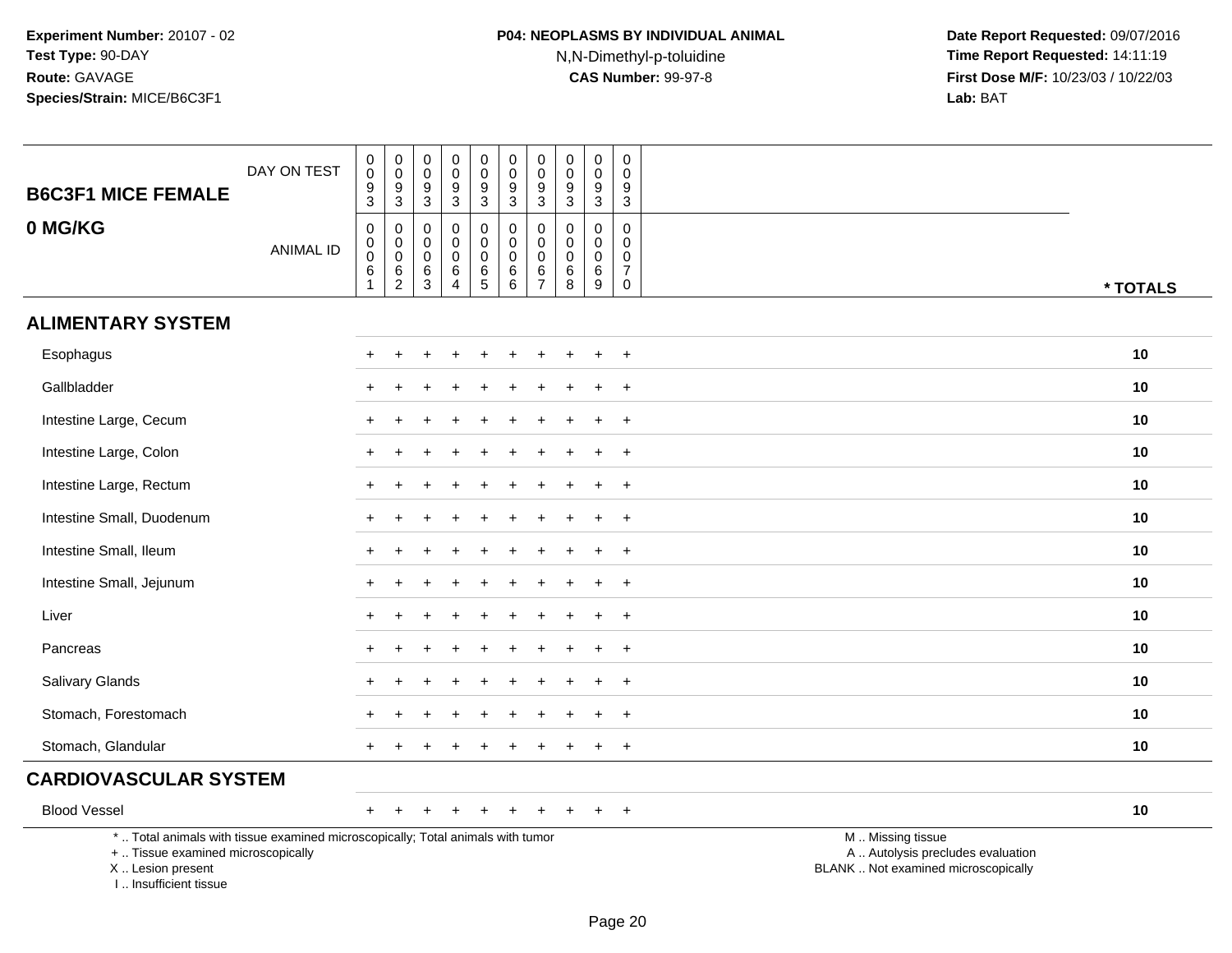| <b>B6C3F1 MICE FEMALE</b>                                                                                                                                           | DAY ON TEST      | $\pmb{0}$<br>$\overline{0}$<br>$\frac{9}{3}$                  | $_{\rm 0}^{\rm 0}$<br>$\frac{9}{3}$                                                 | $\mathbf 0$<br>$\mathsf{O}\xspace$<br>$\boldsymbol{9}$<br>$\sqrt{3}$ | $\mathbf 0$<br>$\mathbf 0$<br>9<br>$\mathbf{3}$                  | $\pmb{0}$<br>$\overline{0}$<br>$\boldsymbol{9}$<br>$\overline{3}$ | $\pmb{0}$<br>$\ddot{\mathbf{0}}$<br>$\boldsymbol{9}$<br>$\overline{3}$ | $\mathbf 0$<br>$\pmb{0}$<br>$\boldsymbol{9}$<br>$\overline{3}$ | $\pmb{0}$<br>$\pmb{0}$<br>$\boldsymbol{9}$<br>$\overline{3}$ | $\pmb{0}$<br>$\ddot{\mathbf{0}}$<br>$\boldsymbol{9}$<br>$\overline{3}$ | 0<br>$\mathbf 0$<br>$\boldsymbol{9}$<br>$\sqrt{3}$                           |                                                                                               |          |
|---------------------------------------------------------------------------------------------------------------------------------------------------------------------|------------------|---------------------------------------------------------------|-------------------------------------------------------------------------------------|----------------------------------------------------------------------|------------------------------------------------------------------|-------------------------------------------------------------------|------------------------------------------------------------------------|----------------------------------------------------------------|--------------------------------------------------------------|------------------------------------------------------------------------|------------------------------------------------------------------------------|-----------------------------------------------------------------------------------------------|----------|
| 0 MG/KG                                                                                                                                                             | <b>ANIMAL ID</b> | $\pmb{0}$<br>$\overline{0}$<br>0<br>$\,6\,$<br>$\overline{1}$ | $\pmb{0}$<br>$\ddot{\mathbf{0}}$<br>$\mathbf 0$<br>$6\phantom{a}$<br>$\overline{c}$ | 0<br>$\mathbf 0$<br>$\mathbf 0$<br>$\,6\,$<br>3                      | $\mathbf 0$<br>$\mathbf 0$<br>$\mathbf 0$<br>6<br>$\overline{4}$ | 0<br>$\pmb{0}$<br>$\mathbf 0$<br>$\,6\,$<br>5                     | 0<br>$\pmb{0}$<br>$\pmb{0}$<br>6<br>6                                  | $\mathbf 0$<br>0<br>$\mathbf 0$<br>6<br>$\overline{7}$         | $\mathbf 0$<br>$\mathbf 0$<br>0<br>$\,6\,$<br>8              | $\mathbf 0$<br>$\pmb{0}$<br>$\mathbf 0$<br>$\,6\,$<br>9                | $\mathbf 0$<br>$\mathbf 0$<br>$\mathsf 0$<br>$\boldsymbol{7}$<br>$\mathbf 0$ |                                                                                               | * TOTALS |
| Heart                                                                                                                                                               |                  | $+$                                                           | $\ddot{}$                                                                           |                                                                      |                                                                  | ÷                                                                 |                                                                        | $\ddot{}$                                                      | +                                                            | $\ddot{}$                                                              | $+$                                                                          |                                                                                               | 10       |
| <b>ENDOCRINE SYSTEM</b>                                                                                                                                             |                  |                                                               |                                                                                     |                                                                      |                                                                  |                                                                   |                                                                        |                                                                |                                                              |                                                                        |                                                                              |                                                                                               |          |
| <b>Adrenal Cortex</b>                                                                                                                                               |                  |                                                               |                                                                                     |                                                                      |                                                                  |                                                                   |                                                                        |                                                                |                                                              |                                                                        | $\overline{ }$                                                               |                                                                                               | 10       |
| Adrenal Medulla                                                                                                                                                     |                  |                                                               |                                                                                     |                                                                      |                                                                  |                                                                   |                                                                        |                                                                |                                                              |                                                                        | $\ddot{}$                                                                    |                                                                                               | 10       |
| Islets, Pancreatic                                                                                                                                                  |                  |                                                               |                                                                                     |                                                                      |                                                                  |                                                                   |                                                                        |                                                                |                                                              |                                                                        | $\overline{ }$                                                               |                                                                                               | 10       |
| Parathyroid Gland                                                                                                                                                   |                  |                                                               |                                                                                     |                                                                      |                                                                  |                                                                   |                                                                        |                                                                | M                                                            | $\div$                                                                 | $+$                                                                          |                                                                                               | 9        |
| <b>Pituitary Gland</b>                                                                                                                                              |                  |                                                               |                                                                                     |                                                                      |                                                                  |                                                                   |                                                                        |                                                                |                                                              |                                                                        | $\ddot{}$                                                                    |                                                                                               | 10       |
| <b>Thyroid Gland</b>                                                                                                                                                |                  |                                                               |                                                                                     |                                                                      |                                                                  |                                                                   |                                                                        |                                                                |                                                              |                                                                        | $\overline{+}$                                                               |                                                                                               | 10       |
| <b>GENERAL BODY SYSTEM</b>                                                                                                                                          |                  |                                                               |                                                                                     |                                                                      |                                                                  |                                                                   |                                                                        |                                                                |                                                              |                                                                        |                                                                              |                                                                                               |          |
| <b>NONE</b>                                                                                                                                                         |                  |                                                               |                                                                                     |                                                                      |                                                                  |                                                                   |                                                                        |                                                                |                                                              |                                                                        |                                                                              |                                                                                               |          |
| <b>GENITAL SYSTEM</b>                                                                                                                                               |                  |                                                               |                                                                                     |                                                                      |                                                                  |                                                                   |                                                                        |                                                                |                                                              |                                                                        |                                                                              |                                                                                               |          |
| <b>Clitoral Gland</b>                                                                                                                                               |                  |                                                               | ÷                                                                                   | +                                                                    | $\ddot{}$                                                        | $\ddot{}$                                                         |                                                                        | $\ddot{}$                                                      | $\pm$                                                        | $\ddot{}$                                                              | $+$                                                                          |                                                                                               | 10       |
| Ovary                                                                                                                                                               |                  |                                                               |                                                                                     |                                                                      |                                                                  |                                                                   |                                                                        |                                                                |                                                              |                                                                        | $\div$                                                                       |                                                                                               | 10       |
| <b>Uterus</b>                                                                                                                                                       |                  |                                                               |                                                                                     |                                                                      |                                                                  |                                                                   |                                                                        |                                                                |                                                              | $\ddot{}$                                                              | $\ddot{}$                                                                    |                                                                                               | 10       |
| <b>HEMATOPOIETIC SYSTEM</b>                                                                                                                                         |                  |                                                               |                                                                                     |                                                                      |                                                                  |                                                                   |                                                                        |                                                                |                                                              |                                                                        |                                                                              |                                                                                               |          |
| <b>Bone Marrow</b>                                                                                                                                                  |                  | $+$                                                           |                                                                                     |                                                                      |                                                                  |                                                                   |                                                                        |                                                                |                                                              |                                                                        | $+$                                                                          |                                                                                               | 10       |
| *  Total animals with tissue examined microscopically; Total animals with tumor<br>+  Tissue examined microscopically<br>X  Lesion present<br>I Insufficient tissue |                  |                                                               |                                                                                     |                                                                      |                                                                  |                                                                   |                                                                        |                                                                |                                                              |                                                                        |                                                                              | M  Missing tissue<br>A  Autolysis precludes evaluation<br>BLANK  Not examined microscopically |          |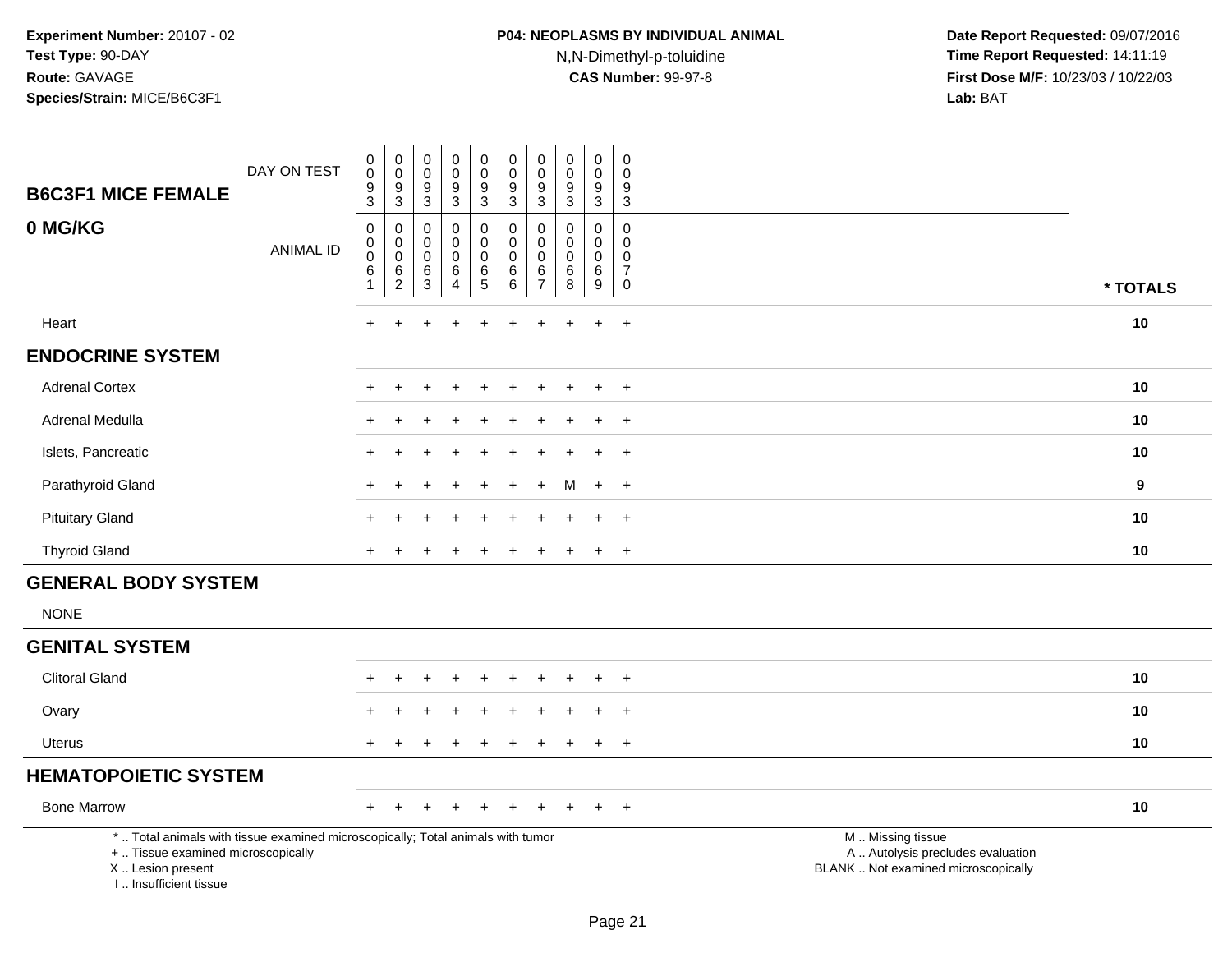| <b>B6C3F1 MICE FEMALE</b>   | DAY ON TEST      | $\pmb{0}$<br>$\mathsf{O}\xspace$<br>$\boldsymbol{9}$<br>$\mathbf{3}$ | $\pmb{0}$<br>$\mathbf 0$<br>$\boldsymbol{9}$<br>$\ensuremath{\mathsf{3}}$ | $\boldsymbol{0}$<br>$\pmb{0}$<br>$\frac{9}{3}$                 | $\pmb{0}$<br>$\pmb{0}$<br>$\frac{9}{3}$                   | 0<br>0<br>$\frac{9}{3}$                        | $\pmb{0}$<br>$\mathbf 0$<br>$\frac{9}{3}$                    | $\pmb{0}$<br>$\mathbf 0$<br>9<br>$\mathbf{3}$      | $\mathsf 0$<br>0<br>$\boldsymbol{9}$<br>$\ensuremath{\mathsf{3}}$ | $\mathbf 0$<br>$\pmb{0}$<br>$\boldsymbol{9}$<br>3        | $\mathsf{O}$<br>0<br>9<br>$\mathbf{3}$                            |          |
|-----------------------------|------------------|----------------------------------------------------------------------|---------------------------------------------------------------------------|----------------------------------------------------------------|-----------------------------------------------------------|------------------------------------------------|--------------------------------------------------------------|----------------------------------------------------|-------------------------------------------------------------------|----------------------------------------------------------|-------------------------------------------------------------------|----------|
| 0 MG/KG                     | <b>ANIMAL ID</b> | $\mathbf 0$<br>$\mathbf 0$<br>$\mathbf 0$<br>$\,6\,$<br>1            | 0<br>$\mathbf 0$<br>$\overline{0}$<br>$\frac{6}{2}$                       | $\pmb{0}$<br>$\pmb{0}$<br>$\ddot{\mathbf{0}}$<br>$\frac{6}{3}$ | $\pmb{0}$<br>$\pmb{0}$<br>$\overline{0}$<br>$\frac{6}{4}$ | 0<br>$\mathbf 0$<br>$\mathbf 0$<br>$rac{6}{5}$ | $\boldsymbol{0}$<br>$\mathbf 0$<br>$\mathbf 0$<br>$^6_{\ 6}$ | 0<br>$\pmb{0}$<br>$\pmb{0}$<br>6<br>$\overline{7}$ | 0<br>0<br>$\pmb{0}$<br>6<br>$\overline{8}$                        | 0<br>$\mathbf 0$<br>$\mathsf{O}\xspace$<br>$\frac{6}{9}$ | $\mathbf 0$<br>0<br>$\mathsf{O}$<br>$\overline{7}$<br>$\mathbf 0$ | * TOTALS |
| Lymph Node, Mandibular      |                  | $\ddot{}$                                                            | $\div$                                                                    |                                                                | $\ddot{}$                                                 | $\ddot{}$                                      | $\ddot{}$                                                    | $\ddot{}$                                          | ÷.                                                                | $+$                                                      | $+$                                                               | 10       |
| Lymph Node, Mesenteric      |                  | $+$                                                                  | ÷                                                                         |                                                                | $\ddot{}$                                                 | $\ddot{}$                                      | $\ddot{}$                                                    | $\ddot{}$                                          | $\div$                                                            | $+$                                                      | $+$                                                               | 10       |
| Spleen                      |                  | $+$                                                                  | $\ddot{}$                                                                 |                                                                | $\ddot{}$                                                 | $\ddot{}$                                      | $\ddot{}$                                                    | $\ddot{}$                                          | $\div$                                                            | $+$                                                      | $+$                                                               | 10       |
| Thymus                      |                  | $+$                                                                  | $\div$                                                                    |                                                                | $\ddot{}$                                                 | $\ddot{}$                                      | $\pm$                                                        | ÷                                                  |                                                                   | $+$                                                      | $+$                                                               | 10       |
| <b>INTEGUMENTARY SYSTEM</b> |                  |                                                                      |                                                                           |                                                                |                                                           |                                                |                                                              |                                                    |                                                                   |                                                          |                                                                   |          |
| Mammary Gland               |                  | ÷.                                                                   | $\pm$                                                                     |                                                                | $\div$                                                    | $\pm$                                          | $\div$                                                       | $\pm$                                              | $\div$                                                            | $\ddot{}$                                                | $+$                                                               | 10       |
| Skin                        |                  | $+$                                                                  | $\div$                                                                    |                                                                | $\overline{1}$                                            |                                                |                                                              |                                                    |                                                                   | $\overline{+}$                                           | $+$                                                               | 10       |
| MUSCULOSKELETAL SYSTEM      |                  |                                                                      |                                                                           |                                                                |                                                           |                                                |                                                              |                                                    |                                                                   |                                                          |                                                                   |          |
| <b>Bone</b>                 |                  | ÷                                                                    |                                                                           |                                                                | $\pm$                                                     | $\div$                                         |                                                              |                                                    |                                                                   | $\overline{+}$                                           | $+$                                                               | 10       |
| <b>NERVOUS SYSTEM</b>       |                  |                                                                      |                                                                           |                                                                |                                                           |                                                |                                                              |                                                    |                                                                   |                                                          |                                                                   |          |
| <b>Brain</b>                |                  | $+$                                                                  | $\ddot{}$                                                                 | $\ddot{}$                                                      | $+$                                                       | $+$                                            | $+$                                                          | $\ddot{}$                                          | $+$                                                               | $+$                                                      | $+$                                                               | 10       |
| <b>RESPIRATORY SYSTEM</b>   |                  |                                                                      |                                                                           |                                                                |                                                           |                                                |                                                              |                                                    |                                                                   |                                                          |                                                                   |          |
| Lung                        |                  | $\ddot{}$                                                            | $\div$                                                                    |                                                                | $\div$                                                    | ÷                                              |                                                              |                                                    |                                                                   | $\overline{+}$                                           | $+$                                                               | 10       |
| Nose                        |                  | $+$                                                                  | $\ddot{}$                                                                 |                                                                | $\ddot{}$                                                 | $\ddot{}$                                      | $\ddot{}$                                                    | $\div$                                             |                                                                   | $\ddot{}$                                                | $+$                                                               | 10       |
| Trachea                     |                  | $\ddot{}$                                                            |                                                                           |                                                                |                                                           |                                                |                                                              |                                                    |                                                                   | $\ddot{}$                                                | $+$                                                               | 10       |

#### **SPECIAL SENSES SYSTEM**

\* .. Total animals with tissue examined microscopically; Total animals with tumor

+ .. Tissue examined microscopically

X .. Lesion present

I .. Insufficient tissue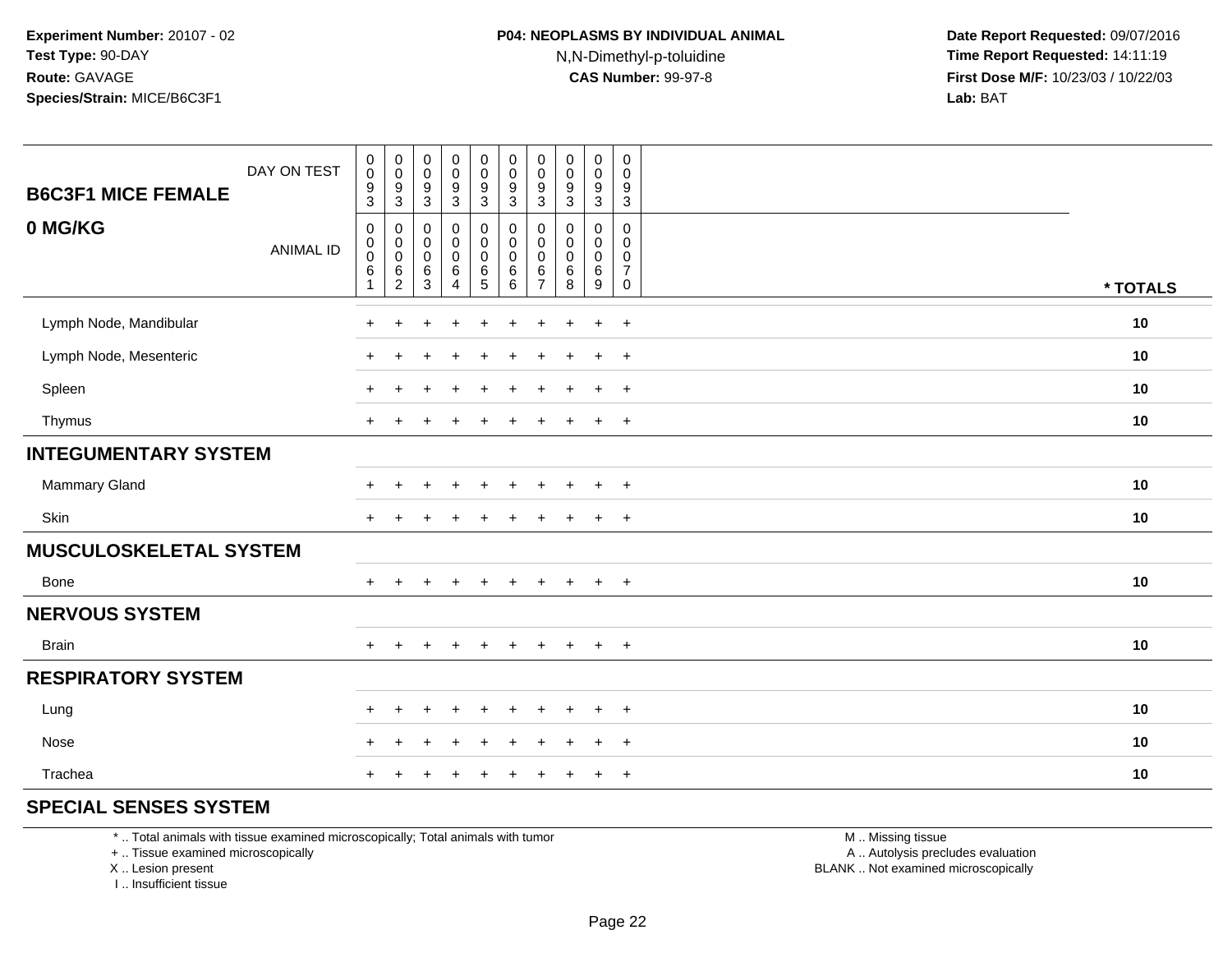| <b>B6C3F1 MICE FEMALE</b> | DAY ON TEST | $\begin{smallmatrix} 0\\0 \end{smallmatrix}$<br>$\boldsymbol{9}$<br>$\mathbf{3}$ | $_{\rm 0}^{\rm 0}$<br>9<br>3  | $\begin{smallmatrix} 0\\0 \end{smallmatrix}$<br>$\boldsymbol{9}$<br>$\mathbf{3}$ | $_{\rm 0}^{\rm 0}$<br>9<br>3 | $_{\rm 0}^{\rm 0}$<br>$\boldsymbol{9}$<br>$\mathbf{3}$                         | $_{\rm 0}^{\rm 0}$<br>9<br>3     | $\begin{smallmatrix} 0\\0 \end{smallmatrix}$<br>9<br>3 | $_{\rm 0}^{\rm 0}$<br>$\boldsymbol{9}$<br>3 | $\begin{smallmatrix}0\\0\end{smallmatrix}$<br>9<br>3 | $\pmb{0}$<br>$\pmb{0}$<br>9<br>3                                        |          |  |
|---------------------------|-------------|----------------------------------------------------------------------------------|-------------------------------|----------------------------------------------------------------------------------|------------------------------|--------------------------------------------------------------------------------|----------------------------------|--------------------------------------------------------|---------------------------------------------|------------------------------------------------------|-------------------------------------------------------------------------|----------|--|
| 0 MG/KG                   | ANIMAL ID   | $\mathbf{0}$<br>$_{\rm 0}^{\rm 0}$<br>$\,6$                                      | 0<br>$\pmb{0}$<br>0<br>6<br>2 | $\overline{0}$<br>$_{\rm 0}^{\rm 0}$<br>$\,6\,$<br>3                             | 0<br>$_0^0$<br>6<br>4        | $\boldsymbol{0}$<br>$\begin{smallmatrix}0\\0\end{smallmatrix}$<br>$\,6\,$<br>5 | $\pmb{0}$<br>$\pmb{0}$<br>6<br>6 | 0<br>6<br>$\overline{ }$                               | 0<br>0<br>0<br>6<br>8                       | 0<br>0<br>$\pmb{0}$<br>6<br>9                        | $\mathbf 0$<br>$\mathbf 0$<br>$\mathbf 0$<br>$\overline{z}$<br>$\Omega$ | * TOTALS |  |
| Eye                       |             | $\pm$                                                                            |                               |                                                                                  | $\ddot{}$                    | $\pm$                                                                          | $\ddot{}$                        | $\pm$                                                  | $\pm$                                       | $+$                                                  | $+$                                                                     | 10       |  |
| Harderian Gland           |             | $+$                                                                              | $\ddot{}$                     | $\overline{+}$                                                                   | $+$                          | $+$                                                                            | M                                |                                                        | $+$ $+$                                     | $+$ $+$                                              |                                                                         | 9        |  |
| <b>URINARY SYSTEM</b>     |             |                                                                                  |                               |                                                                                  |                              |                                                                                |                                  |                                                        |                                             |                                                      |                                                                         |          |  |
| Kidney                    |             |                                                                                  |                               |                                                                                  |                              | $\div$                                                                         |                                  | $+$                                                    | $\div$                                      | $+$                                                  | $+$                                                                     | 10       |  |
| <b>Urinary Bladder</b>    |             | $\ddot{}$                                                                        | $\pm$                         |                                                                                  | $\pm$                        | $+$                                                                            |                                  | $+$                                                    | $+$                                         | $+$ $+$                                              |                                                                         | 10       |  |
| <b>SYSTEMIC LESIONS</b>   |             |                                                                                  |                               |                                                                                  |                              |                                                                                |                                  |                                                        |                                             |                                                      |                                                                         |          |  |
| Multiple Organ            |             |                                                                                  |                               |                                                                                  | $\ddot{}$                    | $\div$                                                                         |                                  |                                                        | $+$                                         | $+$                                                  | $+$                                                                     | 10       |  |

\* .. Total animals with tissue examined microscopically; Total animals with tumor

+ .. Tissue examined microscopically

X .. Lesion present

I .. Insufficient tissue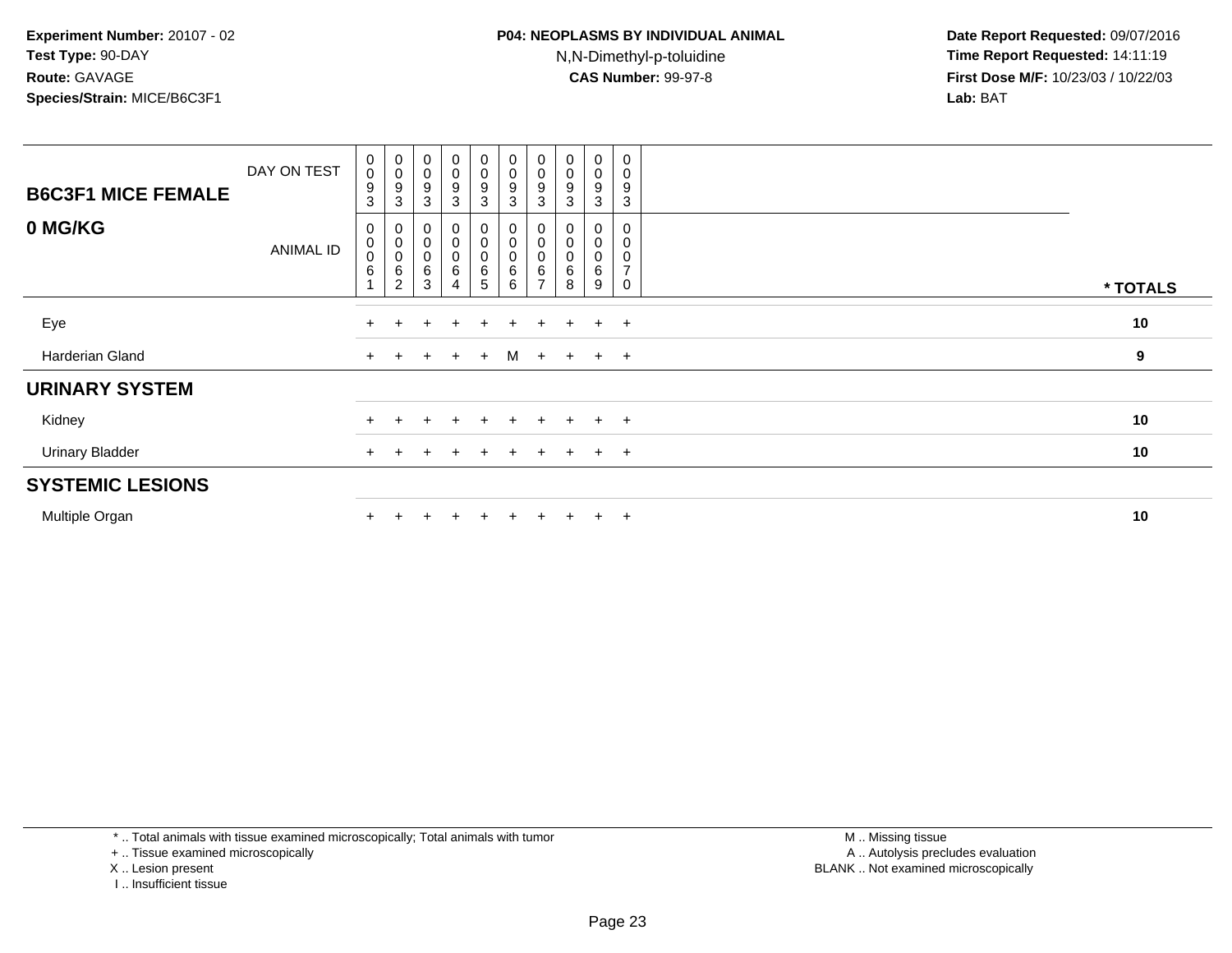|                              | DAY ON TEST      | $\pmb{0}$<br>$\mathbf 0$                                       | 0<br>$\mathbf 0$                                      | $\mathbf 0$<br>$\mathbf 0$                                                     | 0<br>$\Omega$                                          | 0<br>$\mathbf 0$                | $\begin{smallmatrix}0\0\0\end{smallmatrix}$          | 0<br>$\mathbf 0$                                                    | 0<br>$\mathbf 0$                                     | 0<br>$\mathbf 0$                                       | 0<br>$\mathbf 0$                |          |
|------------------------------|------------------|----------------------------------------------------------------|-------------------------------------------------------|--------------------------------------------------------------------------------|--------------------------------------------------------|---------------------------------|------------------------------------------------------|---------------------------------------------------------------------|------------------------------------------------------|--------------------------------------------------------|---------------------------------|----------|
| <b>B6C3F1 MICE FEMALE</b>    |                  | $\boldsymbol{9}$<br>3                                          | 9<br>$\mathbf{3}$                                     | 9<br>$\mathbf{3}$                                                              | 9<br>3                                                 | 9<br>$\mathbf{3}$               | 9<br>3                                               | 9<br>3                                                              | 9<br>$\mathbf{3}$                                    | 9<br>3                                                 | 9<br>3                          |          |
| 15 MG/KG                     | <b>ANIMAL ID</b> | $\mathbf 0$<br>0<br>$\mathsf{O}\xspace$<br>$\overline{7}$<br>1 | 0<br>0<br>$\mathbf 0$<br>$\overline{7}$<br>$\sqrt{2}$ | $\mathbf 0$<br>0<br>$\mathbf 0$<br>$\overline{7}$<br>$\ensuremath{\mathsf{3}}$ | $\Omega$<br>0<br>0<br>$\overline{7}$<br>$\overline{4}$ | 0<br>0<br>$\mathbf 0$<br>7<br>5 | $\pmb{0}$<br>$\bar{0}$<br>$\pmb{0}$<br>$\frac{7}{6}$ | $\mathbf 0$<br>$\mathbf 0$<br>0<br>$\overline{7}$<br>$\overline{7}$ | $\mathbf{0}$<br>$\Omega$<br>0<br>$\overline{7}$<br>8 | $\mathbf 0$<br>$\mathbf 0$<br>0<br>$\overline{7}$<br>9 | 0<br>0<br>0<br>8<br>$\mathbf 0$ | * TOTALS |
| <b>ALIMENTARY SYSTEM</b>     |                  |                                                                |                                                       |                                                                                |                                                        |                                 |                                                      |                                                                     |                                                      |                                                        |                                 |          |
| Liver                        |                  |                                                                |                                                       |                                                                                |                                                        | $\overline{+}$                  | $\pm$                                                | $+$                                                                 | $+$                                                  | $+$                                                    | $+$                             | 10       |
| <b>CARDIOVASCULAR SYSTEM</b> |                  |                                                                |                                                       |                                                                                |                                                        |                                 |                                                      |                                                                     |                                                      |                                                        |                                 |          |
| <b>NONE</b>                  |                  |                                                                |                                                       |                                                                                |                                                        |                                 |                                                      |                                                                     |                                                      |                                                        |                                 |          |
| <b>ENDOCRINE SYSTEM</b>      |                  |                                                                |                                                       |                                                                                |                                                        |                                 |                                                      |                                                                     |                                                      |                                                        |                                 |          |
| <b>NONE</b>                  |                  |                                                                |                                                       |                                                                                |                                                        |                                 |                                                      |                                                                     |                                                      |                                                        |                                 |          |
| <b>GENERAL BODY SYSTEM</b>   |                  |                                                                |                                                       |                                                                                |                                                        |                                 |                                                      |                                                                     |                                                      |                                                        |                                 |          |
| <b>NONE</b>                  |                  |                                                                |                                                       |                                                                                |                                                        |                                 |                                                      |                                                                     |                                                      |                                                        |                                 |          |
| <b>GENITAL SYSTEM</b>        |                  |                                                                |                                                       |                                                                                |                                                        |                                 |                                                      |                                                                     |                                                      |                                                        |                                 |          |
| <b>NONE</b>                  |                  |                                                                |                                                       |                                                                                |                                                        |                                 |                                                      |                                                                     |                                                      |                                                        |                                 |          |
| <b>HEMATOPOIETIC SYSTEM</b>  |                  |                                                                |                                                       |                                                                                |                                                        |                                 |                                                      |                                                                     |                                                      |                                                        |                                 |          |
| <b>Bone Marrow</b>           |                  |                                                                |                                                       |                                                                                |                                                        |                                 |                                                      |                                                                     |                                                      | $\pm$                                                  | $^{+}$                          | 10       |
| Lymph Node, Mandibular       |                  |                                                                |                                                       |                                                                                |                                                        |                                 |                                                      |                                                                     |                                                      |                                                        | $\div$                          | 10       |
| Lymph Node, Mesenteric       |                  |                                                                |                                                       |                                                                                |                                                        |                                 |                                                      |                                                                     |                                                      | $\div$                                                 | $+$                             | 10       |
| Spleen                       |                  |                                                                |                                                       |                                                                                |                                                        |                                 |                                                      |                                                                     |                                                      |                                                        | $\overline{+}$                  | 10       |
| Thymus                       |                  |                                                                |                                                       |                                                                                |                                                        |                                 |                                                      |                                                                     |                                                      |                                                        | $+$                             | 10       |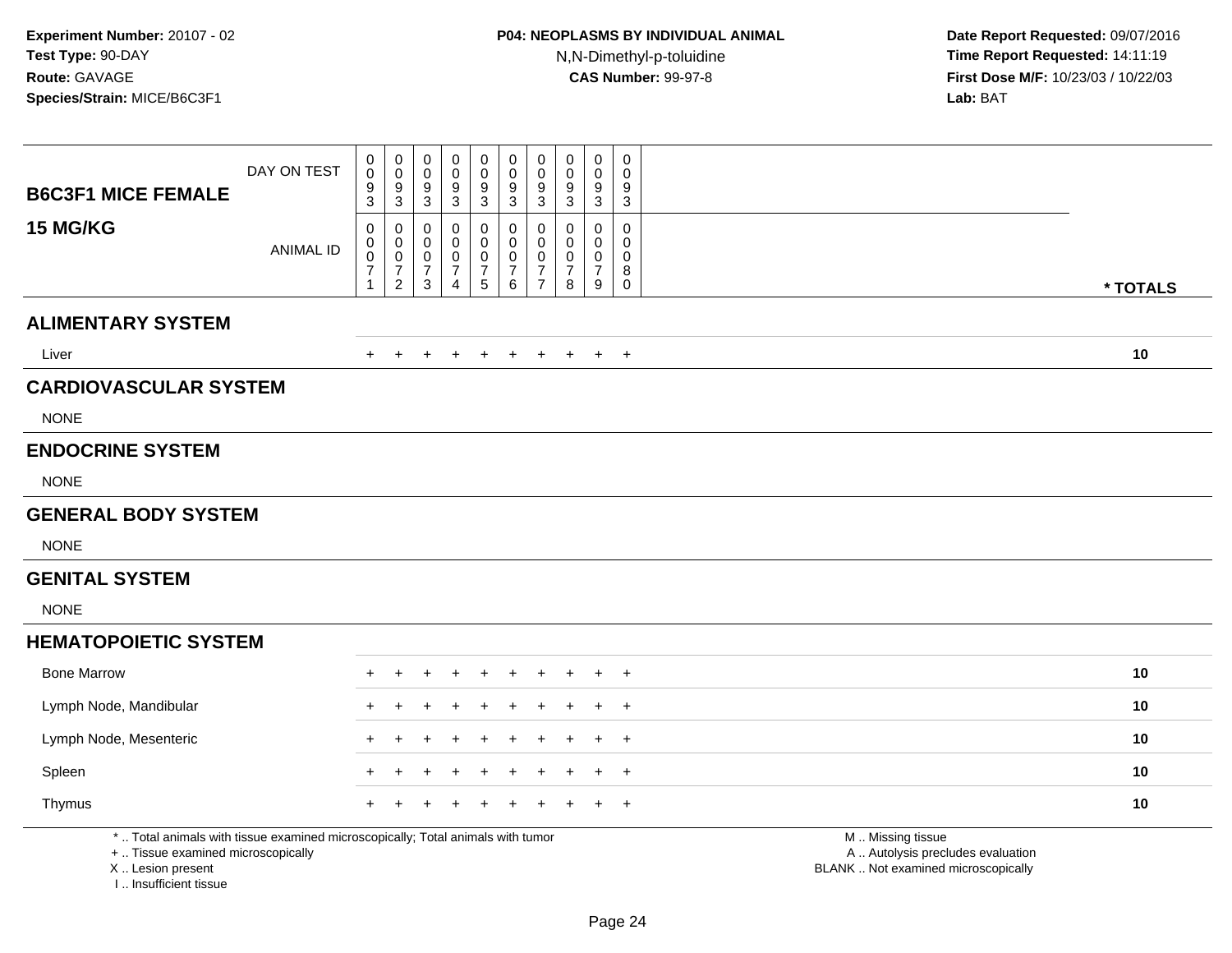| <b>B6C3F1 MICE FEMALE</b>                                                                                                                                           | DAY ON TEST      | $\pmb{0}$<br>$\mathsf{O}\xspace$<br>$\boldsymbol{9}$<br>$\mathbf{3}$ | $\begin{smallmatrix} 0\\0 \end{smallmatrix}$<br>$\frac{9}{3}$         | 0<br>$\mathbf 0$<br>9<br>$\overline{3}$                          | $\pmb{0}$<br>$\mathbf 0$<br>9<br>$\mathfrak{Z}$                     | $\pmb{0}$<br>$\pmb{0}$<br>$\boldsymbol{9}$<br>$\mathbf{3}$        | 0<br>$\mathbf 0$<br>9<br>3                         | 0<br>$\mathbf 0$<br>9<br>3                      | $\pmb{0}$<br>$\pmb{0}$<br>9<br>3                              | 0<br>$\mathbf 0$<br>9<br>3                               | 0<br>$\mathbf 0$<br>9<br>$\mathbf{3}$                     |                                                                                               |          |
|---------------------------------------------------------------------------------------------------------------------------------------------------------------------|------------------|----------------------------------------------------------------------|-----------------------------------------------------------------------|------------------------------------------------------------------|---------------------------------------------------------------------|-------------------------------------------------------------------|----------------------------------------------------|-------------------------------------------------|---------------------------------------------------------------|----------------------------------------------------------|-----------------------------------------------------------|-----------------------------------------------------------------------------------------------|----------|
| 15 MG/KG                                                                                                                                                            | <b>ANIMAL ID</b> | 0<br>0<br>0<br>$\overline{7}$<br>1                                   | 0<br>$\mathbf 0$<br>$\mathbf 0$<br>$\boldsymbol{7}$<br>$\overline{2}$ | 0<br>$\mathbf 0$<br>$\mathbf 0$<br>$\overline{7}$<br>$\mathsf 3$ | $\mathbf 0$<br>$\mathbf 0$<br>0<br>$\overline{7}$<br>$\overline{4}$ | 0<br>$\mathsf 0$<br>$\mathbf 0$<br>$\boldsymbol{7}$<br>$\sqrt{5}$ | 0<br>$\mathbf 0$<br>0<br>$\overline{7}$<br>$\,6\,$ | 0<br>0<br>0<br>$\overline{7}$<br>$\overline{7}$ | $\Omega$<br>$\mathbf 0$<br>$\mathbf 0$<br>$\overline{7}$<br>8 | $\mathbf{0}$<br>$\mathbf{0}$<br>0<br>$\overline{7}$<br>9 | $\mathbf 0$<br>0<br>$\mathbf 0$<br>$\bf 8$<br>$\mathbf 0$ |                                                                                               | * TOTALS |
| <b>INTEGUMENTARY SYSTEM</b>                                                                                                                                         |                  |                                                                      |                                                                       |                                                                  |                                                                     |                                                                   |                                                    |                                                 |                                                               |                                                          |                                                           |                                                                                               |          |
| <b>NONE</b>                                                                                                                                                         |                  |                                                                      |                                                                       |                                                                  |                                                                     |                                                                   |                                                    |                                                 |                                                               |                                                          |                                                           |                                                                                               |          |
| <b>MUSCULOSKELETAL SYSTEM</b>                                                                                                                                       |                  |                                                                      |                                                                       |                                                                  |                                                                     |                                                                   |                                                    |                                                 |                                                               |                                                          |                                                           |                                                                                               |          |
| <b>NONE</b>                                                                                                                                                         |                  |                                                                      |                                                                       |                                                                  |                                                                     |                                                                   |                                                    |                                                 |                                                               |                                                          |                                                           |                                                                                               |          |
| <b>NERVOUS SYSTEM</b>                                                                                                                                               |                  |                                                                      |                                                                       |                                                                  |                                                                     |                                                                   |                                                    |                                                 |                                                               |                                                          |                                                           |                                                                                               |          |
| <b>NONE</b>                                                                                                                                                         |                  |                                                                      |                                                                       |                                                                  |                                                                     |                                                                   |                                                    |                                                 |                                                               |                                                          |                                                           |                                                                                               |          |
| <b>RESPIRATORY SYSTEM</b>                                                                                                                                           |                  |                                                                      |                                                                       |                                                                  |                                                                     |                                                                   |                                                    |                                                 |                                                               |                                                          |                                                           |                                                                                               |          |
| Lung                                                                                                                                                                |                  | +                                                                    |                                                                       |                                                                  |                                                                     | $\ddot{}$                                                         |                                                    |                                                 |                                                               | $\ddot{}$                                                | $+$                                                       |                                                                                               | 10       |
| Nose                                                                                                                                                                |                  |                                                                      |                                                                       |                                                                  |                                                                     |                                                                   |                                                    |                                                 |                                                               |                                                          | $\ddot{}$                                                 |                                                                                               | 10       |
| Trachea                                                                                                                                                             |                  |                                                                      |                                                                       |                                                                  |                                                                     |                                                                   |                                                    |                                                 |                                                               | $\ddot{}$                                                | $+$                                                       |                                                                                               | 10       |
| <b>SPECIAL SENSES SYSTEM</b>                                                                                                                                        |                  |                                                                      |                                                                       |                                                                  |                                                                     |                                                                   |                                                    |                                                 |                                                               |                                                          |                                                           |                                                                                               |          |
| <b>NONE</b>                                                                                                                                                         |                  |                                                                      |                                                                       |                                                                  |                                                                     |                                                                   |                                                    |                                                 |                                                               |                                                          |                                                           |                                                                                               |          |
| <b>URINARY SYSTEM</b>                                                                                                                                               |                  |                                                                      |                                                                       |                                                                  |                                                                     |                                                                   |                                                    |                                                 |                                                               |                                                          |                                                           |                                                                                               |          |
| Kidney                                                                                                                                                              |                  | $+$                                                                  | $\pm$                                                                 | $\pm$                                                            | $\ddot{}$                                                           | $\ddot{}$                                                         | $\ddot{}$                                          | $\ddot{}$                                       | $\ddot{}$                                                     | $+$                                                      | $+$                                                       |                                                                                               | 10       |
| <b>SYSTEMIC LESIONS</b>                                                                                                                                             |                  |                                                                      |                                                                       |                                                                  |                                                                     |                                                                   |                                                    |                                                 |                                                               |                                                          |                                                           |                                                                                               |          |
| Multiple Organ                                                                                                                                                      |                  |                                                                      |                                                                       |                                                                  |                                                                     |                                                                   |                                                    |                                                 |                                                               |                                                          | $\ddot{}$                                                 |                                                                                               | 10       |
| *  Total animals with tissue examined microscopically; Total animals with tumor<br>+  Tissue examined microscopically<br>X  Lesion present<br>I Insufficient tissue |                  |                                                                      |                                                                       |                                                                  |                                                                     |                                                                   |                                                    |                                                 |                                                               |                                                          |                                                           | M  Missing tissue<br>A  Autolysis precludes evaluation<br>BLANK  Not examined microscopically |          |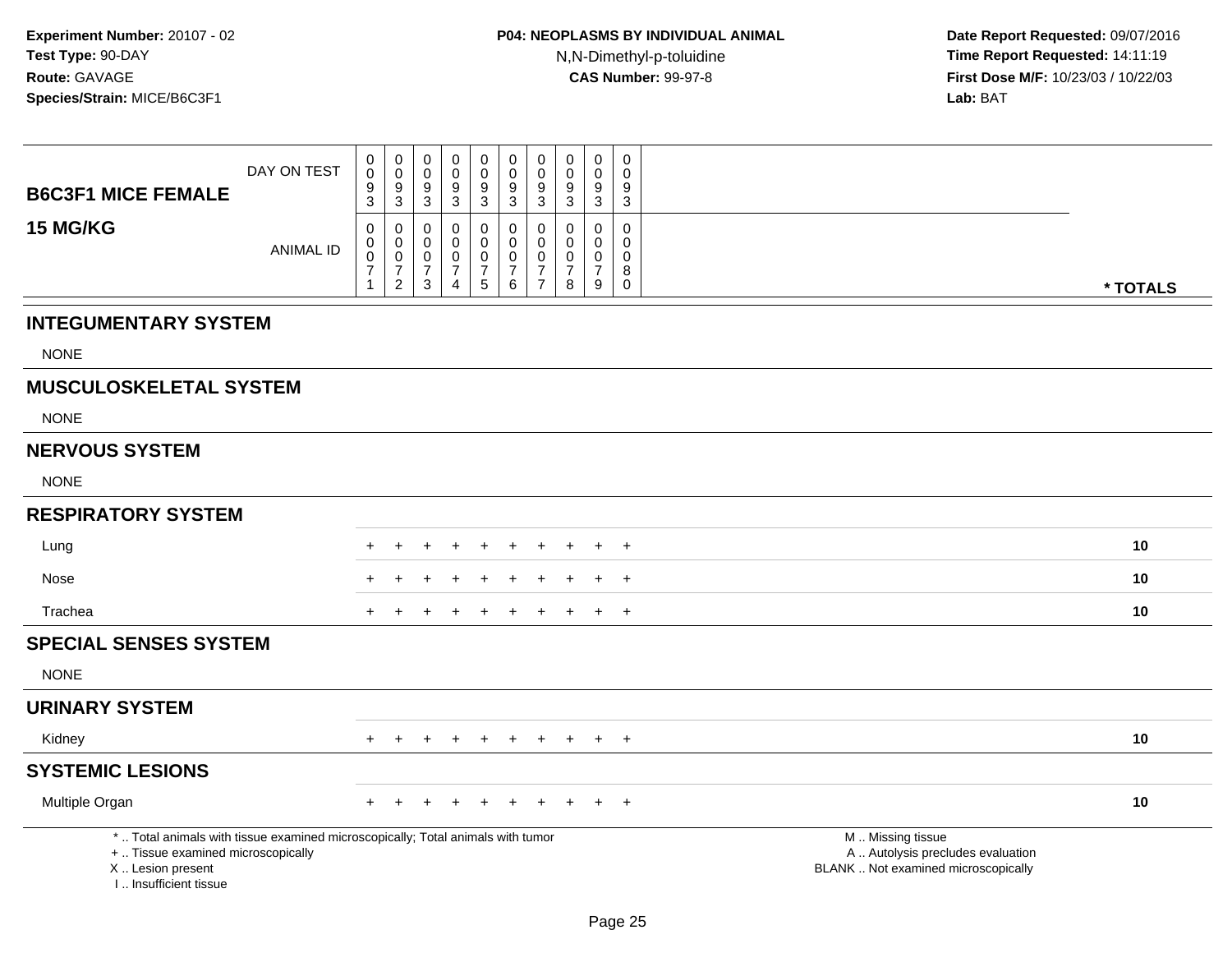| <b>B6C3F1 MICE FEMALE</b>                                                                                                                  | DAY ON TEST      | 0<br>0<br>9<br>3           | $_{\rm 0}^{\rm 0}$<br>$\frac{9}{3}$       | 0<br>$\mathbf 0$<br>9<br>$\sqrt{3}$ | $\mathbf 0$<br>$\mathbf 0$<br>$\frac{9}{3}$ | $\pmb{0}$<br>$\Omega$<br>9<br>$\mathbf{3}$ | $\pmb{0}$<br>$\ddot{\mathbf{0}}$<br>$\frac{9}{3}$ | $\mathbf 0$<br>$\mathbf 0$<br>9<br>$\mathbf{3}$             | $\mathbf 0$<br>$\Omega$<br>9<br>3 | $\pmb{0}$<br>0<br>$\frac{9}{3}$ | $\mathsf 0$<br>$\Omega$<br>9<br>$\sqrt{3}$ |                                                                                               |
|--------------------------------------------------------------------------------------------------------------------------------------------|------------------|----------------------------|-------------------------------------------|-------------------------------------|---------------------------------------------|--------------------------------------------|---------------------------------------------------|-------------------------------------------------------------|-----------------------------------|---------------------------------|--------------------------------------------|-----------------------------------------------------------------------------------------------|
| 30 MG/KG                                                                                                                                   | <b>ANIMAL ID</b> | 0<br>0<br>$\mathbf 0$<br>8 | 0<br>$\mathbf 0$<br>$\mathbf 0$<br>$^8_2$ | 0<br>0<br>$\mathbf 0$<br>$^8_3$     | 0<br>0<br>0<br>$\,8\,$<br>$\overline{4}$    | 0<br>$\Omega$<br>$\mathbf 0$<br>8<br>5     | 0<br>$\mathbf 0$<br>$\mathbf 0$<br>$^8_6$         | 0<br>$\mathbf 0$<br>$\mathbf 0$<br>$\bf8$<br>$\overline{7}$ | 0<br>$\mathbf 0$<br>0<br>8<br>8   | 0<br>0<br>0<br>$_{9}^{8}$       | 0<br>$\mathbf 0$<br>0<br>9<br>0            | * TOTALS                                                                                      |
| <b>ALIMENTARY SYSTEM</b>                                                                                                                   |                  |                            |                                           |                                     |                                             |                                            |                                                   |                                                             |                                   |                                 |                                            |                                                                                               |
| Liver                                                                                                                                      |                  | $+$                        | $\ddot{}$                                 | $\overline{+}$                      | $+$                                         | $+$                                        | $+$                                               | $+$                                                         | $+$                               | $+$                             | $+$                                        | 10                                                                                            |
| <b>CARDIOVASCULAR SYSTEM</b>                                                                                                               |                  |                            |                                           |                                     |                                             |                                            |                                                   |                                                             |                                   |                                 |                                            |                                                                                               |
| <b>NONE</b>                                                                                                                                |                  |                            |                                           |                                     |                                             |                                            |                                                   |                                                             |                                   |                                 |                                            |                                                                                               |
| <b>ENDOCRINE SYSTEM</b>                                                                                                                    |                  |                            |                                           |                                     |                                             |                                            |                                                   |                                                             |                                   |                                 |                                            |                                                                                               |
| <b>NONE</b>                                                                                                                                |                  |                            |                                           |                                     |                                             |                                            |                                                   |                                                             |                                   |                                 |                                            |                                                                                               |
| <b>GENERAL BODY SYSTEM</b>                                                                                                                 |                  |                            |                                           |                                     |                                             |                                            |                                                   |                                                             |                                   |                                 |                                            |                                                                                               |
| <b>NONE</b>                                                                                                                                |                  |                            |                                           |                                     |                                             |                                            |                                                   |                                                             |                                   |                                 |                                            |                                                                                               |
| <b>GENITAL SYSTEM</b>                                                                                                                      |                  |                            |                                           |                                     |                                             |                                            |                                                   |                                                             |                                   |                                 |                                            |                                                                                               |
| <b>NONE</b>                                                                                                                                |                  |                            |                                           |                                     |                                             |                                            |                                                   |                                                             |                                   |                                 |                                            |                                                                                               |
| <b>HEMATOPOIETIC SYSTEM</b>                                                                                                                |                  |                            |                                           |                                     |                                             |                                            |                                                   |                                                             |                                   |                                 |                                            |                                                                                               |
| <b>Bone Marrow</b>                                                                                                                         |                  |                            |                                           |                                     |                                             |                                            |                                                   |                                                             |                                   |                                 | +                                          | 10                                                                                            |
| Lymph Node, Mandibular                                                                                                                     |                  |                            |                                           |                                     |                                             |                                            |                                                   |                                                             |                                   |                                 | $\overline{1}$                             | 10                                                                                            |
| Lymph Node, Mesenteric                                                                                                                     |                  |                            |                                           |                                     |                                             |                                            |                                                   |                                                             |                                   |                                 | $\overline{+}$                             | 10                                                                                            |
| Spleen                                                                                                                                     |                  |                            |                                           |                                     |                                             |                                            |                                                   |                                                             |                                   |                                 | $\overline{1}$                             | 10                                                                                            |
| Thymus                                                                                                                                     |                  |                            |                                           |                                     |                                             |                                            |                                                   |                                                             |                                   |                                 | $\pm$                                      | 10                                                                                            |
| *  Total animals with tissue examined microscopically; Total animals with tumor<br>+  Tissue examined microscopically<br>X  Lesion present |                  |                            |                                           |                                     |                                             |                                            |                                                   |                                                             |                                   |                                 |                                            | M  Missing tissue<br>A  Autolysis precludes evaluation<br>BLANK  Not examined microscopically |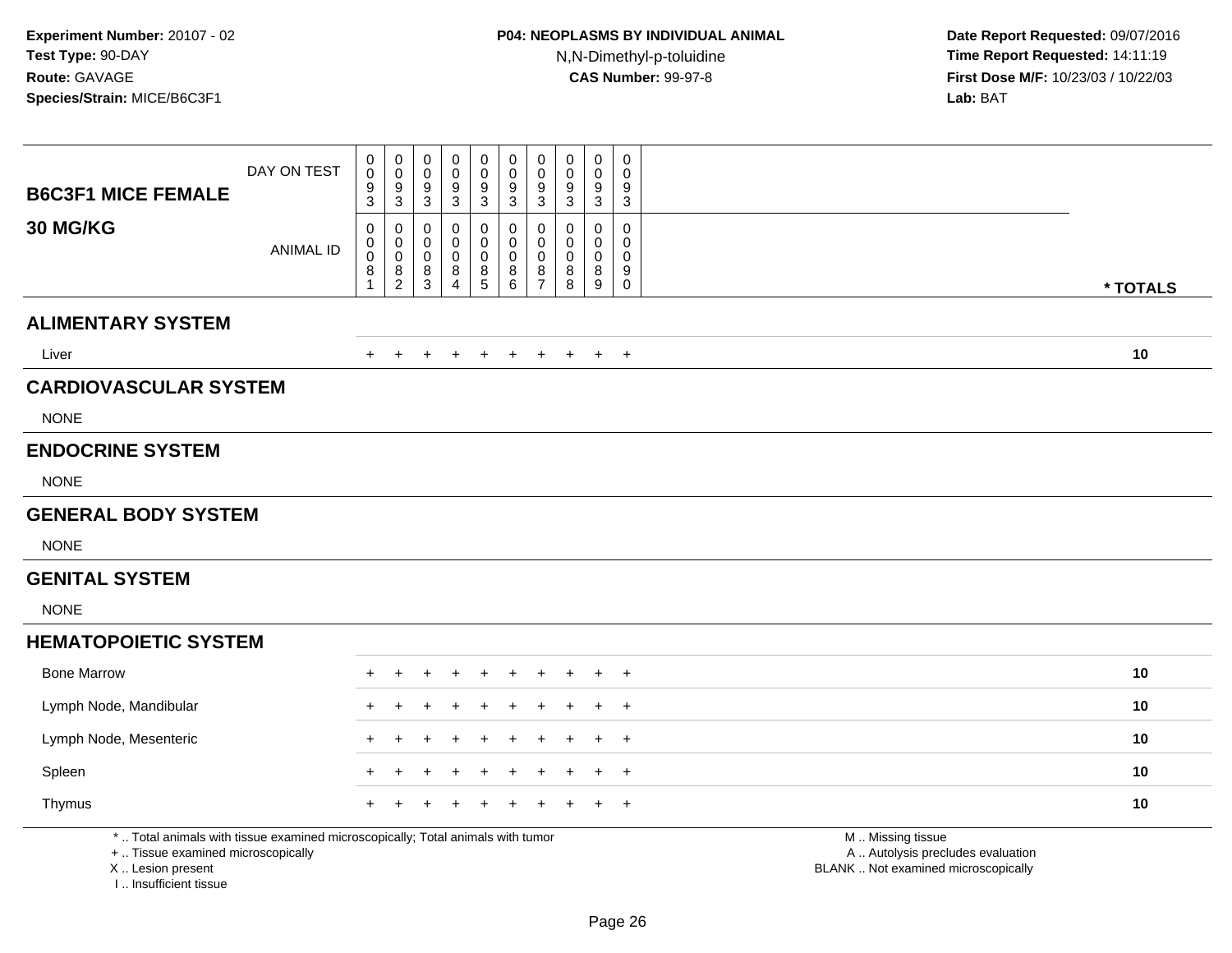| <b>B6C3F1 MICE FEMALE</b>                                                                                                                                             | DAY ON TEST      | $\pmb{0}$<br>$\pmb{0}$<br>9<br>$\mathbf{3}$                | $\pmb{0}$<br>$\mathsf{O}\xspace$<br>$\boldsymbol{9}$<br>$\mathbf{3}$ | 0<br>0<br>9<br>3                | $\pmb{0}$<br>$\pmb{0}$<br>9<br>$\sqrt{3}$ | $\pmb{0}$<br>$\pmb{0}$<br>$\boldsymbol{9}$<br>$\ensuremath{\mathsf{3}}$ | $\pmb{0}$<br>$\pmb{0}$<br>$\boldsymbol{9}$<br>$\overline{3}$ | $\pmb{0}$<br>$\mathbf 0$<br>$9\,$<br>$\mathbf{3}$                                   | $\pmb{0}$<br>$\mathbf 0$<br>9<br>3     | $\mathbf 0$<br>$\pmb{0}$<br>$\boldsymbol{9}$<br>$\mathbf{3}$ | $\mathsf 0$<br>$\Omega$<br>9<br>$\mathbf{3}$   |                                                                                               |
|-----------------------------------------------------------------------------------------------------------------------------------------------------------------------|------------------|------------------------------------------------------------|----------------------------------------------------------------------|---------------------------------|-------------------------------------------|-------------------------------------------------------------------------|--------------------------------------------------------------|-------------------------------------------------------------------------------------|----------------------------------------|--------------------------------------------------------------|------------------------------------------------|-----------------------------------------------------------------------------------------------|
| 30 MG/KG                                                                                                                                                              | <b>ANIMAL ID</b> | $\mathbf 0$<br>$\pmb{0}$<br>$\pmb{0}$<br>8<br>$\mathbf{1}$ | 0<br>$\mathbf 0$<br>$\mathbf 0$<br>$\frac{8}{2}$                     | 0<br>$\mathbf 0$<br>0<br>8<br>3 | 0<br>0<br>0<br>$\frac{8}{4}$              | $\pmb{0}$<br>$\mathbf 0$<br>$\mathbf 0$<br>$^8_5$                       | $\pmb{0}$<br>$\mathbf 0$<br>$\pmb{0}$<br>$^8_6$              | $\mathbf{0}$<br>$\mathbf 0$<br>$\mathbf 0$<br>$\begin{array}{c} 8 \\ 7 \end{array}$ | $\Omega$<br>0<br>$\mathbf 0$<br>8<br>8 | $\mathbf 0$<br>0<br>$\pmb{0}$<br>$^8_9$                      | $\Omega$<br>0<br>0<br>9<br>$\mathsf{O}\xspace$ | * TOTALS                                                                                      |
| <b>INTEGUMENTARY SYSTEM</b>                                                                                                                                           |                  |                                                            |                                                                      |                                 |                                           |                                                                         |                                                              |                                                                                     |                                        |                                                              |                                                |                                                                                               |
| <b>NONE</b>                                                                                                                                                           |                  |                                                            |                                                                      |                                 |                                           |                                                                         |                                                              |                                                                                     |                                        |                                                              |                                                |                                                                                               |
| <b>MUSCULOSKELETAL SYSTEM</b>                                                                                                                                         |                  |                                                            |                                                                      |                                 |                                           |                                                                         |                                                              |                                                                                     |                                        |                                                              |                                                |                                                                                               |
| <b>NONE</b>                                                                                                                                                           |                  |                                                            |                                                                      |                                 |                                           |                                                                         |                                                              |                                                                                     |                                        |                                                              |                                                |                                                                                               |
| <b>NERVOUS SYSTEM</b>                                                                                                                                                 |                  |                                                            |                                                                      |                                 |                                           |                                                                         |                                                              |                                                                                     |                                        |                                                              |                                                |                                                                                               |
| <b>NONE</b>                                                                                                                                                           |                  |                                                            |                                                                      |                                 |                                           |                                                                         |                                                              |                                                                                     |                                        |                                                              |                                                |                                                                                               |
| <b>RESPIRATORY SYSTEM</b>                                                                                                                                             |                  |                                                            |                                                                      |                                 |                                           |                                                                         |                                                              |                                                                                     |                                        |                                                              |                                                |                                                                                               |
| Lung                                                                                                                                                                  |                  |                                                            |                                                                      |                                 |                                           |                                                                         |                                                              |                                                                                     |                                        |                                                              | $\cdot$                                        | 10                                                                                            |
| Nose                                                                                                                                                                  |                  |                                                            |                                                                      |                                 |                                           |                                                                         |                                                              |                                                                                     |                                        |                                                              | $\ddot{}$                                      | 10                                                                                            |
| Trachea                                                                                                                                                               |                  |                                                            |                                                                      |                                 |                                           |                                                                         |                                                              |                                                                                     |                                        |                                                              | $\overline{+}$                                 | 10                                                                                            |
| <b>SPECIAL SENSES SYSTEM</b>                                                                                                                                          |                  |                                                            |                                                                      |                                 |                                           |                                                                         |                                                              |                                                                                     |                                        |                                                              |                                                |                                                                                               |
| <b>NONE</b>                                                                                                                                                           |                  |                                                            |                                                                      |                                 |                                           |                                                                         |                                                              |                                                                                     |                                        |                                                              |                                                |                                                                                               |
| <b>URINARY SYSTEM</b>                                                                                                                                                 |                  |                                                            |                                                                      |                                 |                                           |                                                                         |                                                              |                                                                                     |                                        |                                                              |                                                |                                                                                               |
| Kidney                                                                                                                                                                |                  | $+$                                                        | $\pm$                                                                | $+$                             | $\ddot{}$                                 | $+$                                                                     | $+$                                                          | $+$                                                                                 | $+$                                    | $+$                                                          | $+$                                            | 10                                                                                            |
| <b>SYSTEMIC LESIONS</b>                                                                                                                                               |                  |                                                            |                                                                      |                                 |                                           |                                                                         |                                                              |                                                                                     |                                        |                                                              |                                                |                                                                                               |
| Multiple Organ                                                                                                                                                        |                  |                                                            |                                                                      |                                 |                                           |                                                                         |                                                              |                                                                                     |                                        |                                                              | $\overline{+}$                                 | 10                                                                                            |
| *  Total animals with tissue examined microscopically; Total animals with tumor<br>+  Tissue examined microscopically<br>X  Lesion present<br>I., Insufficient tissue |                  |                                                            |                                                                      |                                 |                                           |                                                                         |                                                              |                                                                                     |                                        |                                                              |                                                | M  Missing tissue<br>A  Autolysis precludes evaluation<br>BLANK  Not examined microscopically |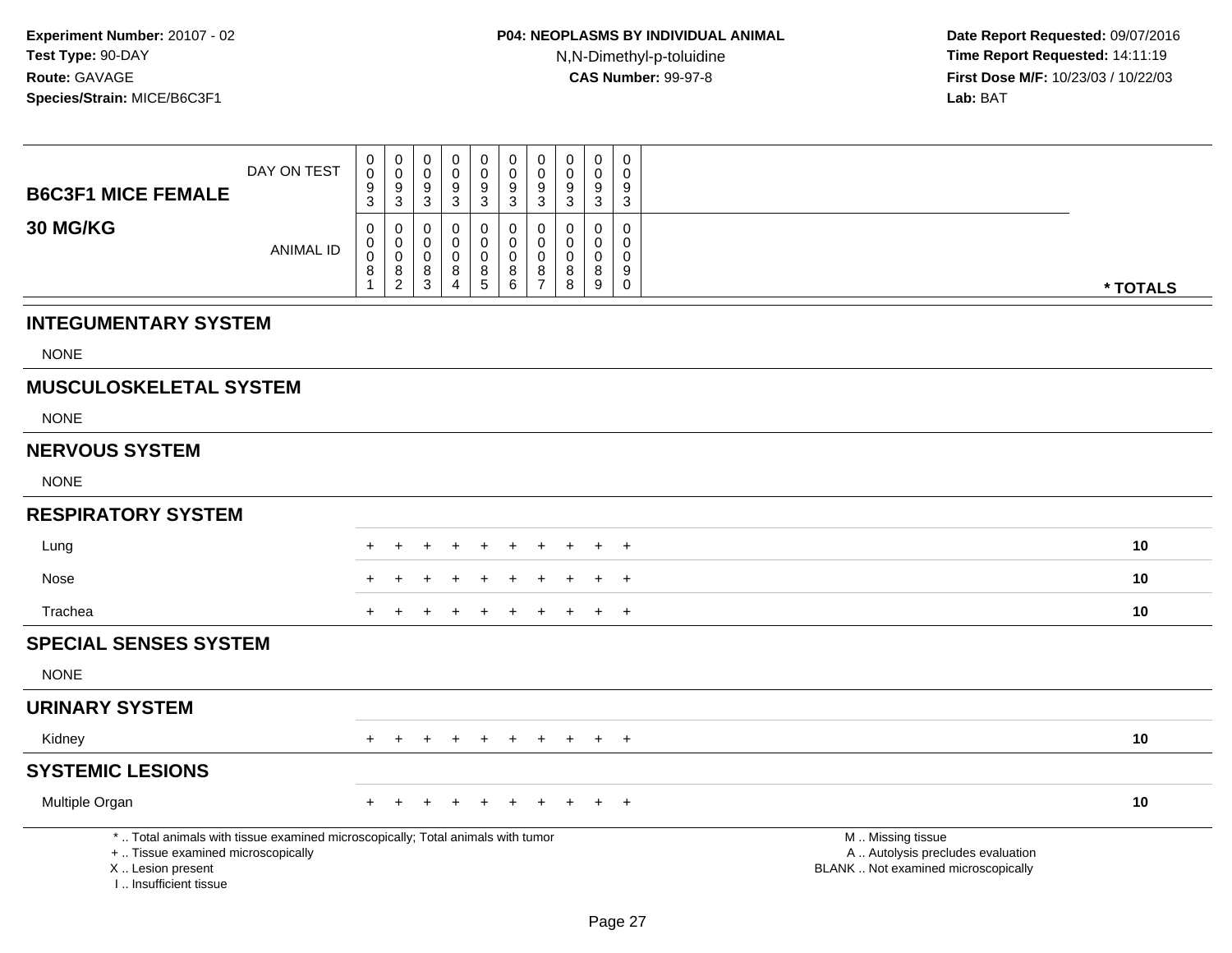| <b>B6C3F1 MICE FEMALE</b>                                                                                                                  | DAY ON TEST      | 0<br>$\tilde{0}$<br>9<br>3 | $_{\rm 0}^{\rm 0}$<br>$\frac{9}{3}$                 | $\mathbf 0$<br>$\mathbf 0$<br>$\frac{9}{3}$           | $\mathbf 0$<br>$\Omega$<br>9<br>$\sqrt{3}$             | $\mathsf 0$<br>$\mathbf 0$<br>$\frac{9}{3}$                              | $_{\rm 0}^{\rm 0}$<br>9<br>$\sqrt{3}$                                    | $_{\rm 0}^{\rm 0}$<br>$\frac{9}{3}$                    | $\mathbf 0$<br>$\Omega$<br>9<br>3             | $\mathsf{O}\xspace$<br>0<br>9<br>$\sqrt{3}$ | $\mathsf 0$<br>$\mathbf 0$<br>9<br>$\sqrt{3}$                  |                                                                                               |
|--------------------------------------------------------------------------------------------------------------------------------------------|------------------|----------------------------|-----------------------------------------------------|-------------------------------------------------------|--------------------------------------------------------|--------------------------------------------------------------------------|--------------------------------------------------------------------------|--------------------------------------------------------|-----------------------------------------------|---------------------------------------------|----------------------------------------------------------------|-----------------------------------------------------------------------------------------------|
| 60 MG/KG                                                                                                                                   | <b>ANIMAL ID</b> | 0<br>0<br>0<br>9           | 0<br>$\boldsymbol{0}$<br>$\pmb{0}$<br>$\frac{9}{2}$ | 0<br>$\mathbf 0$<br>$\boldsymbol{0}$<br>$\frac{9}{3}$ | 0<br>$\mathbf 0$<br>$\mathbf 0$<br>9<br>$\overline{4}$ | 0<br>$\mathbf 0$<br>$\mathbf 0$<br>$\begin{array}{c} 9 \\ 5 \end{array}$ | 0<br>$\mathbf 0$<br>$\mathbf 0$<br>$\begin{array}{c} 9 \\ 6 \end{array}$ | 0<br>$\mathsf{O}\xspace$<br>$\pmb{0}$<br>$\frac{9}{7}$ | 0<br>$\Omega$<br>$\mathbf 0$<br>$\frac{9}{8}$ | $\mathbf 0$<br>0<br>0<br>$^9_9$             | $\mathbf 0$<br>$\mathbf 0$<br>$\mathbf{1}$<br>$\mathbf 0$<br>0 | * TOTALS                                                                                      |
| <b>ALIMENTARY SYSTEM</b>                                                                                                                   |                  |                            |                                                     |                                                       |                                                        |                                                                          |                                                                          |                                                        |                                               |                                             |                                                                |                                                                                               |
| Liver                                                                                                                                      |                  | $+$                        | $+$                                                 | $\pm$                                                 | $\ddot{}$                                              | $+$                                                                      | $+$                                                                      | $+$                                                    | $+$                                           |                                             | $+$ $+$                                                        | 10                                                                                            |
| <b>CARDIOVASCULAR SYSTEM</b>                                                                                                               |                  |                            |                                                     |                                                       |                                                        |                                                                          |                                                                          |                                                        |                                               |                                             |                                                                |                                                                                               |
| <b>NONE</b>                                                                                                                                |                  |                            |                                                     |                                                       |                                                        |                                                                          |                                                                          |                                                        |                                               |                                             |                                                                |                                                                                               |
| <b>ENDOCRINE SYSTEM</b>                                                                                                                    |                  |                            |                                                     |                                                       |                                                        |                                                                          |                                                                          |                                                        |                                               |                                             |                                                                |                                                                                               |
| <b>NONE</b>                                                                                                                                |                  |                            |                                                     |                                                       |                                                        |                                                                          |                                                                          |                                                        |                                               |                                             |                                                                |                                                                                               |
| <b>GENERAL BODY SYSTEM</b>                                                                                                                 |                  |                            |                                                     |                                                       |                                                        |                                                                          |                                                                          |                                                        |                                               |                                             |                                                                |                                                                                               |
| <b>NONE</b>                                                                                                                                |                  |                            |                                                     |                                                       |                                                        |                                                                          |                                                                          |                                                        |                                               |                                             |                                                                |                                                                                               |
| <b>GENITAL SYSTEM</b>                                                                                                                      |                  |                            |                                                     |                                                       |                                                        |                                                                          |                                                                          |                                                        |                                               |                                             |                                                                |                                                                                               |
| <b>NONE</b>                                                                                                                                |                  |                            |                                                     |                                                       |                                                        |                                                                          |                                                                          |                                                        |                                               |                                             |                                                                |                                                                                               |
| <b>HEMATOPOIETIC SYSTEM</b>                                                                                                                |                  |                            |                                                     |                                                       |                                                        |                                                                          |                                                                          |                                                        |                                               |                                             |                                                                |                                                                                               |
| <b>Bone Marrow</b>                                                                                                                         |                  |                            |                                                     |                                                       |                                                        |                                                                          |                                                                          |                                                        |                                               |                                             | $\overline{1}$                                                 | 10                                                                                            |
| Lymph Node, Mandibular                                                                                                                     |                  |                            |                                                     |                                                       |                                                        |                                                                          |                                                                          |                                                        |                                               |                                             | $\pm$                                                          | 10                                                                                            |
| Lymph Node, Mesenteric                                                                                                                     |                  |                            |                                                     |                                                       |                                                        |                                                                          |                                                                          |                                                        |                                               |                                             | $+$                                                            | 10                                                                                            |
| Spleen                                                                                                                                     |                  |                            |                                                     |                                                       |                                                        |                                                                          |                                                                          |                                                        |                                               |                                             | $\pm$                                                          | 10                                                                                            |
| Thymus                                                                                                                                     |                  |                            |                                                     |                                                       |                                                        |                                                                          |                                                                          |                                                        |                                               |                                             | $\overline{1}$                                                 | 10                                                                                            |
| *  Total animals with tissue examined microscopically; Total animals with tumor<br>+  Tissue examined microscopically<br>X  Lesion present |                  |                            |                                                     |                                                       |                                                        |                                                                          |                                                                          |                                                        |                                               |                                             |                                                                | M  Missing tissue<br>A  Autolysis precludes evaluation<br>BLANK  Not examined microscopically |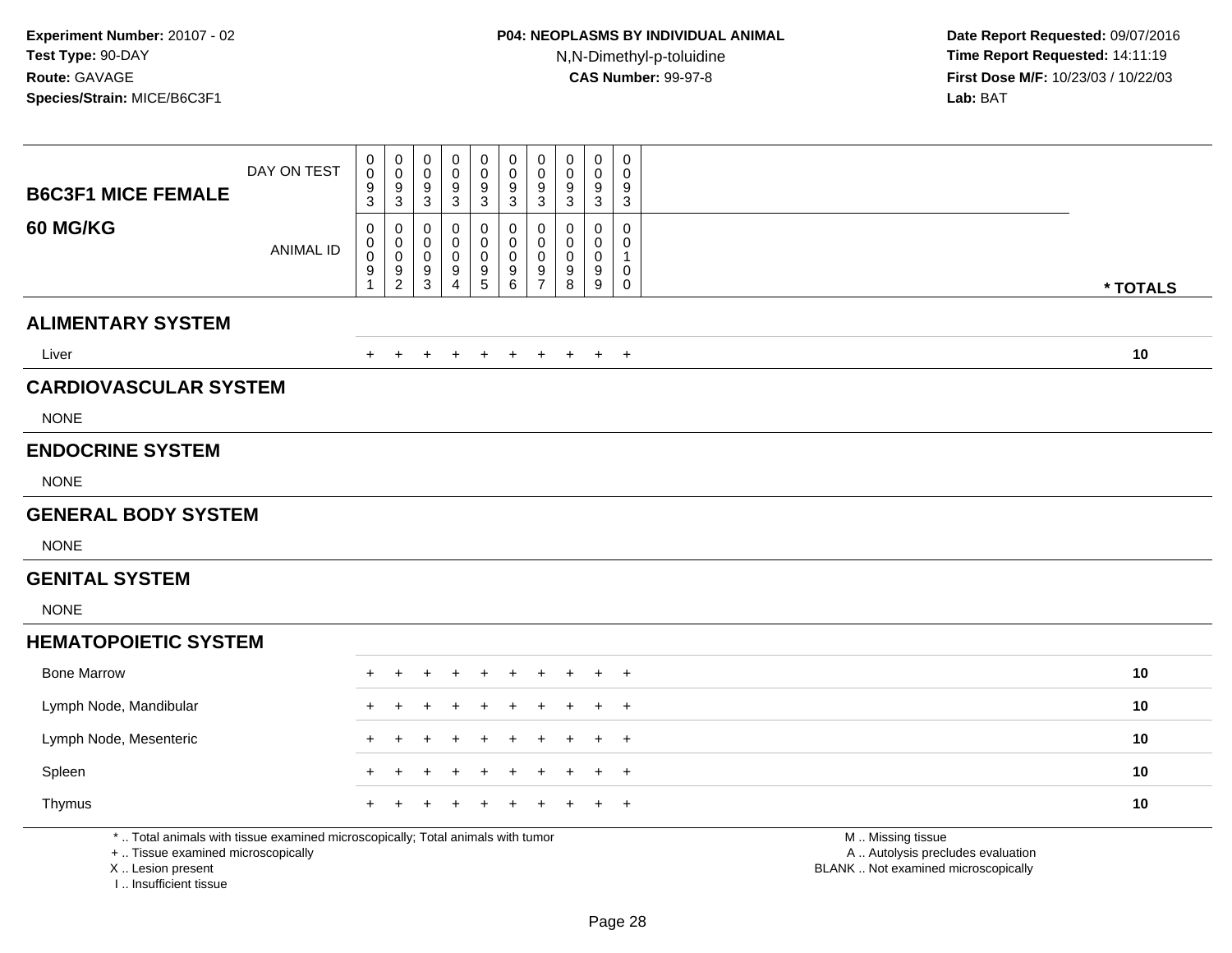| <b>B6C3F1 MICE FEMALE</b>                                                                                                                                           | DAY ON TEST      | 0<br>$\mathbf 0$<br>9<br>$\overline{3}$        | 0<br>$\mathbf 0$<br>9<br>$\overline{3}$          | 0<br>$\pmb{0}$<br>9<br>$\overline{3}$ | 0<br>$\mathbf 0$<br>9<br>$\overline{3}$ | $\pmb{0}$<br>$\pmb{0}$<br>$\frac{9}{3}$                              | $\mathbf 0$<br>$\pmb{0}$<br>9<br>$\overline{3}$   | $\mathbf 0$<br>$\mathbf 0$<br>9<br>$\overline{3}$          | 0<br>$\mathbf 0$<br>9<br>$\mathbf{3}$     | $\mathbf 0$<br>$\pmb{0}$<br>$\boldsymbol{9}$<br>$\mathbf{3}$ | 0<br>0<br>9<br>$\mathbf{3}$                      |                                                                                               |
|---------------------------------------------------------------------------------------------------------------------------------------------------------------------|------------------|------------------------------------------------|--------------------------------------------------|---------------------------------------|-----------------------------------------|----------------------------------------------------------------------|---------------------------------------------------|------------------------------------------------------------|-------------------------------------------|--------------------------------------------------------------|--------------------------------------------------|-----------------------------------------------------------------------------------------------|
| 60 MG/KG                                                                                                                                                            | <b>ANIMAL ID</b> | 0<br>$\,0\,$<br>$\pmb{0}$<br>9<br>$\mathbf{1}$ | 0<br>$\mathbf 0$<br>$\mathbf 0$<br>$\frac{9}{2}$ | 0<br>$\mathbf 0$<br>0<br>9<br>3       | 0<br>$\mathbf 0$<br>0<br>$\frac{9}{4}$  | 0<br>$\pmb{0}$<br>$\pmb{0}$<br>$\begin{array}{c} 9 \\ 5 \end{array}$ | 0<br>$\mathbf 0$<br>$\mathsf{O}\xspace$<br>$^9$ 6 | $\mathbf 0$<br>$\mathbf 0$<br>$\mathbf 0$<br>$\frac{9}{7}$ | 0<br>$\mathbf 0$<br>$\mathbf 0$<br>9<br>8 | 0<br>$\mathbf 0$<br>$\mathbf 0$<br>$^9_9$                    | 0<br>$\Omega$<br>1<br>$\mathbf 0$<br>$\mathbf 0$ | * TOTALS                                                                                      |
| <b>INTEGUMENTARY SYSTEM</b>                                                                                                                                         |                  |                                                |                                                  |                                       |                                         |                                                                      |                                                   |                                                            |                                           |                                                              |                                                  |                                                                                               |
| <b>NONE</b>                                                                                                                                                         |                  |                                                |                                                  |                                       |                                         |                                                                      |                                                   |                                                            |                                           |                                                              |                                                  |                                                                                               |
| <b>MUSCULOSKELETAL SYSTEM</b>                                                                                                                                       |                  |                                                |                                                  |                                       |                                         |                                                                      |                                                   |                                                            |                                           |                                                              |                                                  |                                                                                               |
| <b>NONE</b>                                                                                                                                                         |                  |                                                |                                                  |                                       |                                         |                                                                      |                                                   |                                                            |                                           |                                                              |                                                  |                                                                                               |
| <b>NERVOUS SYSTEM</b>                                                                                                                                               |                  |                                                |                                                  |                                       |                                         |                                                                      |                                                   |                                                            |                                           |                                                              |                                                  |                                                                                               |
| <b>NONE</b>                                                                                                                                                         |                  |                                                |                                                  |                                       |                                         |                                                                      |                                                   |                                                            |                                           |                                                              |                                                  |                                                                                               |
| <b>RESPIRATORY SYSTEM</b>                                                                                                                                           |                  |                                                |                                                  |                                       |                                         |                                                                      |                                                   |                                                            |                                           |                                                              |                                                  |                                                                                               |
| Lung                                                                                                                                                                |                  |                                                |                                                  |                                       |                                         |                                                                      |                                                   |                                                            |                                           |                                                              | $\overline{1}$                                   | 10                                                                                            |
| Nose                                                                                                                                                                |                  |                                                |                                                  |                                       |                                         |                                                                      |                                                   |                                                            |                                           |                                                              | $\overline{+}$                                   | 10                                                                                            |
| Trachea                                                                                                                                                             |                  | $\pm$                                          |                                                  |                                       |                                         |                                                                      |                                                   | ÷                                                          | ÷                                         |                                                              | $+$                                              | 10                                                                                            |
| <b>SPECIAL SENSES SYSTEM</b>                                                                                                                                        |                  |                                                |                                                  |                                       |                                         |                                                                      |                                                   |                                                            |                                           |                                                              |                                                  |                                                                                               |
| <b>NONE</b>                                                                                                                                                         |                  |                                                |                                                  |                                       |                                         |                                                                      |                                                   |                                                            |                                           |                                                              |                                                  |                                                                                               |
| <b>URINARY SYSTEM</b>                                                                                                                                               |                  |                                                |                                                  |                                       |                                         |                                                                      |                                                   |                                                            |                                           |                                                              |                                                  |                                                                                               |
| Kidney                                                                                                                                                              |                  | $+$                                            | $+$                                              | $+$                                   | $+$                                     | $\div$                                                               | $+$                                               | $+$                                                        | $+$                                       |                                                              | $+$ $+$                                          | 10                                                                                            |
| <b>SYSTEMIC LESIONS</b>                                                                                                                                             |                  |                                                |                                                  |                                       |                                         |                                                                      |                                                   |                                                            |                                           |                                                              |                                                  |                                                                                               |
| Multiple Organ                                                                                                                                                      |                  |                                                |                                                  |                                       |                                         |                                                                      |                                                   |                                                            |                                           |                                                              | $^{+}$                                           | 10                                                                                            |
| *  Total animals with tissue examined microscopically; Total animals with tumor<br>+  Tissue examined microscopically<br>X  Lesion present<br>I Insufficient tissue |                  |                                                |                                                  |                                       |                                         |                                                                      |                                                   |                                                            |                                           |                                                              |                                                  | M  Missing tissue<br>A  Autolysis precludes evaluation<br>BLANK  Not examined microscopically |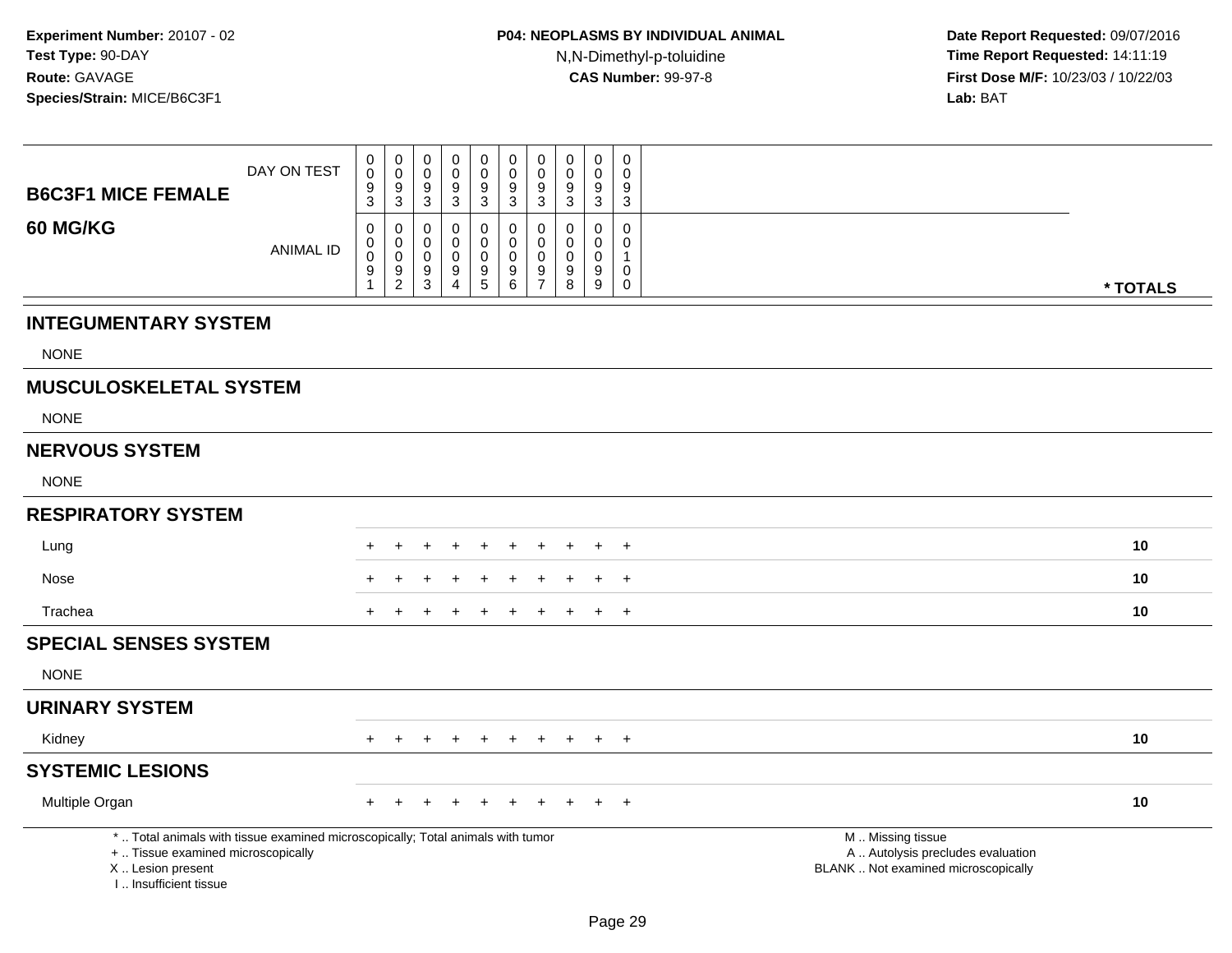# **P04: NEOPLASMS BY INDIVIDUAL ANIMAL**N,N-Dimethyl-p-toluidine

| <b>B6C3F1 MICE FEMALE</b>                                                                                                                                             | DAY ON TEST      | $\boldsymbol{0}$<br>$\frac{0}{9}$                                                        | $\pmb{0}$<br>$\mathsf 0$<br>9<br>$\overline{3}$                 | $\pmb{0}$<br>$\boldsymbol{0}$<br>$\mathbf 0$<br>$\overline{4}$ | $\pmb{0}$<br>$\mathsf{O}\xspace$<br>$\boldsymbol{9}$<br>$\overline{3}$   | $\mathbf 0$<br>$\frac{0}{9}$<br>$\overline{3}$                              | $\pmb{0}$<br>$\frac{0}{9}$<br>$\overline{3}$                                      | $\pmb{0}$<br>$\mathbf 0$<br>$\boldsymbol{9}$<br>$\overline{3}$            | $\pmb{0}$<br>$\mathsf{O}\xspace$<br>9<br>$\sqrt{3}$           | $\mathbf 0$<br>$\pmb{0}$<br>9<br>$\sqrt{3}$                      | 0<br>$\mathbf 0$<br>$\mathbf 0$<br>4                  |                                                                                               |
|-----------------------------------------------------------------------------------------------------------------------------------------------------------------------|------------------|------------------------------------------------------------------------------------------|-----------------------------------------------------------------|----------------------------------------------------------------|--------------------------------------------------------------------------|-----------------------------------------------------------------------------|-----------------------------------------------------------------------------------|---------------------------------------------------------------------------|---------------------------------------------------------------|------------------------------------------------------------------|-------------------------------------------------------|-----------------------------------------------------------------------------------------------|
| <b>125 MG/KG</b>                                                                                                                                                      | <b>ANIMAL ID</b> | $\mathbf 0$<br>$\begin{smallmatrix}0\\1\end{smallmatrix}$<br>$\mathbf 0$<br>$\mathbf{1}$ | 0<br>$\pmb{0}$<br>$\mathbf{1}$<br>$\mathbf 0$<br>$\overline{2}$ | $\mathbf 0$<br>$\mathbf 0$<br>$\mathbf{1}$<br>$\mathbf 0$<br>3 | $\mathbf 0$<br>$\pmb{0}$<br>$\mathbf 1$<br>$\mathbf 0$<br>$\overline{4}$ | $\mathsf 0$<br>$\mathbf 0$<br>$\mathbf{1}$<br>$\mathbf 0$<br>$\overline{5}$ | $\mathbf 0$<br>$\pmb{0}$<br>$\mathbf{1}$<br>$\mathsf{O}\xspace$<br>$\overline{6}$ | $\mathbf 0$<br>$\pmb{0}$<br>$\mathbf{1}$<br>$\mathbf 0$<br>$\overline{7}$ | $\mathbf 0$<br>$\Omega$<br>$\overline{1}$<br>$\mathbf 0$<br>8 | $\mathbf 0$<br>$\mathbf 0$<br>$\overline{1}$<br>$\mathbf 0$<br>9 | $\mathbf 0$<br>$\mathbf{0}$<br>1<br>$\mathbf{1}$<br>0 | * TOTALS                                                                                      |
| <b>ALIMENTARY SYSTEM</b>                                                                                                                                              |                  |                                                                                          |                                                                 |                                                                |                                                                          |                                                                             |                                                                                   |                                                                           |                                                               |                                                                  |                                                       |                                                                                               |
| Esophagus                                                                                                                                                             |                  | $+$                                                                                      |                                                                 |                                                                |                                                                          | $\ddot{}$                                                                   | $\div$                                                                            |                                                                           |                                                               |                                                                  | $\ddot{}$                                             | 10                                                                                            |
| Gallbladder                                                                                                                                                           |                  |                                                                                          |                                                                 |                                                                |                                                                          |                                                                             |                                                                                   |                                                                           |                                                               |                                                                  |                                                       | 10                                                                                            |
| Intestine Large, Cecum                                                                                                                                                |                  |                                                                                          |                                                                 |                                                                |                                                                          |                                                                             |                                                                                   |                                                                           |                                                               |                                                                  | $\overline{1}$                                        | 10                                                                                            |
| Intestine Large, Colon                                                                                                                                                |                  | $\pm$                                                                                    |                                                                 |                                                                |                                                                          |                                                                             |                                                                                   |                                                                           |                                                               |                                                                  | $+$                                                   | 10                                                                                            |
| Intestine Large, Rectum                                                                                                                                               |                  |                                                                                          |                                                                 |                                                                |                                                                          |                                                                             |                                                                                   |                                                                           |                                                               |                                                                  | $\overline{1}$                                        | 10                                                                                            |
| Intestine Small, Duodenum                                                                                                                                             |                  |                                                                                          |                                                                 |                                                                |                                                                          |                                                                             |                                                                                   |                                                                           |                                                               |                                                                  | $\ddot{}$                                             | 10                                                                                            |
| Intestine Small, Ileum                                                                                                                                                |                  |                                                                                          |                                                                 |                                                                |                                                                          |                                                                             |                                                                                   |                                                                           |                                                               |                                                                  | $+$                                                   | 10                                                                                            |
| Intestine Small, Jejunum                                                                                                                                              |                  |                                                                                          |                                                                 |                                                                |                                                                          |                                                                             |                                                                                   |                                                                           |                                                               |                                                                  | $\ddot{}$                                             | 10                                                                                            |
| Liver                                                                                                                                                                 |                  |                                                                                          |                                                                 |                                                                |                                                                          |                                                                             |                                                                                   |                                                                           |                                                               |                                                                  | $\ddot{}$                                             | 10                                                                                            |
| Pancreas                                                                                                                                                              |                  |                                                                                          |                                                                 |                                                                |                                                                          |                                                                             |                                                                                   |                                                                           |                                                               |                                                                  | $\overline{1}$                                        | 10                                                                                            |
| Salivary Glands                                                                                                                                                       |                  |                                                                                          |                                                                 |                                                                |                                                                          |                                                                             |                                                                                   |                                                                           |                                                               |                                                                  | $\div$                                                | 10                                                                                            |
| Stomach, Forestomach                                                                                                                                                  |                  |                                                                                          |                                                                 |                                                                |                                                                          |                                                                             |                                                                                   |                                                                           |                                                               |                                                                  | $\overline{+}$                                        | 10                                                                                            |
| Stomach, Glandular                                                                                                                                                    |                  | $\pm$                                                                                    |                                                                 |                                                                |                                                                          |                                                                             |                                                                                   |                                                                           |                                                               |                                                                  | $\ddot{}$                                             | 10                                                                                            |
| <b>CARDIOVASCULAR SYSTEM</b>                                                                                                                                          |                  |                                                                                          |                                                                 |                                                                |                                                                          |                                                                             |                                                                                   |                                                                           |                                                               |                                                                  |                                                       |                                                                                               |
| <b>Blood Vessel</b>                                                                                                                                                   |                  | $+$                                                                                      |                                                                 |                                                                |                                                                          | $\div$                                                                      | $\ddot{}$                                                                         |                                                                           |                                                               |                                                                  | $+$                                                   | 10                                                                                            |
| *  Total animals with tissue examined microscopically; Total animals with tumor<br>+  Tissue examined microscopically<br>X  Lesion present<br>I., Insufficient tissue |                  |                                                                                          |                                                                 |                                                                |                                                                          |                                                                             |                                                                                   |                                                                           |                                                               |                                                                  |                                                       | M  Missing tissue<br>A  Autolysis precludes evaluation<br>BLANK  Not examined microscopically |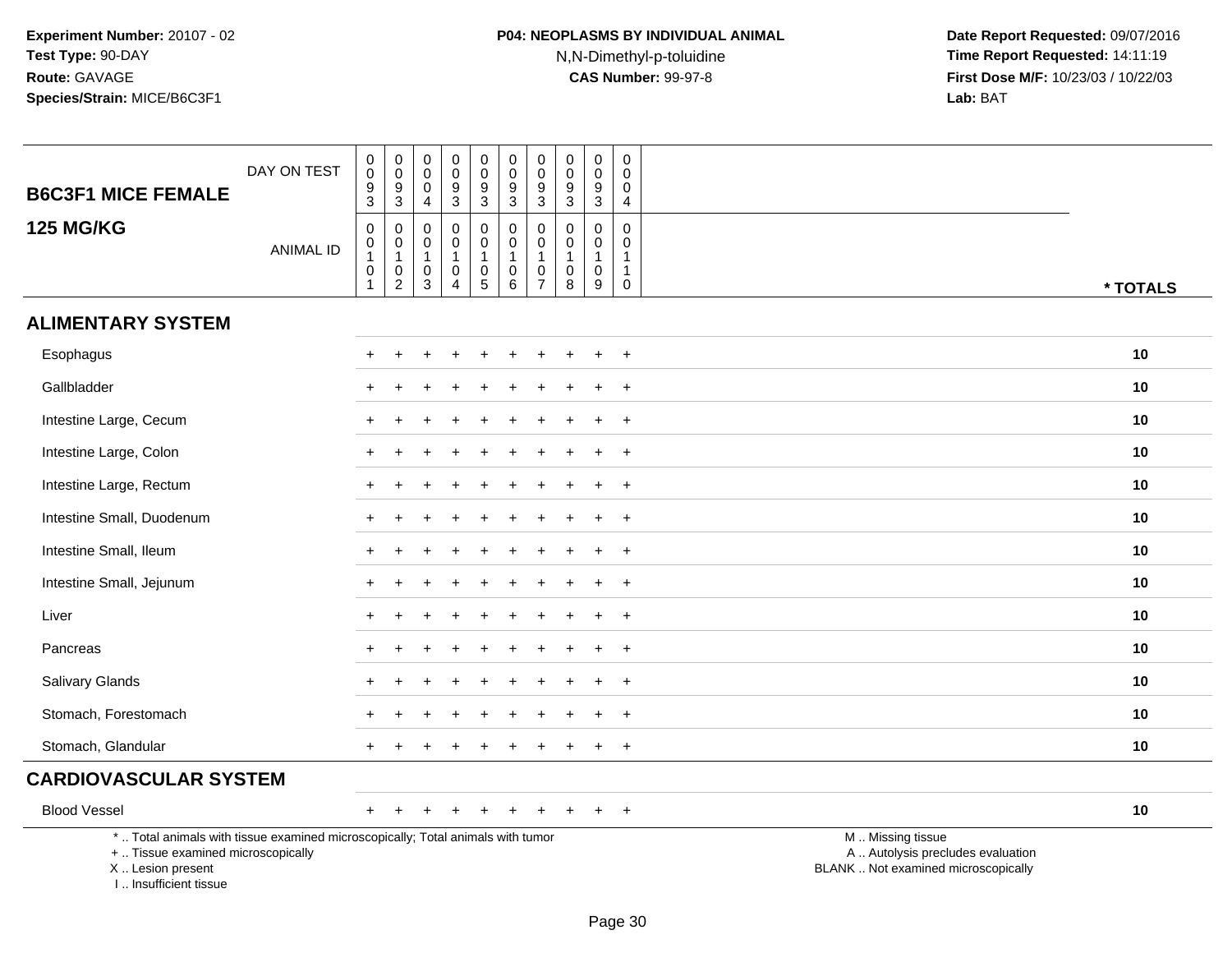| <b>B6C3F1 MICE FEMALE</b>                                                                                                                                           | DAY ON TEST      | $\begin{smallmatrix}0\0\0\end{smallmatrix}$<br>$\overline{9}$<br>$\mathbf{3}$       | $\begin{smallmatrix} 0\\0 \end{smallmatrix}$<br>$\frac{9}{3}$     | 0<br>0<br>$\mathbf 0$<br>$\overline{4}$                           | $_{\rm 0}^{\rm 0}$<br>$\overline{9}$<br>$\mathsf 3$                       | $\begin{smallmatrix}0\0\0\end{smallmatrix}$<br>$\boldsymbol{9}$<br>3 | $\pmb{0}$<br>$\mathbf 0$<br>$9\,$<br>3                         | $\pmb{0}$<br>0<br>$\boldsymbol{9}$<br>3       | $\pmb{0}$<br>$\mathbf 0$<br>$\boldsymbol{9}$<br>$\mathbf{3}$ | $\pmb{0}$<br>$\pmb{0}$<br>$\overline{9}$<br>$\mathbf{3}$         | $\mathbf 0$<br>$\mathbf 0$<br>$\mathbf 0$<br>$\overline{4}$               |                                                                                               |                         |
|---------------------------------------------------------------------------------------------------------------------------------------------------------------------|------------------|-------------------------------------------------------------------------------------|-------------------------------------------------------------------|-------------------------------------------------------------------|---------------------------------------------------------------------------|----------------------------------------------------------------------|----------------------------------------------------------------|-----------------------------------------------|--------------------------------------------------------------|------------------------------------------------------------------|---------------------------------------------------------------------------|-----------------------------------------------------------------------------------------------|-------------------------|
| <b>125 MG/KG</b>                                                                                                                                                    | <b>ANIMAL ID</b> | $\pmb{0}$<br>$\begin{smallmatrix}0\1\end{smallmatrix}$<br>$\pmb{0}$<br>$\mathbf{1}$ | $\mathbf 0$<br>$\mathbf 0$<br>$\mathbf{1}$<br>0<br>$\overline{2}$ | $\mathbf 0$<br>$\mathbf 0$<br>$\overline{1}$<br>0<br>$\mathbf{3}$ | $\mathbf 0$<br>$\mathbf 0$<br>$\mathbf{1}$<br>$\pmb{0}$<br>$\overline{4}$ | 0<br>$\mathbf 0$<br>$\mathbf{1}$<br>$\pmb{0}$<br>$\overline{5}$      | $\mathbf 0$<br>$\mathbf 0$<br>$\mathbf{1}$<br>$\mathbf 0$<br>6 | 0<br>0<br>$\mathbf{1}$<br>0<br>$\overline{7}$ | $\Omega$<br>0<br>$\mathbf{1}$<br>0<br>$\,8\,$                | $\mathbf 0$<br>$\mathbf 0$<br>$\mathbf{1}$<br>$\pmb{0}$<br>$9\,$ | $\mathbf 0$<br>$\mathbf 0$<br>$\mathbf{1}$<br>$\mathbf{1}$<br>$\mathbf 0$ |                                                                                               | * TOTALS                |
| Heart                                                                                                                                                               |                  | $+$                                                                                 | $\ddot{}$                                                         | +                                                                 |                                                                           | $\ddot{}$                                                            | $\div$                                                         | $\ddot{}$                                     | $\ddot{}$                                                    | $\ddot{}$                                                        | $+$                                                                       |                                                                                               | 10                      |
| <b>ENDOCRINE SYSTEM</b>                                                                                                                                             |                  |                                                                                     |                                                                   |                                                                   |                                                                           |                                                                      |                                                                |                                               |                                                              |                                                                  |                                                                           |                                                                                               |                         |
| <b>Adrenal Cortex</b>                                                                                                                                               |                  |                                                                                     |                                                                   |                                                                   |                                                                           |                                                                      |                                                                |                                               |                                                              |                                                                  | $\overline{+}$                                                            |                                                                                               | 10                      |
| Adrenal Medulla                                                                                                                                                     |                  |                                                                                     |                                                                   |                                                                   |                                                                           |                                                                      |                                                                |                                               |                                                              |                                                                  | $\overline{+}$                                                            |                                                                                               | 10                      |
| Islets, Pancreatic                                                                                                                                                  |                  |                                                                                     | ÷.                                                                |                                                                   |                                                                           |                                                                      |                                                                |                                               |                                                              | $\ddot{}$                                                        | $+$                                                                       |                                                                                               | 10                      |
| Parathyroid Gland                                                                                                                                                   |                  | $+$                                                                                 | м                                                                 | ÷                                                                 |                                                                           | $\div$                                                               | $\ddot{}$                                                      | м                                             | $+$                                                          | $\ddot{}$                                                        | M                                                                         |                                                                                               | $\overline{\mathbf{z}}$ |
| <b>Pituitary Gland</b>                                                                                                                                              |                  |                                                                                     |                                                                   |                                                                   |                                                                           |                                                                      |                                                                |                                               |                                                              | $\div$                                                           | $\ddot{}$                                                                 |                                                                                               | 10                      |
| <b>Thyroid Gland</b>                                                                                                                                                |                  |                                                                                     |                                                                   |                                                                   |                                                                           |                                                                      |                                                                |                                               |                                                              |                                                                  | $\ddot{}$                                                                 |                                                                                               | 10                      |
| <b>GENERAL BODY SYSTEM</b>                                                                                                                                          |                  |                                                                                     |                                                                   |                                                                   |                                                                           |                                                                      |                                                                |                                               |                                                              |                                                                  |                                                                           |                                                                                               |                         |
| <b>NONE</b>                                                                                                                                                         |                  |                                                                                     |                                                                   |                                                                   |                                                                           |                                                                      |                                                                |                                               |                                                              |                                                                  |                                                                           |                                                                                               |                         |
| <b>GENITAL SYSTEM</b>                                                                                                                                               |                  |                                                                                     |                                                                   |                                                                   |                                                                           |                                                                      |                                                                |                                               |                                                              |                                                                  |                                                                           |                                                                                               |                         |
| <b>Clitoral Gland</b>                                                                                                                                               |                  |                                                                                     |                                                                   |                                                                   |                                                                           |                                                                      |                                                                |                                               |                                                              | $\div$                                                           | $+$                                                                       |                                                                                               | 10                      |
| Ovary                                                                                                                                                               |                  |                                                                                     |                                                                   |                                                                   |                                                                           |                                                                      |                                                                |                                               |                                                              |                                                                  |                                                                           |                                                                                               | 10                      |
| <b>Uterus</b>                                                                                                                                                       |                  |                                                                                     | $\ddot{}$                                                         |                                                                   |                                                                           |                                                                      |                                                                |                                               |                                                              | $\ddot{}$                                                        | $+$                                                                       |                                                                                               | 10                      |
| <b>HEMATOPOIETIC SYSTEM</b>                                                                                                                                         |                  |                                                                                     |                                                                   |                                                                   |                                                                           |                                                                      |                                                                |                                               |                                                              |                                                                  |                                                                           |                                                                                               |                         |
| <b>Bone Marrow</b>                                                                                                                                                  |                  |                                                                                     |                                                                   |                                                                   |                                                                           |                                                                      |                                                                |                                               |                                                              |                                                                  | $+$                                                                       |                                                                                               | 10                      |
| *  Total animals with tissue examined microscopically; Total animals with tumor<br>+  Tissue examined microscopically<br>X  Lesion present<br>I Insufficient tissue |                  |                                                                                     |                                                                   |                                                                   |                                                                           |                                                                      |                                                                |                                               |                                                              |                                                                  |                                                                           | M  Missing tissue<br>A  Autolysis precludes evaluation<br>BLANK  Not examined microscopically |                         |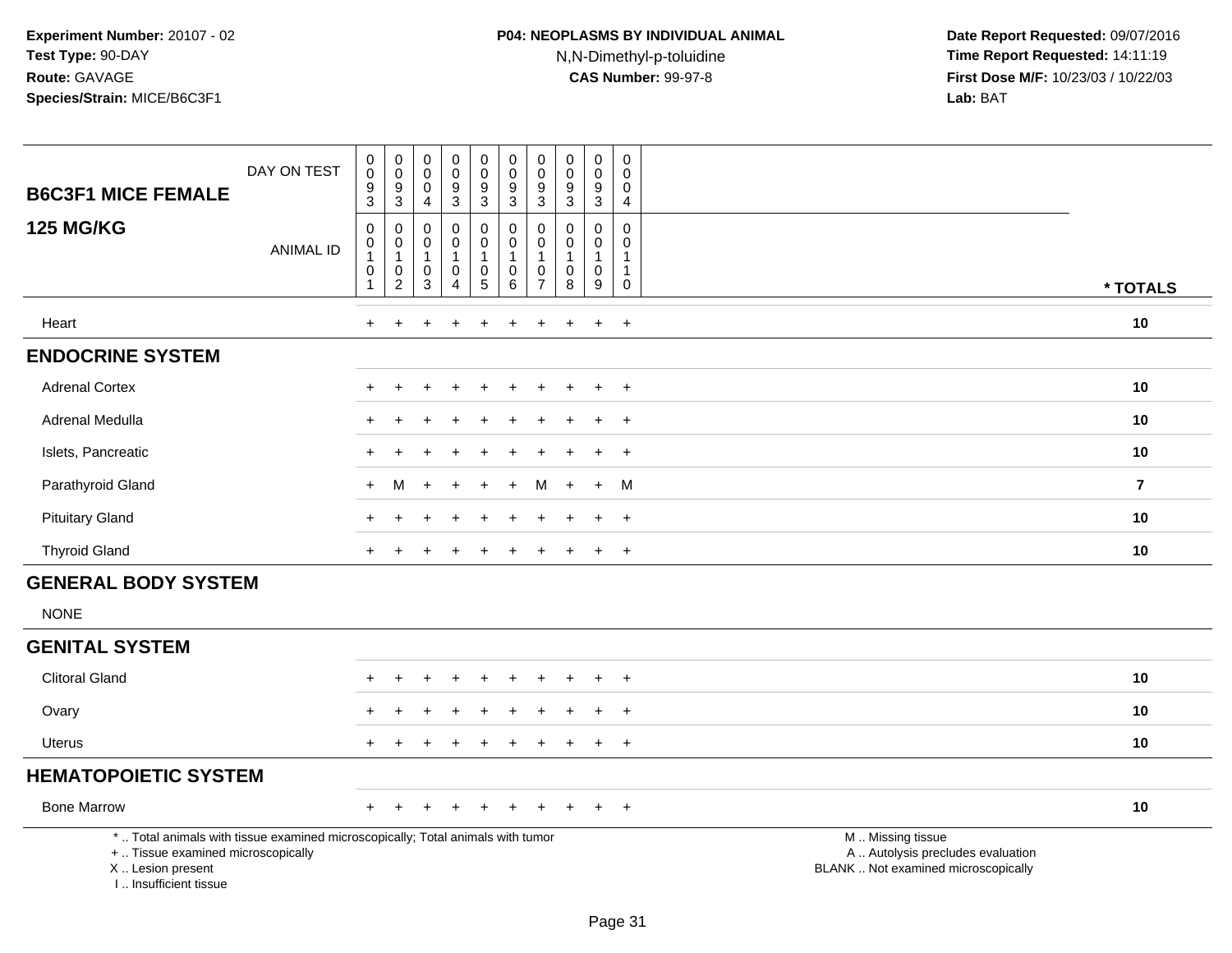**Date Report Requested:** 09/07/2016 **Time Report Requested:** 14:11:19 **First Dose M/F:** 10/23/03 / 10/22/03<br>**Lab:** BAT **Lab:** BAT

| <b>B6C3F1 MICE FEMALE</b>     | DAY ON TEST      | $\begin{smallmatrix}0\\0\end{smallmatrix}$<br>$^9_3$ | $\begin{smallmatrix} 0\\0 \end{smallmatrix}$<br>$\frac{9}{3}$                                             | $\pmb{0}$<br>$\overline{0}$<br>$\,0\,$<br>$\overline{4}$                | $\mathbf 0$<br>$\overline{0}$<br>$\boldsymbol{9}$<br>$\ensuremath{\mathsf{3}}$ | $\mathsf 0$<br>$\frac{0}{9}$<br>$\sqrt{3}$                                | $_{\rm 0}^{\rm 0}$<br>$\frac{9}{3}$                        | $\begin{smallmatrix} 0\\0 \end{smallmatrix}$<br>$\frac{9}{3}$   | $\mathbf 0$<br>$\pmb{0}$<br>9<br>$\sqrt{3}$          | $\mathbf 0$<br>$\pmb{0}$<br>9<br>$\mathbf{3}$ | 0<br>$\mathbf 0$<br>$\pmb{0}$<br>$\overline{4}$                                   |          |
|-------------------------------|------------------|------------------------------------------------------|-----------------------------------------------------------------------------------------------------------|-------------------------------------------------------------------------|--------------------------------------------------------------------------------|---------------------------------------------------------------------------|------------------------------------------------------------|-----------------------------------------------------------------|------------------------------------------------------|-----------------------------------------------|-----------------------------------------------------------------------------------|----------|
| <b>125 MG/KG</b>              | <b>ANIMAL ID</b> | 0<br>$\pmb{0}$<br>$\overline{1}$<br>$\pmb{0}$<br>1   | $\mathbf 0$<br>$\begin{smallmatrix}0\\1\end{smallmatrix}$<br>$\begin{smallmatrix} 0\\2 \end{smallmatrix}$ | $\pmb{0}$<br>$\pmb{0}$<br>$\overline{1}$<br>$\pmb{0}$<br>$\overline{3}$ | 0<br>$\mathsf 0$<br>$\mathbf{1}$<br>$\pmb{0}$<br>4                             | 0<br>$\mathbf 0$<br>$\mathbf{1}$<br>$\begin{array}{c} 0 \\ 5 \end{array}$ | $\mathbf 0$<br>$\pmb{0}$<br>$\mathbf{1}$<br>$\pmb{0}$<br>6 | 0<br>$\pmb{0}$<br>$\overline{1}$<br>$\pmb{0}$<br>$\overline{7}$ | 0<br>$\mathbf 0$<br>$\overline{1}$<br>$\pmb{0}$<br>8 | 0<br>0<br>1<br>$\pmb{0}$<br>9                 | $\mathbf 0$<br>$\mathbf 0$<br>$\mathbf{1}$<br>$\mathbf{1}$<br>$\mathsf{O}\xspace$ | * TOTALS |
| Lymph Node, Mandibular        |                  | $+$                                                  | $\pm$                                                                                                     | $\div$                                                                  | $\ddot{}$                                                                      | $\ddot{}$                                                                 | $\ddot{}$                                                  | $+$                                                             | $\ddot{}$                                            | $\ddot{}$                                     | $+$                                                                               | 10       |
| Lymph Node, Mesenteric        |                  | $+$                                                  |                                                                                                           |                                                                         | $\ddot{}$                                                                      | $\ddot{}$                                                                 | $\ddot{}$                                                  | +                                                               | $\div$                                               | $\ddot{}$                                     | $+$                                                                               | 10       |
| Spleen                        |                  | $+$                                                  | $+$                                                                                                       |                                                                         | $\div$                                                                         | $\ddot{}$                                                                 | $\ddot{}$                                                  | $\pm$                                                           | $\ddot{}$                                            | $\ddot{}$                                     | $+$                                                                               | 10       |
| Thymus                        |                  | $\ddot{}$                                            |                                                                                                           |                                                                         |                                                                                |                                                                           | $\ddot{}$                                                  |                                                                 |                                                      | $\ddot{}$                                     | $+$                                                                               | 10       |
| <b>INTEGUMENTARY SYSTEM</b>   |                  |                                                      |                                                                                                           |                                                                         |                                                                                |                                                                           |                                                            |                                                                 |                                                      |                                               |                                                                                   |          |
| Mammary Gland                 |                  | $\overline{+}$                                       | ÷                                                                                                         |                                                                         |                                                                                | ÷                                                                         | $\div$                                                     |                                                                 |                                                      | $\ddot{}$                                     | $^{+}$                                                                            | 10       |
| Skin                          |                  | $\pm$                                                |                                                                                                           |                                                                         |                                                                                |                                                                           | $\div$                                                     |                                                                 |                                                      | $\ddot{}$                                     | $\overline{+}$                                                                    | 10       |
| <b>MUSCULOSKELETAL SYSTEM</b> |                  |                                                      |                                                                                                           |                                                                         |                                                                                |                                                                           |                                                            |                                                                 |                                                      |                                               |                                                                                   |          |
| Bone                          |                  | $+$                                                  | $\ddot{}$                                                                                                 | $\ddot{}$                                                               | $+$                                                                            | $+$                                                                       | $+$                                                        | $+$                                                             | $+$                                                  | $+$                                           | $+$                                                                               | 10       |
| <b>NERVOUS SYSTEM</b>         |                  |                                                      |                                                                                                           |                                                                         |                                                                                |                                                                           |                                                            |                                                                 |                                                      |                                               |                                                                                   |          |
| <b>Brain</b>                  |                  | $+$                                                  |                                                                                                           |                                                                         | $\div$                                                                         |                                                                           | $\ddot{}$                                                  |                                                                 | $\div$                                               | $\ddot{}$                                     | $+$                                                                               | 10       |
| <b>RESPIRATORY SYSTEM</b>     |                  |                                                      |                                                                                                           |                                                                         |                                                                                |                                                                           |                                                            |                                                                 |                                                      |                                               |                                                                                   |          |
| Lung                          |                  | $\pm$                                                | ÷                                                                                                         |                                                                         |                                                                                |                                                                           |                                                            |                                                                 |                                                      | $\div$                                        | $^{+}$                                                                            | 10       |
| Nose                          |                  | ٠                                                    |                                                                                                           |                                                                         | ⊣                                                                              |                                                                           |                                                            |                                                                 |                                                      | $\ddot{}$                                     | $\overline{1}$                                                                    | 10       |
| Trachea                       |                  |                                                      |                                                                                                           |                                                                         |                                                                                |                                                                           |                                                            |                                                                 |                                                      | ÷                                             | $\overline{+}$                                                                    | 10       |

#### **SPECIAL SENSES SYSTEM**

\* .. Total animals with tissue examined microscopically; Total animals with tumor

+ .. Tissue examined microscopically

X .. Lesion present

I .. Insufficient tissue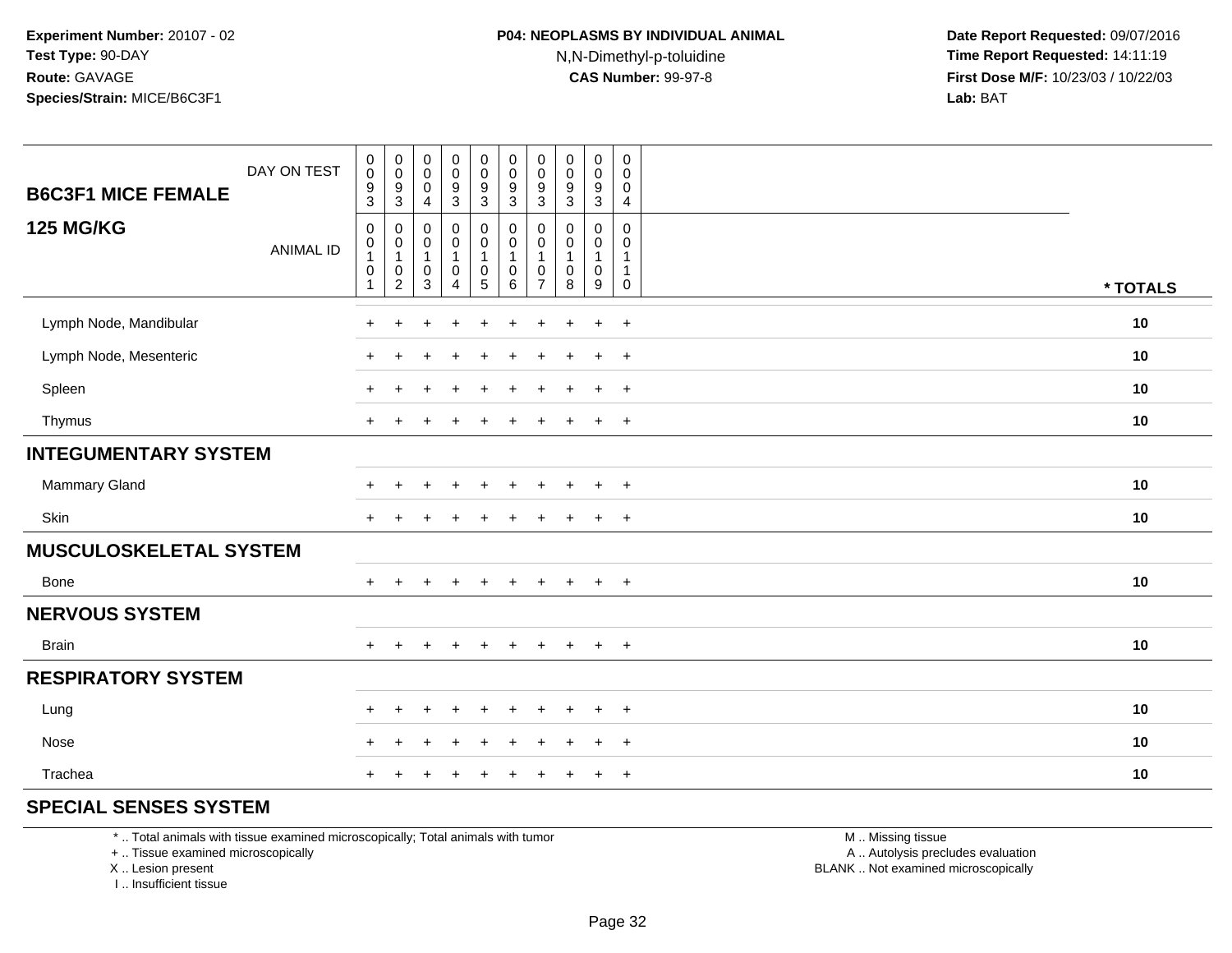| <b>B6C3F1 MICE FEMALE</b> | DAY ON TEST      | $_{\rm 0}^{\rm 0}$<br>9<br>3 | 0<br>0<br>9<br>3                                           | $_{\rm 0}^{\rm 0}$<br>$\mathbf 0$<br>4 | $\begin{smallmatrix} 0\\0 \end{smallmatrix}$<br>$\frac{9}{3}$               | $\begin{smallmatrix} 0\\0 \end{smallmatrix}$<br>$\boldsymbol{9}$<br>$\mathbf{3}$ | $\begin{smallmatrix} 0\\0 \end{smallmatrix}$<br>9<br>3 | $\begin{smallmatrix}0\\0\end{smallmatrix}$<br>9<br>3 | $_{\rm 0}^{\rm 0}$<br>$\boldsymbol{9}$<br>3 | $\mathbf 0$<br>$\mathsf 0$<br>9<br>3 | $\pmb{0}$<br>$\pmb{0}$<br>$\pmb{0}$<br>4 |          |  |
|---------------------------|------------------|------------------------------|------------------------------------------------------------|----------------------------------------|-----------------------------------------------------------------------------|----------------------------------------------------------------------------------|--------------------------------------------------------|------------------------------------------------------|---------------------------------------------|--------------------------------------|------------------------------------------|----------|--|
| <b>125 MG/KG</b>          | <b>ANIMAL ID</b> | 0<br>0<br>0                  | $_{\rm 0}^{\rm 0}$<br>$\overline{A}$<br>$^{\rm 0}_{\rm 2}$ | $_{\rm 0}^{\rm 0}$<br>0<br>3           | $\begin{smallmatrix} 0\\0 \end{smallmatrix}$<br>$\pmb{0}$<br>$\overline{4}$ | $\begin{matrix} 0 \\ 0 \\ 1 \end{matrix}$<br>$\pmb{0}$<br>5                      | 0<br>$\pmb{0}$<br>0<br>6                               | $\overline{ }$                                       | 0<br>0<br>0<br>8                            | 0<br>0<br>0<br>9                     | $\mathbf 0$<br>0<br>$\Omega$             | * TOTALS |  |
| Eye                       |                  | $\ddot{}$                    | $+$                                                        | $\ddot{}$                              | $\ddot{}$                                                                   | $\ddot{}$                                                                        | $\pm$                                                  | $+$                                                  | $\pm$                                       | $+$                                  | $+$                                      | 10       |  |
| Harderian Gland           |                  | $\ddot{}$                    |                                                            |                                        | $\pm$                                                                       |                                                                                  | +                                                      | $\pm$                                                | $\overline{+}$                              | $+$                                  | $+$                                      | 10       |  |
| <b>URINARY SYSTEM</b>     |                  |                              |                                                            |                                        |                                                                             |                                                                                  |                                                        |                                                      |                                             |                                      |                                          |          |  |
| Kidney                    |                  | $\ddot{}$                    |                                                            |                                        | $\div$                                                                      | $+$                                                                              |                                                        | $+$                                                  | $\ddot{}$                                   | $+$                                  | $+$                                      | 10       |  |
| <b>Urinary Bladder</b>    |                  | $+$                          | $+$                                                        | $\pm$                                  | $+$                                                                         | $+$                                                                              | $\pm$                                                  | $+$                                                  | $+$                                         | $+$ $+$                              |                                          | 10       |  |
| <b>SYSTEMIC LESIONS</b>   |                  |                              |                                                            |                                        |                                                                             |                                                                                  |                                                        |                                                      |                                             |                                      |                                          |          |  |
| Multiple Organ            |                  |                              |                                                            |                                        | $\div$                                                                      | $\div$                                                                           |                                                        |                                                      | $+$                                         | $+$                                  | $+$                                      | 10       |  |

\* .. Total animals with tissue examined microscopically; Total animals with tumor

+ .. Tissue examined microscopically

- X .. Lesion present
- I .. Insufficient tissue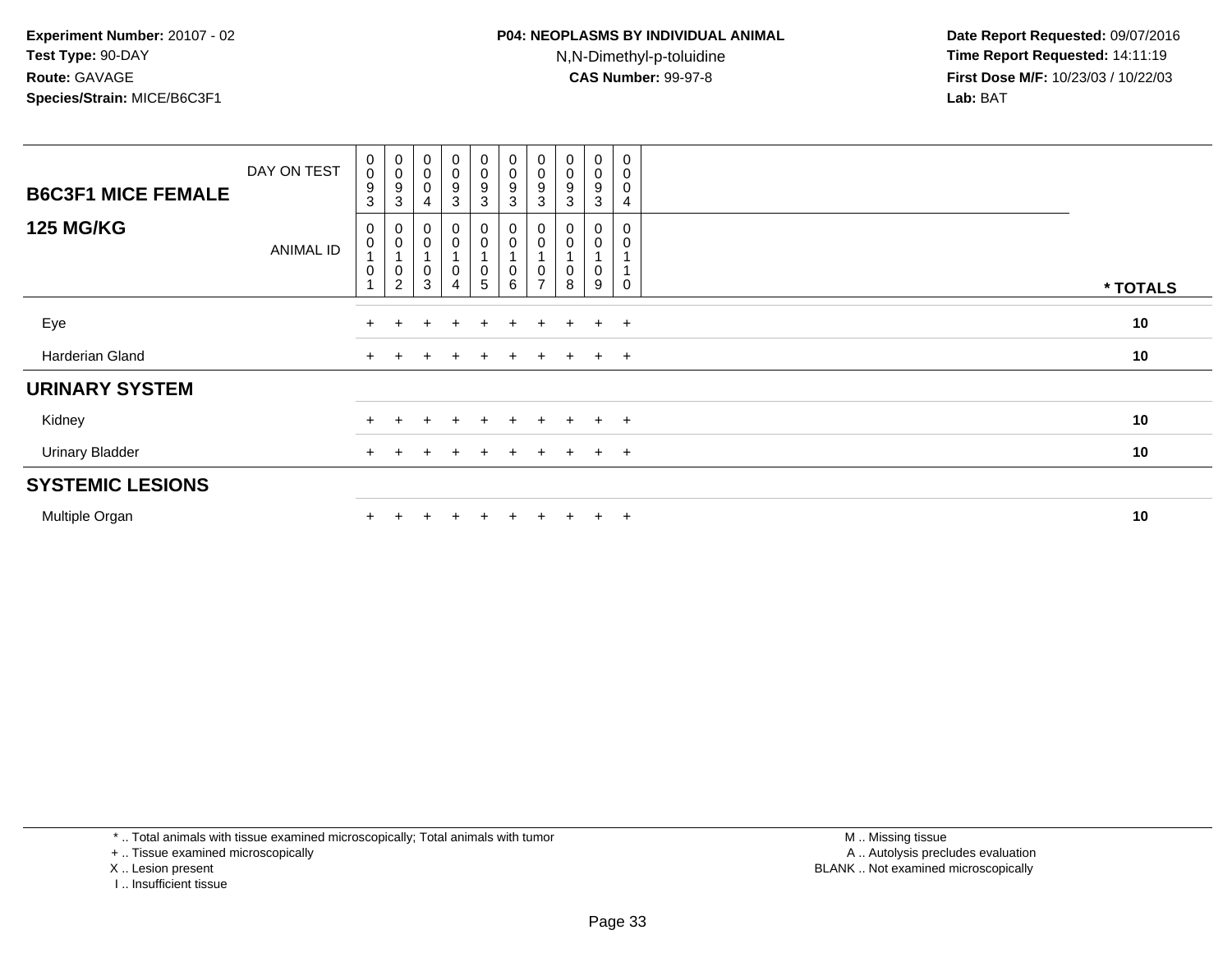# **P04: NEOPLASMS BY INDIVIDUAL ANIMAL**N,N-Dimethyl-p-toluidine

| <b>B6C3F1 MICE FEMALE</b>                                                                                                                                            | DAY ON TEST      | 0<br>$\ddot{\mathbf{0}}$<br>$\pmb{0}$<br>$\mathbf{3}$ | $_{\rm 0}^{\rm 0}$<br>$\pmb{0}$<br>$\sqrt{5}$                            | 0<br>$\mathbf 0$<br>0<br>$\overline{2}$                           | 0<br>$\mathbf 0$<br>$\mathbf 0$<br>$\ensuremath{\mathsf{3}}$                         | $\pmb{0}$<br>$\mathsf{O}\xspace$<br>0<br>4                          | $\pmb{0}$<br>$\mathbf 0$<br>0<br>4                      | $\pmb{0}$<br>$\pmb{0}$<br>$\pmb{0}$<br>$\overline{2}$              | $\pmb{0}$<br>$\mathbf 0$<br>0<br>$\overline{4}$                   | $\pmb{0}$<br>$\mathbf 0$<br>$\mathbf 0$<br>$\sqrt{5}$           | $\mathbf 0$<br>$\mathbf 0$<br>$\mathbf 0$<br>$\mathbf{3}$     |                                                                                               |
|----------------------------------------------------------------------------------------------------------------------------------------------------------------------|------------------|-------------------------------------------------------|--------------------------------------------------------------------------|-------------------------------------------------------------------|--------------------------------------------------------------------------------------|---------------------------------------------------------------------|---------------------------------------------------------|--------------------------------------------------------------------|-------------------------------------------------------------------|-----------------------------------------------------------------|---------------------------------------------------------------|-----------------------------------------------------------------------------------------------|
| <b>250 MG/KG</b>                                                                                                                                                     | <b>ANIMAL ID</b> | $\pmb{0}$<br>$\boldsymbol{0}$<br>$\mathbf{1}$<br>-1   | $\pmb{0}$<br>$\pmb{0}$<br>$\mathbf{1}$<br>$\mathbf{1}$<br>$\overline{2}$ | $\mathbf 0$<br>$\mathbf 0$<br>$\mathbf{1}$<br>$\overline{1}$<br>3 | $\mathbf 0$<br>$\mathbf 0$<br>$\mathbf{1}$<br>$\mathbf{1}$<br>$\boldsymbol{\Lambda}$ | $\mathbf 0$<br>$\mathsf{O}$<br>$\mathbf{1}$<br>1<br>$5\phantom{.0}$ | $\mathbf 0$<br>0<br>$\mathbf{1}$<br>$\overline{1}$<br>6 | $\mathbf 0$<br>$\mathbf 0$<br>$\mathbf{1}$<br>-1<br>$\overline{7}$ | $\mathbf 0$<br>$\mathbf 0$<br>$\overline{1}$<br>$\mathbf{1}$<br>8 | $\mathbf 0$<br>$\mathbf 0$<br>$\mathbf{1}$<br>$\mathbf{1}$<br>9 | $\mathbf 0$<br>0<br>$\mathbf{1}$<br>$\sqrt{2}$<br>$\mathbf 0$ | * TOTALS                                                                                      |
| <b>ALIMENTARY SYSTEM</b>                                                                                                                                             |                  |                                                       |                                                                          |                                                                   |                                                                                      |                                                                     |                                                         |                                                                    |                                                                   |                                                                 |                                                               |                                                                                               |
| Esophagus                                                                                                                                                            |                  | $\pm$                                                 |                                                                          |                                                                   |                                                                                      |                                                                     | ÷                                                       |                                                                    |                                                                   |                                                                 | $+$                                                           | 10                                                                                            |
| Gallbladder                                                                                                                                                          |                  |                                                       |                                                                          |                                                                   |                                                                                      |                                                                     |                                                         |                                                                    |                                                                   |                                                                 | $\overline{+}$                                                | 10                                                                                            |
| Intestine Large, Cecum                                                                                                                                               |                  |                                                       |                                                                          |                                                                   |                                                                                      |                                                                     |                                                         |                                                                    |                                                                   |                                                                 | $\ddot{}$                                                     | 10                                                                                            |
| Intestine Large, Colon                                                                                                                                               |                  | $+$                                                   |                                                                          |                                                                   |                                                                                      |                                                                     |                                                         |                                                                    |                                                                   |                                                                 | $+$                                                           | 10                                                                                            |
| Intestine Large, Rectum                                                                                                                                              |                  |                                                       |                                                                          |                                                                   |                                                                                      |                                                                     |                                                         |                                                                    |                                                                   |                                                                 | $\overline{+}$                                                | 10                                                                                            |
| Intestine Small, Duodenum                                                                                                                                            |                  |                                                       |                                                                          |                                                                   |                                                                                      |                                                                     |                                                         |                                                                    |                                                                   |                                                                 | $\ddot{}$                                                     | 10                                                                                            |
| Intestine Small, Ileum                                                                                                                                               |                  | $+$                                                   |                                                                          |                                                                   |                                                                                      |                                                                     |                                                         |                                                                    |                                                                   | $\div$                                                          | $+$                                                           | 10                                                                                            |
| Intestine Small, Jejunum                                                                                                                                             |                  | $+$                                                   |                                                                          |                                                                   |                                                                                      |                                                                     |                                                         |                                                                    |                                                                   |                                                                 | $+$                                                           | 10                                                                                            |
| Liver                                                                                                                                                                |                  |                                                       |                                                                          |                                                                   |                                                                                      |                                                                     |                                                         |                                                                    |                                                                   |                                                                 | $\overline{+}$                                                | 10                                                                                            |
| Pancreas                                                                                                                                                             |                  | $\pm$                                                 |                                                                          |                                                                   |                                                                                      |                                                                     |                                                         |                                                                    |                                                                   |                                                                 | $\ddot{}$                                                     | 10                                                                                            |
| Salivary Glands                                                                                                                                                      |                  |                                                       |                                                                          |                                                                   |                                                                                      |                                                                     |                                                         |                                                                    |                                                                   |                                                                 | $\overline{+}$                                                | 10                                                                                            |
| Stomach, Forestomach                                                                                                                                                 |                  |                                                       |                                                                          |                                                                   |                                                                                      |                                                                     |                                                         |                                                                    |                                                                   |                                                                 | $\ddot{}$                                                     | 10                                                                                            |
| Stomach, Glandular                                                                                                                                                   |                  | $\pm$                                                 |                                                                          |                                                                   |                                                                                      |                                                                     |                                                         |                                                                    |                                                                   |                                                                 | $+$                                                           | 10                                                                                            |
| <b>CARDIOVASCULAR SYSTEM</b>                                                                                                                                         |                  |                                                       |                                                                          |                                                                   |                                                                                      |                                                                     |                                                         |                                                                    |                                                                   |                                                                 |                                                               |                                                                                               |
| <b>Blood Vessel</b>                                                                                                                                                  |                  | $+$                                                   | $\ddot{}$                                                                | $+$                                                               | $\ddot{}$                                                                            | $\ddot{}$                                                           | $+$                                                     | $\pm$                                                              | $\div$                                                            | $\pm$                                                           | $+$                                                           | 10                                                                                            |
| *  Total animals with tissue examined microscopically; Total animals with tumor<br>+  Tissue examined microscopically<br>X  Lesion present<br>I  Insufficient tissue |                  |                                                       |                                                                          |                                                                   |                                                                                      |                                                                     |                                                         |                                                                    |                                                                   |                                                                 |                                                               | M  Missing tissue<br>A  Autolysis precludes evaluation<br>BLANK  Not examined microscopically |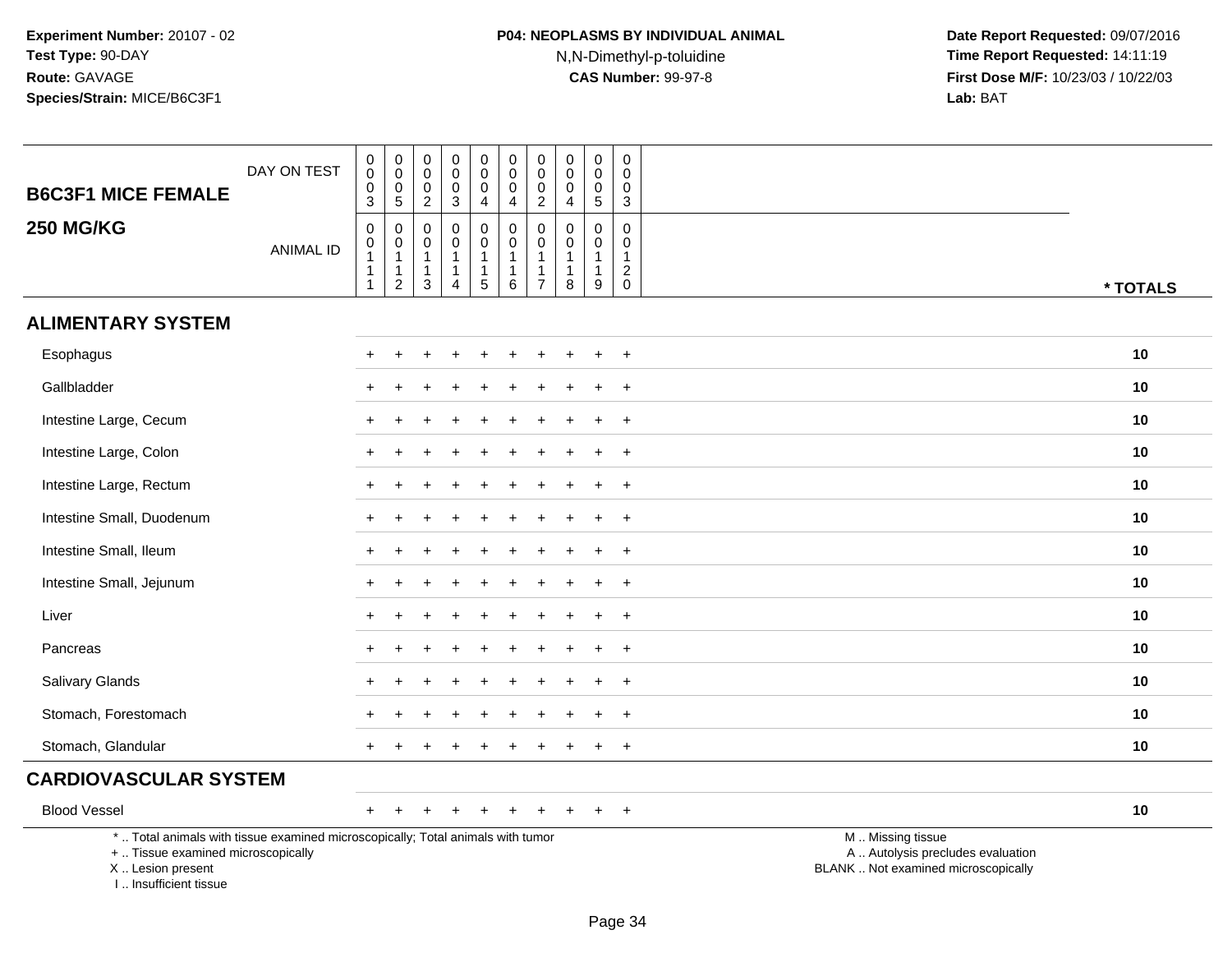| <b>B6C3F1 MICE FEMALE</b>                                                                                                                                           | DAY ON TEST      | $\begin{smallmatrix}0\0\0\end{smallmatrix}$<br>$\mathbf 0$<br>3                        | $_{\rm 0}^{\rm 0}$<br>$\mathsf{O}\xspace$<br>$\sqrt{5}$                           | $\mathbf 0$<br>$\mathbf 0$<br>0<br>$\overline{2}$ | $\pmb{0}$<br>$\mathbf 0$<br>$\pmb{0}$<br>$\mathbf{3}$                        | 0<br>$\mathbf 0$<br>$\pmb{0}$<br>$\overline{4}$           | $\mathbf 0$<br>$\mathbf 0$<br>$\mathbf 0$<br>4                        | 0<br>0<br>0<br>$\overline{c}$      | $\mathbf 0$<br>$\mathbf 0$<br>$\mathbf 0$<br>$\overline{\mathbf{4}}$ | $\pmb{0}$<br>0<br>$\mathsf{O}\xspace$<br>$\sqrt{5}$ | $\mathbf 0$<br>$\mathbf 0$<br>$\mathbf 0$<br>$\mathbf{3}$  |                                                                                               |          |
|---------------------------------------------------------------------------------------------------------------------------------------------------------------------|------------------|----------------------------------------------------------------------------------------|-----------------------------------------------------------------------------------|---------------------------------------------------|------------------------------------------------------------------------------|-----------------------------------------------------------|-----------------------------------------------------------------------|------------------------------------|----------------------------------------------------------------------|-----------------------------------------------------|------------------------------------------------------------|-----------------------------------------------------------------------------------------------|----------|
| <b>250 MG/KG</b>                                                                                                                                                    | <b>ANIMAL ID</b> | $\pmb{0}$<br>$\begin{smallmatrix}0\1\end{smallmatrix}$<br>$\mathbf{1}$<br>$\mathbf{1}$ | $\mathbf 0$<br>$\boldsymbol{0}$<br>$\mathbf{1}$<br>$\mathbf{1}$<br>$\overline{2}$ | $\mathbf 0$<br>0<br>-1<br>$\mathbf 1$<br>3        | $\mathbf 0$<br>$\pmb{0}$<br>$\overline{1}$<br>$\mathbf{1}$<br>$\overline{4}$ | $\mathbf 0$<br>0<br>$\mathbf{1}$<br>$\mathbf{1}$<br>$5\,$ | $\mathbf 0$<br>$\mathbf 0$<br>$\mathbf{1}$<br>$\mathbf{1}$<br>$\,6\,$ | 0<br>0<br>1<br>1<br>$\overline{7}$ | $\Omega$<br>0<br>$\mathbf{1}$<br>$\overline{1}$<br>8                 | $\mathbf 0$<br>0<br>$\mathbf 1$<br>1<br>9           | $\mathbf 0$<br>$\mathbf 0$<br>$\mathbf{1}$<br>$^2_{\rm 0}$ |                                                                                               | * TOTALS |
| Heart                                                                                                                                                               |                  | $\ddot{}$                                                                              | $\ddot{}$                                                                         |                                                   |                                                                              | ÷.                                                        |                                                                       | ÷.                                 | ÷                                                                    | $\ddot{}$                                           | $+$                                                        |                                                                                               | 10       |
| <b>ENDOCRINE SYSTEM</b>                                                                                                                                             |                  |                                                                                        |                                                                                   |                                                   |                                                                              |                                                           |                                                                       |                                    |                                                                      |                                                     |                                                            |                                                                                               |          |
| <b>Adrenal Cortex</b>                                                                                                                                               |                  |                                                                                        |                                                                                   |                                                   |                                                                              |                                                           |                                                                       |                                    |                                                                      |                                                     | $\overline{1}$                                             |                                                                                               | 10       |
| Adrenal Medulla                                                                                                                                                     |                  |                                                                                        |                                                                                   |                                                   |                                                                              |                                                           |                                                                       |                                    |                                                                      |                                                     | $\ddot{}$                                                  |                                                                                               | 10       |
| Islets, Pancreatic                                                                                                                                                  |                  |                                                                                        |                                                                                   |                                                   |                                                                              |                                                           |                                                                       |                                    |                                                                      | $\ddot{}$                                           | $\overline{+}$                                             |                                                                                               | 10       |
| Parathyroid Gland                                                                                                                                                   |                  | M                                                                                      | M                                                                                 | м                                                 |                                                                              |                                                           |                                                                       |                                    | м                                                                    | $\ddot{}$                                           | $+$                                                        |                                                                                               | 6        |
| <b>Pituitary Gland</b>                                                                                                                                              |                  | М                                                                                      | $\ddot{}$                                                                         |                                                   |                                                                              |                                                           |                                                                       |                                    |                                                                      | $\ddot{}$                                           | $\ddot{}$                                                  |                                                                                               | 9        |
| <b>Thyroid Gland</b>                                                                                                                                                |                  |                                                                                        |                                                                                   |                                                   |                                                                              |                                                           |                                                                       |                                    |                                                                      | $\div$                                              | $\ddot{}$                                                  |                                                                                               | 10       |
| <b>GENERAL BODY SYSTEM</b>                                                                                                                                          |                  |                                                                                        |                                                                                   |                                                   |                                                                              |                                                           |                                                                       |                                    |                                                                      |                                                     |                                                            |                                                                                               |          |
| <b>NONE</b>                                                                                                                                                         |                  |                                                                                        |                                                                                   |                                                   |                                                                              |                                                           |                                                                       |                                    |                                                                      |                                                     |                                                            |                                                                                               |          |
| <b>GENITAL SYSTEM</b>                                                                                                                                               |                  |                                                                                        |                                                                                   |                                                   |                                                                              |                                                           |                                                                       |                                    |                                                                      |                                                     |                                                            |                                                                                               |          |
| <b>Clitoral Gland</b>                                                                                                                                               |                  |                                                                                        |                                                                                   |                                                   |                                                                              |                                                           |                                                                       |                                    |                                                                      | ÷                                                   | $\ddot{}$                                                  |                                                                                               | 10       |
| Ovary                                                                                                                                                               |                  |                                                                                        |                                                                                   |                                                   |                                                                              |                                                           |                                                                       |                                    |                                                                      |                                                     | $\overline{1}$                                             |                                                                                               | 10       |
| <b>Uterus</b>                                                                                                                                                       |                  | $+$                                                                                    | $\pm$                                                                             |                                                   |                                                                              |                                                           |                                                                       |                                    |                                                                      | $\ddot{}$                                           | $\overline{+}$                                             |                                                                                               | 10       |
| <b>HEMATOPOIETIC SYSTEM</b>                                                                                                                                         |                  |                                                                                        |                                                                                   |                                                   |                                                                              |                                                           |                                                                       |                                    |                                                                      |                                                     |                                                            |                                                                                               |          |
| <b>Bone Marrow</b>                                                                                                                                                  |                  |                                                                                        |                                                                                   |                                                   |                                                                              |                                                           |                                                                       |                                    |                                                                      | $\ddot{}$                                           | $+$                                                        |                                                                                               | 10       |
| *  Total animals with tissue examined microscopically; Total animals with tumor<br>+  Tissue examined microscopically<br>X  Lesion present<br>I Insufficient tissue |                  |                                                                                        |                                                                                   |                                                   |                                                                              |                                                           |                                                                       |                                    |                                                                      |                                                     |                                                            | M  Missing tissue<br>A  Autolysis precludes evaluation<br>BLANK  Not examined microscopically |          |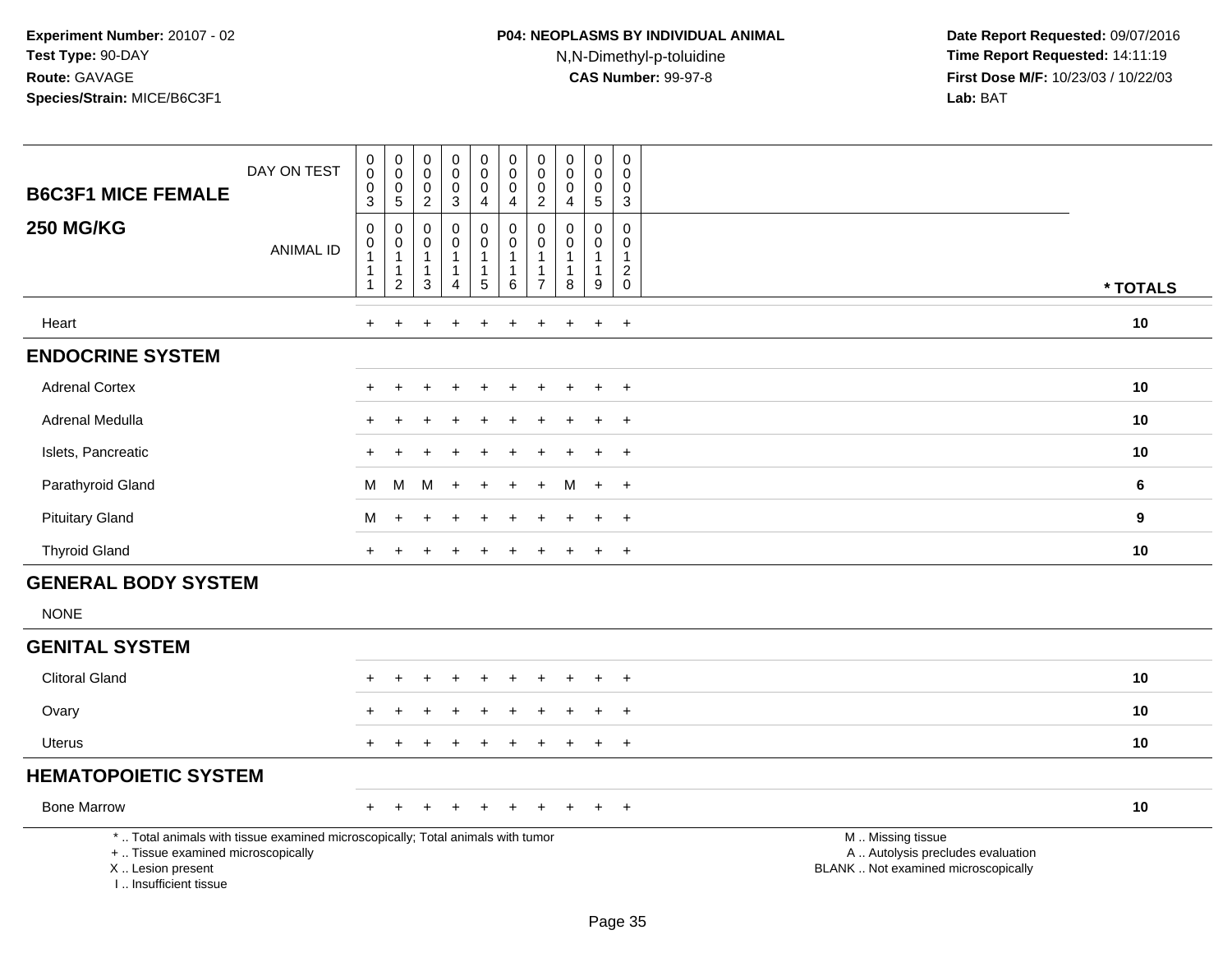| DAY ON TEST<br><b>B6C3F1 MICE FEMALE</b>                                                                                                   | $\,0\,$<br>$\mathbf 0$<br>$\mathbf 0$<br>$\mathbf{3}$                                | 0<br>$\pmb{0}$<br>0<br>$\overline{5}$         | $\boldsymbol{0}$<br>$\pmb{0}$<br>$\pmb{0}$<br>$\overline{c}$ | $\pmb{0}$<br>$\pmb{0}$<br>$_{3}^{\rm 0}$                                           | $\mathbf 0$<br>$\pmb{0}$<br>$\mathbf 0$<br>4                     | $\pmb{0}$<br>$\mathbf 0$<br>$\pmb{0}$<br>4                        | $\pmb{0}$<br>$\mathbf 0$<br>0<br>$\overline{2}$         | $\pmb{0}$<br>$\pmb{0}$<br>$\pmb{0}$<br>$\overline{\mathbf{4}}$  | $\pmb{0}$<br>$\mathbf 0$<br>$\mathbf 0$<br>$\overline{5}$       | $\mathsf 0$<br>$\mathbf 0$<br>$\pmb{0}$<br>$\overline{3}$         |                                                                                               |              |
|--------------------------------------------------------------------------------------------------------------------------------------------|--------------------------------------------------------------------------------------|-----------------------------------------------|--------------------------------------------------------------|------------------------------------------------------------------------------------|------------------------------------------------------------------|-------------------------------------------------------------------|---------------------------------------------------------|-----------------------------------------------------------------|-----------------------------------------------------------------|-------------------------------------------------------------------|-----------------------------------------------------------------------------------------------|--------------|
| <b>250 MG/KG</b><br><b>ANIMAL ID</b>                                                                                                       | $\boldsymbol{0}$<br>$\boldsymbol{0}$<br>$\mathbf{1}$<br>$\mathbf{1}$<br>$\mathbf{1}$ | 0<br>0<br>1<br>$\mathbf{1}$<br>$\overline{2}$ | 0<br>0<br>$\overline{1}$<br>$\mathbf{1}$<br>$\mathbf{3}$     | $\pmb{0}$<br>$\mathbf 0$<br>$\mathbf{1}$<br>$\mathbf{1}$<br>$\boldsymbol{\Lambda}$ | 0<br>$\mathbf 0$<br>$\overline{1}$<br>$\mathbf{1}$<br>$\sqrt{5}$ | $\pmb{0}$<br>$\pmb{0}$<br>$\mathbf{1}$<br>$\mathbf{1}$<br>$\,6\,$ | 0<br>$\mathbf 0$<br>1<br>$\mathbf{1}$<br>$\overline{7}$ | 0<br>0<br>$\mathbf{1}$<br>$\begin{array}{c} 1 \\ 8 \end{array}$ | $\mathbf 0$<br>$\mathbf 0$<br>$\mathbf{1}$<br>$\mathbf{1}$<br>9 | 0<br>$\mathbf 0$<br>$\mathbf{1}$<br>$\overline{c}$<br>$\mathbf 0$ |                                                                                               | * TOTALS     |
| Lymph Node                                                                                                                                 |                                                                                      |                                               | $\ddot{}$                                                    |                                                                                    |                                                                  |                                                                   | $\ddot{}$                                               |                                                                 |                                                                 | $\ddot{}$                                                         |                                                                                               | $\mathbf{3}$ |
| Lymph Node, Mandibular                                                                                                                     |                                                                                      |                                               |                                                              |                                                                                    |                                                                  |                                                                   |                                                         |                                                                 | M                                                               | M                                                                 |                                                                                               | 8            |
| Lymph Node, Mesenteric                                                                                                                     |                                                                                      |                                               |                                                              |                                                                                    | M                                                                |                                                                   |                                                         |                                                                 | $\ddot{}$                                                       | $+$                                                               |                                                                                               | 9            |
| Spleen                                                                                                                                     |                                                                                      |                                               |                                                              |                                                                                    |                                                                  |                                                                   |                                                         |                                                                 | $\ddot{}$                                                       | $+$                                                               |                                                                                               | 10           |
| Thymus                                                                                                                                     | $\pm$                                                                                |                                               |                                                              |                                                                                    |                                                                  |                                                                   |                                                         |                                                                 | $\ddot{}$                                                       | $+$                                                               |                                                                                               | 10           |
| <b>INTEGUMENTARY SYSTEM</b>                                                                                                                |                                                                                      |                                               |                                                              |                                                                                    |                                                                  |                                                                   |                                                         |                                                                 |                                                                 |                                                                   |                                                                                               |              |
| Mammary Gland                                                                                                                              |                                                                                      |                                               |                                                              |                                                                                    |                                                                  |                                                                   |                                                         |                                                                 |                                                                 | $\ddot{}$                                                         |                                                                                               | 10           |
| Skin                                                                                                                                       | $\pm$                                                                                | $\ddot{}$                                     |                                                              |                                                                                    |                                                                  |                                                                   |                                                         |                                                                 | $+$                                                             | $+$                                                               |                                                                                               | 10           |
| <b>MUSCULOSKELETAL SYSTEM</b>                                                                                                              |                                                                                      |                                               |                                                              |                                                                                    |                                                                  |                                                                   |                                                         |                                                                 |                                                                 |                                                                   |                                                                                               |              |
| Bone                                                                                                                                       | $+$                                                                                  | $\ddot{}$                                     |                                                              |                                                                                    |                                                                  |                                                                   |                                                         |                                                                 | $\ddot{}$                                                       | $\overline{+}$                                                    |                                                                                               | 10           |
| <b>Skeletal Muscle</b>                                                                                                                     |                                                                                      |                                               |                                                              |                                                                                    |                                                                  |                                                                   |                                                         | $\ddot{}$                                                       |                                                                 |                                                                   |                                                                                               | $\mathbf{1}$ |
| <b>NERVOUS SYSTEM</b>                                                                                                                      |                                                                                      |                                               |                                                              |                                                                                    |                                                                  |                                                                   |                                                         |                                                                 |                                                                 |                                                                   |                                                                                               |              |
| <b>Brain</b>                                                                                                                               | $\pm$                                                                                | $\ddot{}$                                     |                                                              |                                                                                    | $\ddot{}$                                                        | $\ddot{}$                                                         | $\ddot{}$                                               |                                                                 | $\ddot{}$                                                       | $+$                                                               |                                                                                               | 10           |
| <b>RESPIRATORY SYSTEM</b>                                                                                                                  |                                                                                      |                                               |                                                              |                                                                                    |                                                                  |                                                                   |                                                         |                                                                 |                                                                 |                                                                   |                                                                                               |              |
| Lung                                                                                                                                       |                                                                                      |                                               |                                                              |                                                                                    |                                                                  |                                                                   |                                                         |                                                                 |                                                                 | $\ddot{}$                                                         |                                                                                               | 10           |
| Nose                                                                                                                                       |                                                                                      |                                               |                                                              |                                                                                    |                                                                  |                                                                   |                                                         |                                                                 |                                                                 | $+$                                                               |                                                                                               | 10           |
| *  Total animals with tissue examined microscopically; Total animals with tumor<br>+  Tissue examined microscopically<br>X  Lesion present |                                                                                      |                                               |                                                              |                                                                                    |                                                                  |                                                                   |                                                         |                                                                 |                                                                 |                                                                   | M  Missing tissue<br>A  Autolysis precludes evaluation<br>BLANK  Not examined microscopically |              |